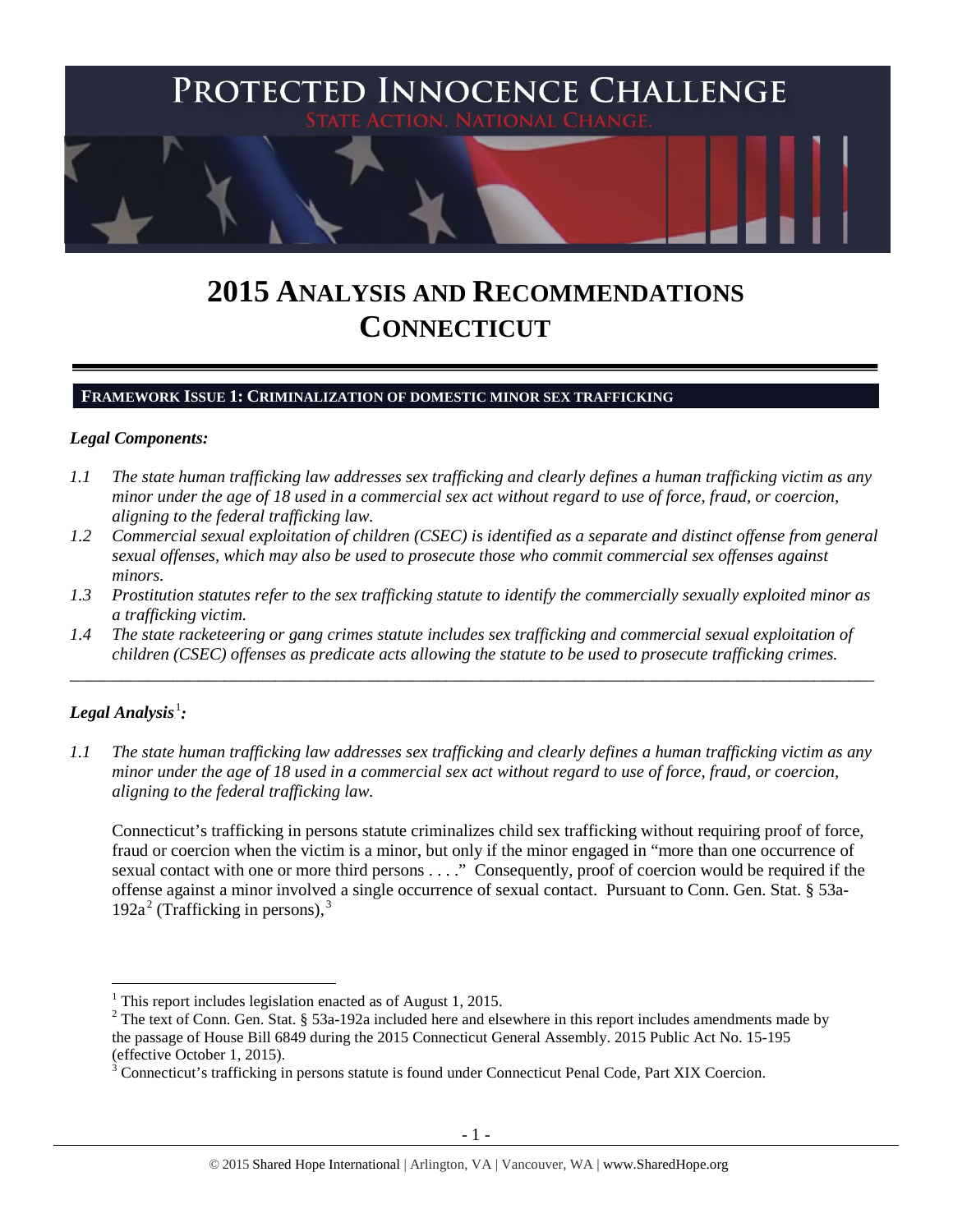A person is guilty of trafficking in persons when such person (1) compels or induces another person to engage in conduct involving more than one occurrence of sexual contact<sup>4</sup> with one or more third persons, or provide labor or services<sup>5</sup> that such person has a legal right to refrain from providing, by means of (A) the use of force against such other person or a third person, or by the threat of use of force against such other person or a third person, (B) fraud, or (C) coercion, as provided in section 53a-192, or (2) compels or induces another person who is under eighteen years of age to engage in conduct involving more than one occurrence of sexual contact with one or more third persons that constitute (A) prostitution, or (B) sexual contact for which such third person may be charged with a criminal offense. .

Conn. Gen. Stat. § 53a-192a(a). A conviction under this statute is punishable as a Class B felony by imprisonment for 1–20 years, <sup>6</sup> a fine not to exceed \$15,000, or both. Conn. Gen. Stat. §§ 53a-192a(b), 53a-35a(6), 53a-41(2), 53a-28(b)(4), (6).

A conviction for trafficking in persons requires the use of force or threat of use of force, fraud, or coercion. According to Conn. Gen. Stat. § 53a-65(7), "'Use of force' means: (A) use of a dangerous instrument; or (B) use of actual physical force or violence or superior physical strength against the victim." Under, Conn. Gen. Stat. § 53a-192(a),

A person is guilty of coercion when he compels or induces another person to engage in conduct which such other person has a legal right to abstain from engaging in, or to abstain from engaging in conduct in which such other person has a legal right to engage, by means of instilling in such other person a fear that, if the demand is not complied with, the actor or another will: (1) Commit any criminal offense; or (2) accuse any person of a criminal offense; or (3) expose any secret tending to subject any person to hatred, contempt or ridicule, or to impair any person's credit or business repute; or (4) take or withhold action as an official, or cause an official to take or withhold action.

1.1.1 Recommendation: Amend Conn. Gen. Stat. § 53a-192a (Trafficking in persons) to eliminate the requirement to prove multiple instances of sexual contact when the victim is a minor under  $18$ .<sup>7</sup>

Except as provided in section 53a-46a [Imposition of sentence for capital felony], when a person is convicted of an offense, the court shall impose one of the following sentences: (1) A term of imprisonment; or (2) a sentence authorized by section 18-65a [Confinement of young and teenage women] or 18-73 [Confinement of male children and youths]; or (3) a fine; or (4) a term of imprisonment and a fine; or (5) a term of imprisonment, with the execution of such sentence of imprisonment suspended, entirely or after a period set by the court, and a period of probation or a period of conditional discharge; or (6) a term of imprisonment, with the execution of such sentence of imprisonment suspended, entirely or after a period set by the court, and a fine and a period of probation or a period of conditional discharge; or (7) a fine and a sentence authorized by section 18-65a or 18-73; or (8) a sentence of unconditional discharge; or (9) a term of imprisonment and a period of special parole as provided in section 54-125e [Special parole].

Therefore, it should be presumed throughout this report that the penalty of imprisonment may be wholly or partially suspended unless specifically stated to the contrary.

<sup>7</sup> Subsequent recommendations in this report referring to the state human trafficking law are predicated upon the recommendation contained in Section 1.1 being previously or simultaneously implemented.

<sup>&</sup>lt;sup>4</sup> Conn. Gen. Stat. § 53a-192a(a) explains that "[f]or the purposes of this subsection, "sexual contact" means any contact with the intimate parts of another person."

<sup>&</sup>lt;sup>5</sup> The terms "labor" or "services" are not defined.

<sup>&</sup>lt;sup>6</sup> If an offender is sentenced to imprisonment, however, the court may suspend any or all portions of imprisonment, unless the convicting statute expressly provides otherwise. Specifically, Conn. Gen. Stat. § 53a-28(b) states,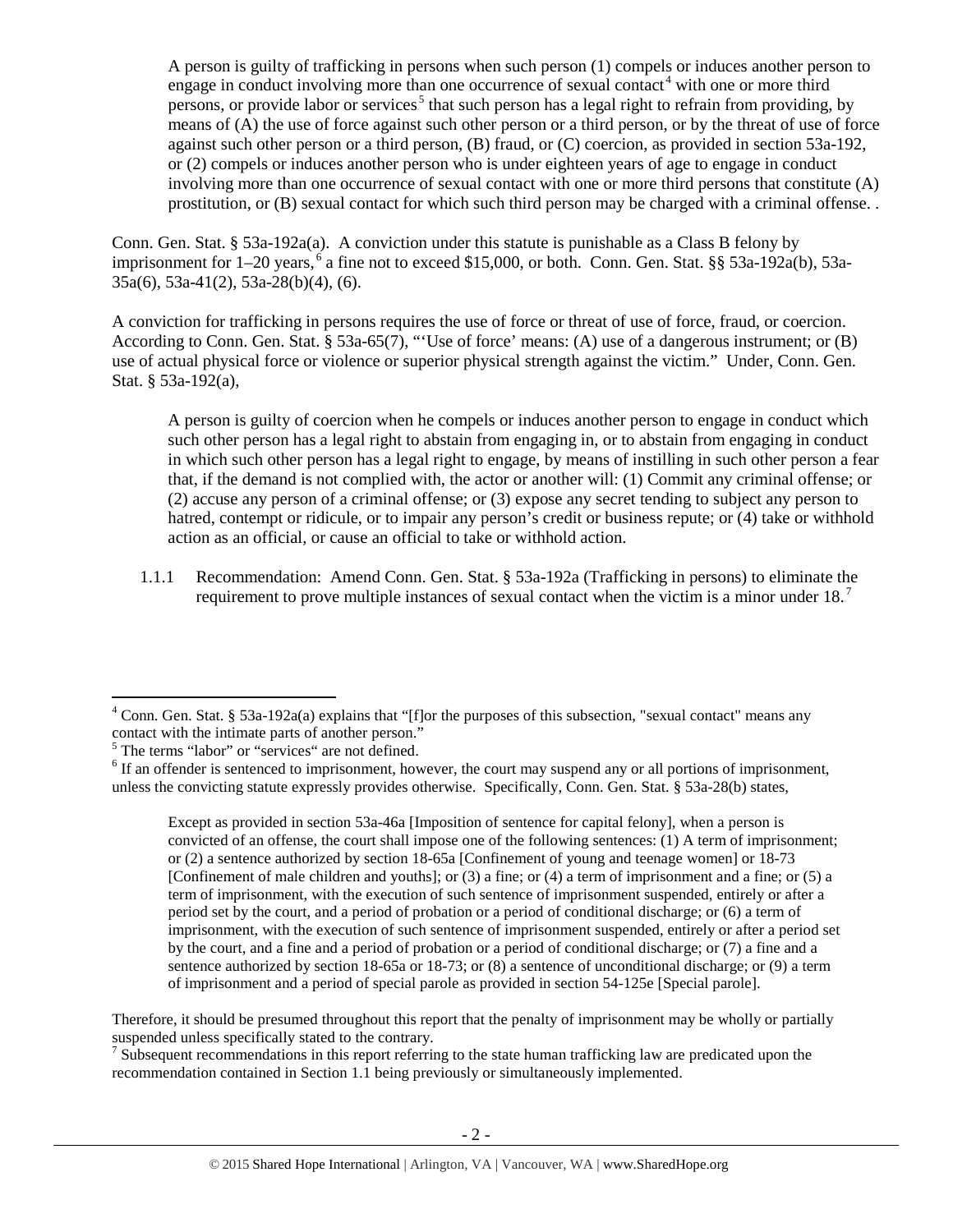*1.2 Commercial sexual exploitation of children (CSEC) is identified as a separate and distinct offense from general sexual offenses, which may also be used to prosecute those who commit commercial sex offenses against minors.*

Connecticut has several statutes specifically criminalizing CSEC, including the following:

- 1. Conn. Gen. Stat. § 53a-86(a)(2) (Promoting prostitution in the first degree) makes it a crime if a person knowingly "advances<sup>8</sup> or profits from prostitution<sup>9</sup> of a person less than eighteen years old." A conviction under this statute is punishable as a Class B felony by imprisonment for 1–20 years, of which all but 9 months may be suspended, and a possible fine not to exceed \$15,000. Conn. Gen. Stat. §§ 53a-86(b), 53a-35a(6), 53a-41(2), 53a-28(b)(4).
- 2. Conn. Gen. Stat. § 53a-196a(a) (Employing a minor in an obscene performance) states,

<span id="page-2-5"></span><span id="page-2-4"></span><span id="page-2-3"></span><span id="page-2-2"></span><span id="page-2-1"></span><span id="page-2-0"></span>A person is guilty of employing a minor in an obscene performance when such person (1) employs any minor, whether or not such minor receives any consideration, for the purpose of promoting<sup>10</sup> any material  $11$  or performance.<sup>12</sup> which is obscene as to minors,  $13$  notwithstanding that such material or performance is intended for an adult audience, or (2) permits any such minor to be [so] employed . . . and such person is the parent or guardian of such minor or otherwise responsible for the general supervision of such minor's welfare.

 $10$  Conn. Gen. Stat. § 53a-193(12) states, "'Promote' means to manufacture, issue, sell, give, provide, lend, mail, deliver, transfer, transmit, publish, distribute, circulate, disseminate, present, exhibit, advertise, produce, direct or participate in."

 $11$  Pursuant to Conn. Gen. Stat. § 53a-193(10),

"Material" means anything tangible which is capable of being used or adapted to arouse prurient, shameful or morbid interest, whether through the medium of reading, observation, sound or in any other manner. Undeveloped photographs, molds, printing plates, and the like, may be deemed obscene notwithstanding

that processing or other acts may be required to make the obscenity patent or to disseminate it.<br><sup>12</sup> "Performance" is defined as "any play, motion picture, dance or other exhibition performed before an audience."<br>Conn. Ge

 $13$  Pursuant to Conn. Gen. Stat. § 53a-193(2),

Material or a performance is "obscene as to minors "if it depicts a prohibited sexual act and, taken as a whole, it is harmful to minors. For purposes of this subdivision: (A) "Minor" means any person less than seventeen years old as used in section 53a-196 [Obscenity as to minors] and less than sixteen years old as used in sections 53a-196a and 53a-196b [Promoting a minor in an obscene performance], and (B) "harmful to minors" means that quality of any description or representation, in whatever form, of a prohibited sexual act, when (i) it predominantly appeals to the prurient, shameful or morbid interest of minors, (ii) it is patently offensive to prevailing standards in the adult community as a whole with respect to what is suitable material for minors, and (iii) taken as a whole, it lacks serious literary, artistic, educational, political or scientific value for minors.

 <sup>8</sup> Conn. Gen. Stat. § 53a-85(1) (Promoting prostitution: Definitions) states,

A person "advances prostitution" when, acting other than as a prostitute or as a patron thereof, he knowingly causes or aids a person to commit or engage in prostitution, procures or solicits patrons for prostitution, provides persons or premises for prostitution purposes, operates or assists in the operation of a house of prostitution or a prostitution enterprise, or engages in any other conduct designed to institute, aid

 $\degree$  Conn. Gen. Stat. § 53a-85(2) states, "A person 'profits from prostitution' when acting other than as a prostitute receiving compensation for personally rendered prostitution services, he accepts or receives money or other property pursuant to an agreement or understanding with any person whereby he participates or is to participate in the proceeds of prostitution activity."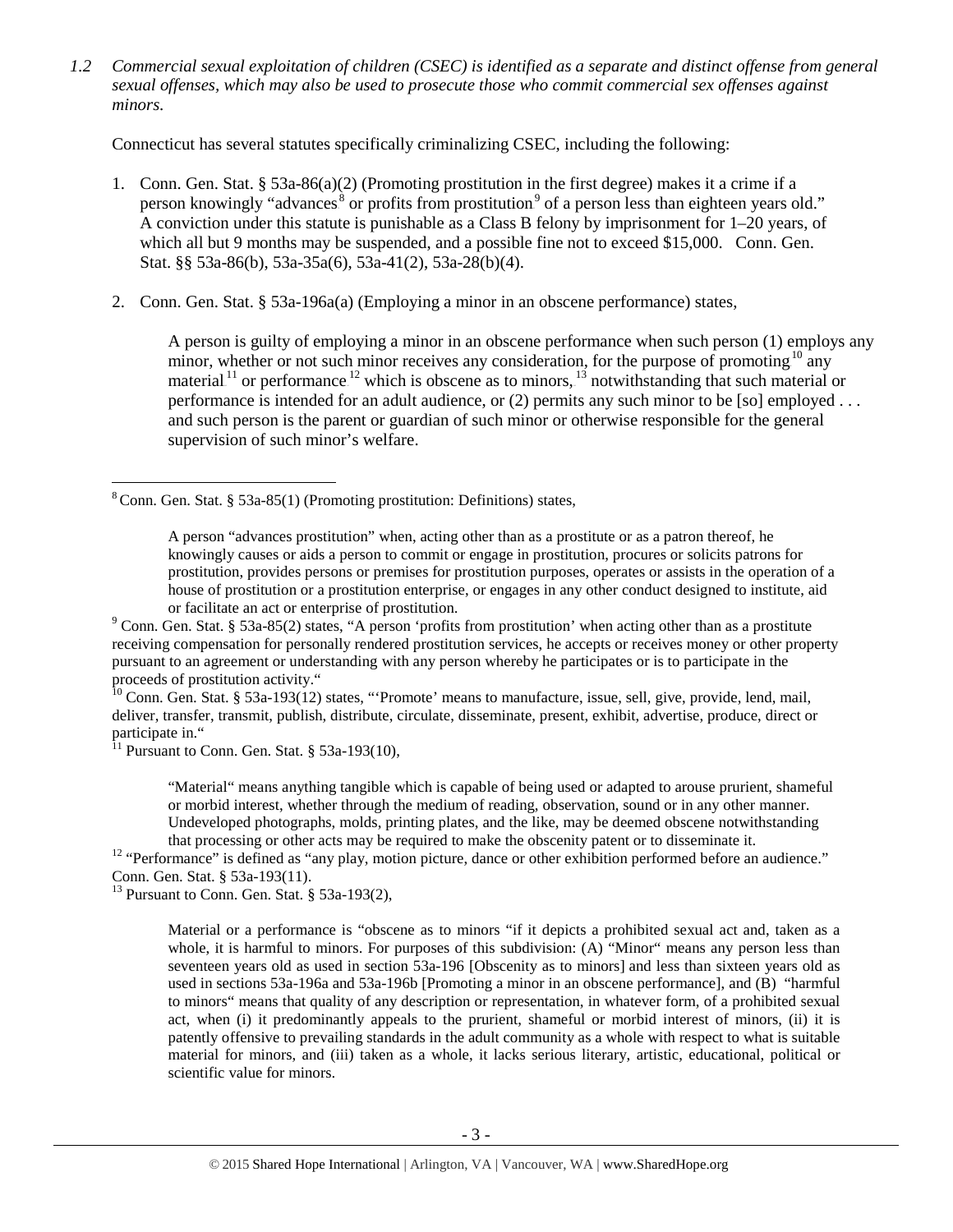A conviction under this statute is punishable as a Class A felony by imprisonment for 10–25 years, of which all but 10 years may be suspended, and a possible fine not to exceed \$20,000. Conn. Gen. Stat. §§ 53a-196a(b), 53a-35a(4), 53a-41(1), 53a-28(b)(4).

- 3. Conn. Gen. Stat. § 53a-83 (Patronizing a Prostitute) makes buying commercial sex with a minor a class C felony, if the buyer knew or should have known at the time of the purchase that the minor was either under the age of 18 or the victim of human trafficking. A violation is a class C felony.
- 4. Conn. Gen. Stat. § 53a-90a(a) (Enticing a minor. Penalties) makes it a crime if a person "uses an interactive computer service.<sup>14</sup> to knowingly persuade, induce, entice or coerce any person under sixteen years of age to engage in prostitution or sexual activity for which the actor may be charged with a criminal offense."

<span id="page-3-0"></span>A first conviction under this statute is punishable as a Class D felony by imprisonment for 1–5 years, a fine not to exceed \$5,000, or both; a second conviction is punishable as a Class C felony by imprisonment for  $1-10$  years, a fine not to exceed \$10,000, or both, while third and subsequent convictions are punishable as Class B felonies by imprisonment for 1–20 years, a fine not to exceed \$15,000, or both. Conn. Gen. Stat. §§ 53a-90a(b)(1), 53a-41(2)–(4), 53a-35a(6)–(8), 53a-28(b)(4), (6). If the victim is under the age of 13, however, a first conviction is punishable as a Class B felony by imprisonment for 5–20 years, of which all but 5 years may be suspended, and a possible fine not to exceed \$15,000, while subsequent convictions are punishable as a Class B felony by imprisonment for 10–20 years, of which all but 10 years may be suspended, and a possible fine not to exceed \$15,000. Conn. Gen. Stat. §§ 53a-90a(b)(2), 53a-41(2), 53a-35a(6), 53a-28(b)(4).

5. Conn. Gen. Stat. § 53a-70c(a) (Aggravated sexual assault of a minor) states,

A person is guilty of aggravated sexual assault of a minor when such person commits a violation of subdivision (2) of subsection (a) of section 53-21 [Injury or risk of injury to, or impairing morals of, children. Sale of children] or section 53a-70 [Sexual assault in the first degree], section 53a-70a [Aggravated sexual assault in the first degree], section 53a-71 [Sexual assault in the second degree], section 53a-86 [Promoting prostitution in the first degree], Conn. Gen. Stat § 53a-87 [Promoting prostitution in the second degree] or section 53a-196a [Employing a minor in an obscene performance] and the victim of such offense is under thirteen years of age, and (1) such person kidnapped or illegally restrained the victim, (2) such person stalked the victim, (3) such person used violence to commit such offense against the victim, (4) such person caused serious physical injury to or disfigurement of the victim, (5) there was more than one victim of such offense under thirteen years of age, (6) such person was not known to the victim, or (7) such person has previously been convicted of a violent sexual assault.

A first conviction under this statute is punishable as a Class A felony by imprisonment for 25–50 years, of which all but 25 years may be suspended, and a possible fine not to exceed \$20,000. Conn. Gen. Stat. §§ 53a-70c(b), 53a-35a(3), 53a-41(1), 53a-28(b)(4). Subsequent convictions, however, are punishable by imprisonment for 50 years, none of which may be suspended, and a possible fine not to exceed \$20,000. Conn. Gen. Stat. §§ 53a-70c(b), 53a-35a(3), 53a-41(1), 53a-28(b)(4).

Several other sexual offenses, while not expressly commercial in nature, may also apply in cases involving the commercial sexual exploitation of a child. Some of those statutes are as follows:

<sup>&</sup>lt;sup>14</sup> "Interactive computer service" is defined as "any information service, system or access software provider that provides or enables computer access by multiple users to a computer server, including specifically a service or system that provides access to the Internet and such systems operated or services offered by libraries or educational institutions." Conn. Gen. Stat. § 53a-90a(a).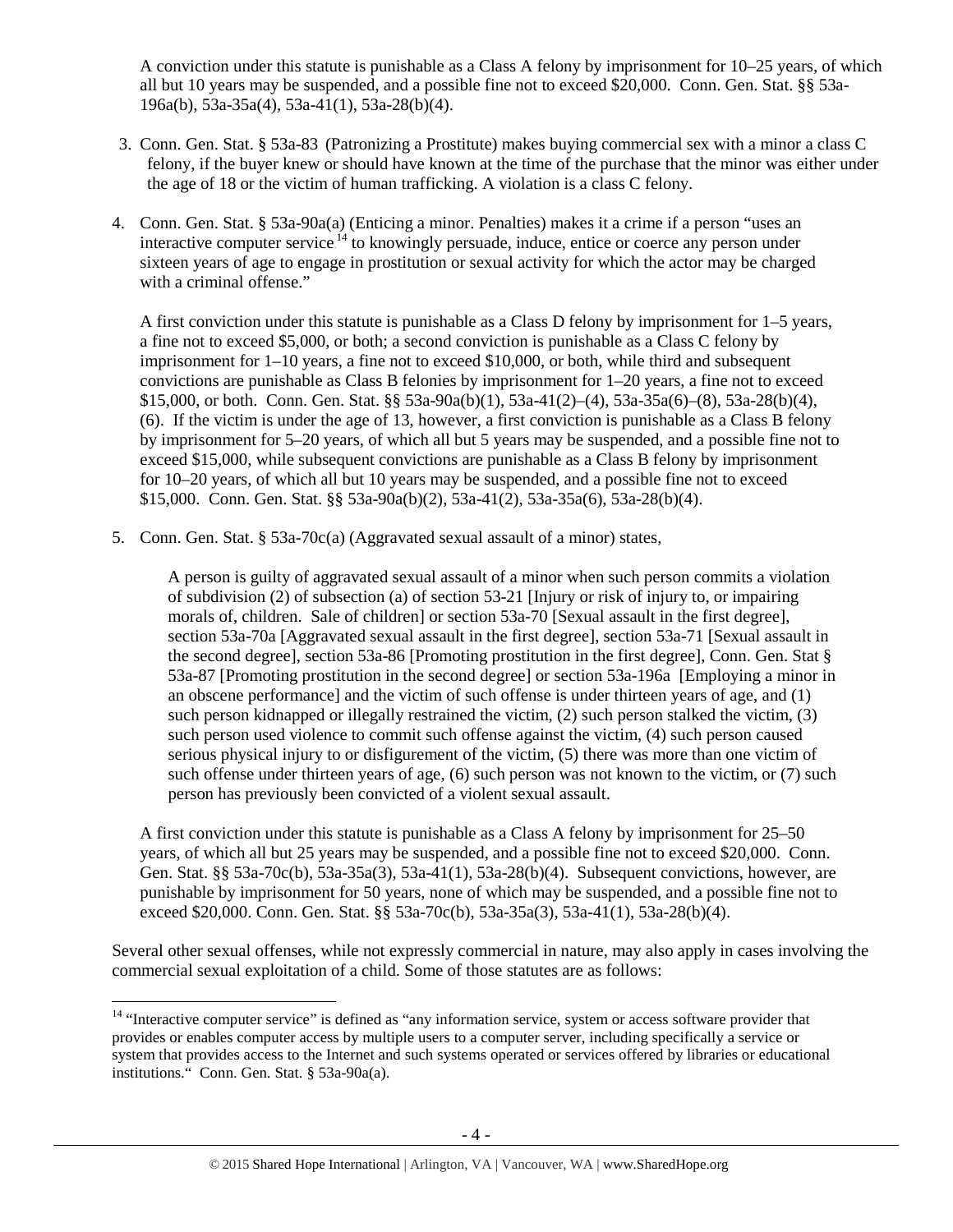1. Conn. Gen. Stat. § 53-21(a)(2) (Injury or risk of injury to, or impairing morals of, children. Sale of children) makes it a crime if a person

has contact with the intimate parts, as defined in section 53a-65, of a child under the age of sixteen years or subjects a child under sixteen years of age to contact with the intimate parts of such person, in a sexual and indecent manner likely to impair the health or morals of such child . . . .

A conviction under Conn. Gen. Stat. § 53-21(a)(2) is punishable as a Class B felony by imprisonment for 1–20 years, a fine not to exceed \$15,000, or both, but if the victim is under the age of 13, a conviction is punishable by imprisonment for 5–20 years, of which all but 5 years may be suspended, and a possible fine not to exceed \$15,000. Conn. Gen. Stat. §§ 53-21(a), 53a-35a(6), 53a-41(2), 53a-28(b)(4), (6).

2. Conn. Gen. Stat. § 53a-70(a)(2) (Sexual assault in the first degree) makes it a crime if a person "engages in sexual intercourse.<sup>15</sup> with another person and such other person is under thirteen years of age and the actor is more than two years older than such person."

A conviction under Conn. Gen. Stat. § 53a-70(a)(2) is punishable as a Class A felony by imprisonment for 10–25 years, a fine not to exceed \$20,000, or both. Conn. Gen. Stat. §§ 53a-70(b)(2), 53a-35a(4), 53a- $41(1)$ ,  $53a-28(b)(4)$ , (6). If the victim is under 10 years of age, however, a conviction is punishable by imprisonment for  $10-25$  years, of which all but  $10$  years.<sup>16</sup> may be suspended, and a possible fine not to exceed \$20,000. Conn. Gen. Stat. §§ 53a-70(b)(2), 53a-35a(4), 53a-41(1), 53a-28(b)(4).

3. Pursuant to Conn. Gen. Stat. § 53a-71(a),

<span id="page-4-0"></span>A person is guilty of sexual assault in the second degree when such person engages in sexual intercourse with another person and: (1) Such other person is thirteen years of age or older but under sixteen years of age and the actor is more than three years older than such other person . . . .

<sup>&</sup>lt;sup>15</sup> Pursuant to Conn. Gen. Stat.  $\frac{15}{2}$  53a-65(2) (Definitions).

<sup>&</sup>quot;Sexual intercourse" means vaginal intercourse, anal intercourse, fellatio or cunnilingus between persons regardless of sex. Its meaning is limited to persons not married to each other. Penetration, however slight, is sufficient to complete vaginal intercourse, anal intercourse or fellatio and does not require emission of semen. Penetration may be committed by an object manipulated by the actor into the genital or anal opening of the victim's body.

<sup>&</sup>lt;sup>16</sup> Pursuant to Conn. Gen. Stat. § 53a-70(b)(3), "Any person found guilty under this section shall be sentenced to a term of imprisonment of at least ten years, a portion of which may be suspended, except as provided in subdivisions (1) and (2) of this subsection, or a term of imprisonment and a period of special parole pursuant to subsection (b) of section 53a-28 which together constitute a sentence of at least ten years. Notwithstanding the provisions of subsection (a) of section 53a-29 and except as otherwise provided in this subsection, a court may suspend a portion of a sentence imposed under this subsection and impose a period of supervised probation pursuant to subsection (f) of section 53a-29.". Pursuant to Conn. Gen. Stat. § 53a-70(b)(1), "two years of the sentence imposed may not be suspended or reduced by the court or, if the victim of the offense is under ten years of age, for which ten years of the sentence imposed may not be suspended or reduced by the court," and pursuant to § 53a-70(b)(2), "ten years of the sentence imposed may not be suspended or reduced by the court if the victim is under ten years of age or of which five years of the sentence imposed may not be suspended or reduced by the court if the victim is under sixteen years of age." The text of Conn. Gen. Stat. § 53a-70 included here and elsewhere in this report includes amendments made by the passage of Senate Bill 1105 during the 2015 Connecticut General Assembly. 2015 Public Act No. 15- 211 (effective October 1, 2015).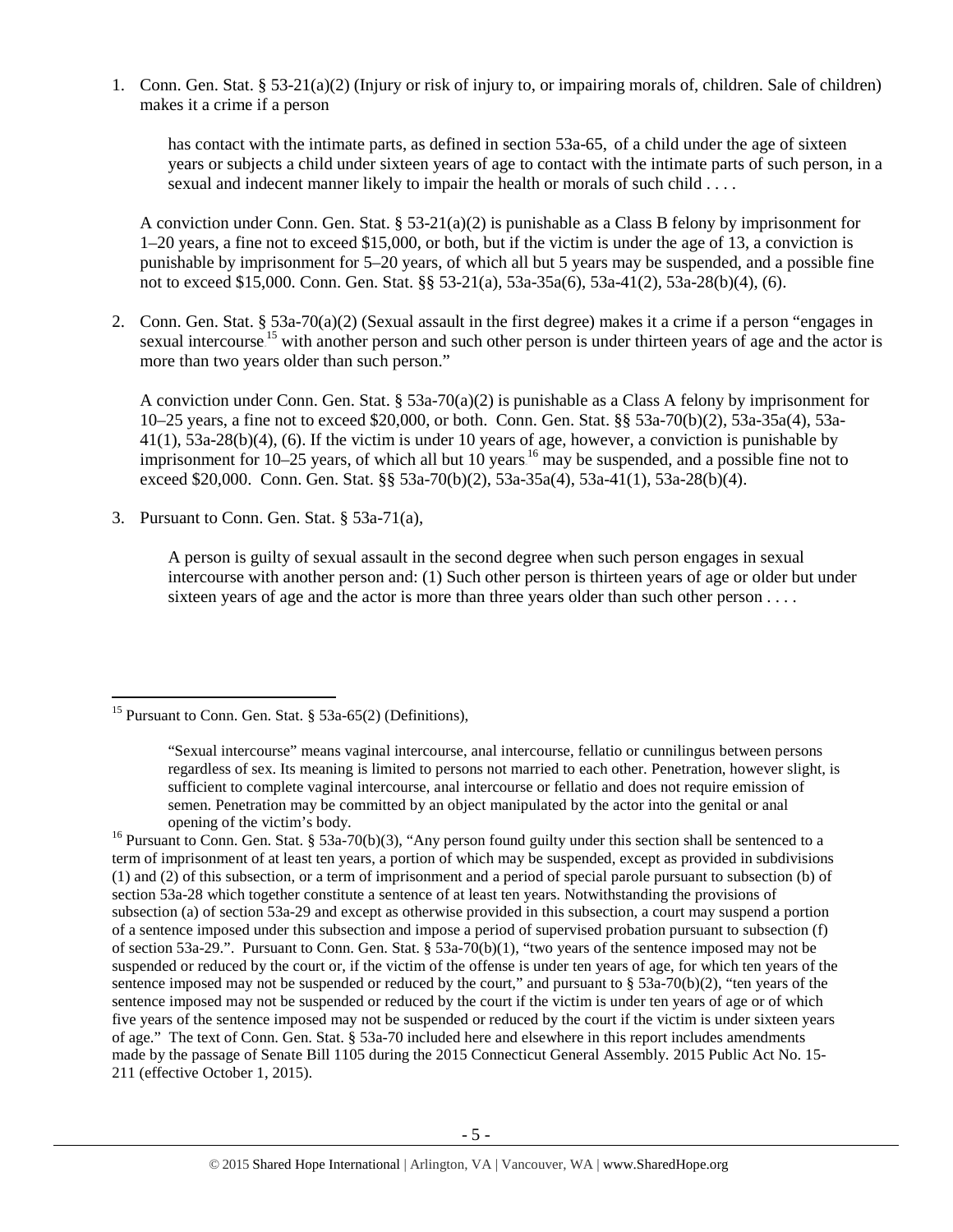A conviction under Conn. Gen. Stat.  $\S 53a-71(a)(1)$  is punishable as a Class B felony by imprisonment for 1–20 years, of which all but 9 months may be suspended, and a possible fine not to exceed \$15,000. Conn. Gen. Stat. §§ 53a-71(b), 53a-35a(6), 53a-41(2), 53a-28(b)(4).

4. Conn. Gen. Stat. § 53a-73a(a)(1)(A), (1)(B) (Sexual assault in the fourth degree) makes it a crime if a person

subjects another person to sexual contact.<sup>17</sup> who is (A) under thirteen years of age and the actor is more than two years older than such other person, or (B) thirteen years of age or older but under fifteen years of age and the actor is more than three years older than such other person . . . .

A conviction under Conn. Gen. Stat. § 53a-73a(a)(1)(A), (B) is punishable as a Class D felony by imprisonment for 1–5 years, a fine not to exceed \$5,000, or both. Conn. Gen. Stat. §§ 53a-73a(b), 53a-41(4), 53a-35a(8), 53a-28(b)(4), (6).

*1.3 Prostitution statutes refer to the sex trafficking statute to identify the commercially sexually exploited minor as a trafficking victim.* 

Conn. Gen. Stat. § 53a-82 (Prostitution) refers to both state and federal human trafficking laws to provide an affirmative defense for trafficking victims, as well as explicitly allows duress as a defense. Pursuant to Conn. Gen. Stat. § 53a-82(b)–(d),

(b) In any prosecution for an offense under this section, it shall be an affirmative defense that the actor was a victim of conduct by another person that constitutes (1) a violation of section  $53a-192a^{18}$  [Trafficking in persons], as amended by this act, or (2) a criminal violation of 18 USC Chapter 77 [Peonage, slavery, and trafficking in persons], as amended from time to time.

(c) In any prosecution of a person sixteen or seventeen years of age.<sup>19</sup> for an offense under this section, there shall be a presumption that the actor was a victim of conduct by another person that constitutes (1) a violation of section 53a-192a, as amended by this act, or (2) a criminal violation of 18 USC Chapter 77, as amended from time to time.

(d) Nothing in this section shall limit a person's right to assert the defense of duress pursuant to section 53a- $14<sup>20</sup>$  [Duress as defense] in any prosecution for an offense under this section.

<sup>&</sup>lt;sup>17</sup> Pursuant to Conn. Gen. Stat. § 53a-65(3) (Definitions),

<sup>&</sup>quot;Sexual contact" means any contact with the intimate parts of a person not married to the actor for the purpose of sexual gratification of the actor or for the purpose of degrading or humiliating such person or any contact of the intimate parts of the actor with a person not married to the actor for the purpose of sexual gratification of the actor or for the purpose of degrading or humiliating such person.

<sup>&</sup>lt;sup>18</sup> See supra Section 1.1 for the substantive provisions of Conn. Gen. Stat. § 53a-192a.

<sup>&</sup>lt;sup>19</sup> Minors under the age of 16 may not be prosecuted for prostitution. Conn. Gen. Stat. § 53a-82(a) (Prostitution) states, "A person sixteen years of age or older is guilty of prostitution when such person engages or agrees or offers to engage in sexual conduct with another person in return for a fee."

<sup>&</sup>lt;sup>20</sup> Conn. Gen. Stat. § 53a-14 explains that

<sup>[</sup>i]n any prosecution for an offense, it shall be a defense that the defendant engaged in the proscribed conduct because he was coerced by the use or threatened imminent use of physical force upon him or a third person, which force or threatened force a person of reasonable firmness in his situation would have been unable to resist. . . .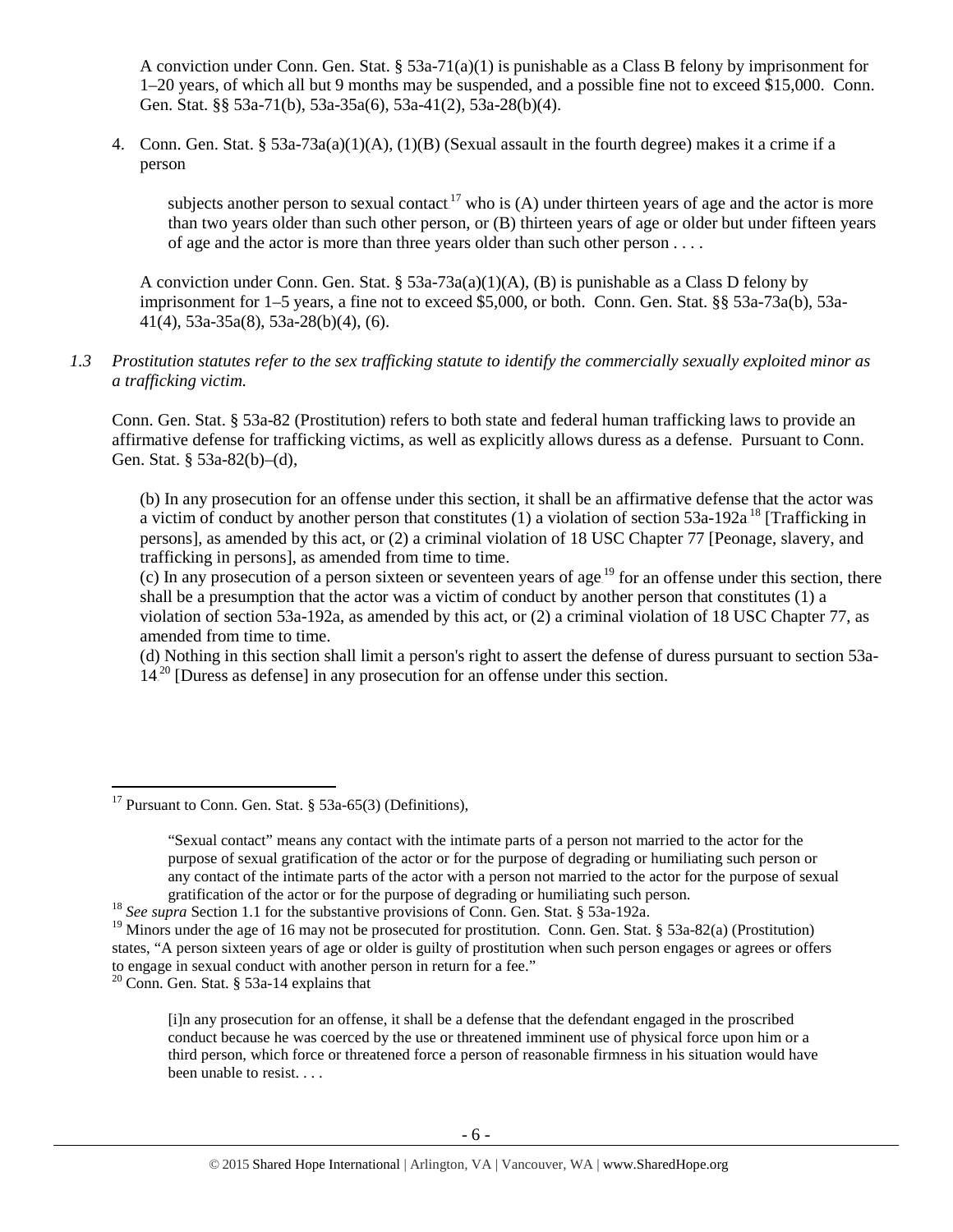*1.4 The state racketeering or gang crimes statute includes sex trafficking and commercial sexual exploitation of children (CSEC) offenses as predicate acts allowing the statute to be used to prosecute trafficking crimes.* 

Conn. Gen. Stat. § 53-395(a)–(c) (Prohibited activities) states,

(a) It is unlawful for any person who has knowingly received any proceeds derived, directly or indirectly, from a pattern of racketeering activity or through the collection of an unlawful debt to use or invest, whether directly or indirectly, any part of such proceeds, or the proceeds derived from the investment or use thereof, in the acquisition of any title to, or any right, interest or equity in, real property or in the establishment or operation of any enterprise.<sup>21</sup> (b) It is unlawful for any person, through a pattern of racketeering activity or through the collection of an unlawful debt, to receive anything of value or to acquire or maintain, directly or indirectly, any interest in or control of any enterprise or real property. (c) It is unlawful for any person employed by, or associated with, any enterprise to knowingly

conduct or participate in, directly or indirectly, such enterprise through a pattern of racketeering activity or through the collection of an unlawful debt.

Under Conn. Gen. Stat. § 53-394(e) (Definitions), "pattern of racketeering activity" is defined as

engaging in at least two incidents of racketeering activity that have the same or similar purposes, results, participants, victims or methods of commission or otherwise are interrelated by distinguishing characteristics, including a nexus to the same enterprise, and are not isolated incidents, provided the latter or last of such incidents occurred after October 1, 1982, and within five years after a prior incident of racketeering activity.

Additionally, pursuant to Conn. Gen. Stat. § 53-394(a),

"Racketeering activity" means to commit, attempt to commit, to conspire to commit, or to intentionally aid, solicit, coerce or intimidate another person to commit any crime which, at the time of its commission, was a felony chargeable by indictment or information under the following provisions of the general statutes then applicable: . . . (5) sections 53a-85 to 53a-88, inclusive, relating to prostitution; . . . (11) chapter 952, part XX, relating to obscenity and related offenses; (12) chapter 952, part XIX, relating to coercion; . . . or (19) section 53a-192a, relating to trafficking in persons.

A conviction under Conn. Gen. Stat. § 53-395 is punishable by imprisonment for 1–20 years, a fine not to exceed \$25,000 or both. Conn. Gen. Stat. § 53-397(a).

Conn. Gen. Stat. § 53-397(a), (Penalty. Forfeiture of property. Disposition of seized property. Appointment of receiver) provides for mandatory asset forfeiture and states,

<sup>&</sup>lt;sup>21</sup> "Enterprise" is defined in Conn. Gen. Stat. § 53-394(c) as

any individual, sole proprietorship, corporation, business trust, union chartered under the laws of this state or other legal entity, or any unchartered union, association or group of individuals associated in fact although not a legal entity, and includes illicit as well as licit enterprises and governmental, as well as other entities. In determining whether any unchartered union, association or group of individuals exists, factors which may be considered as evidence of association include, but are not limited to: (1) A common name or identifying sign, symbols or colors and (2) rules of behavior for individual members.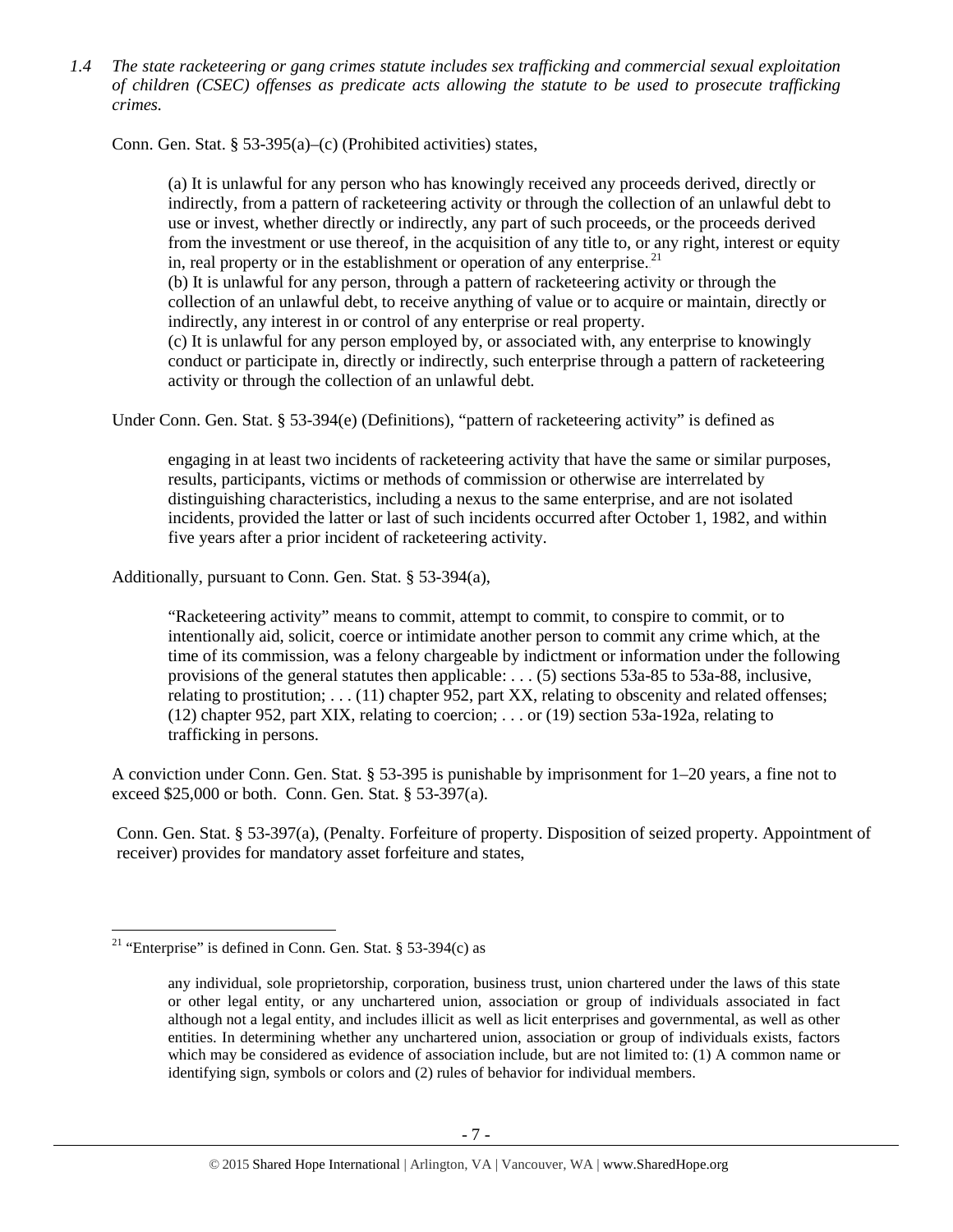(a) A person who violates any provision of [the Corrupt Organizations and Racketeering Activity Act<sup>22</sup> $\hat{j}$ ... and shall forfeit to the state: (1) Any property he has acquired, maintained or used in violation of [the Corrupt Organizations and Racketeering Activity Act], including profits derived therefrom and the appreciated value thereof, or, where applicable, the proceeds from the sale thereof; and (2) any interest in, security of, claim against, or property or contractual right of any kind affording a source of influence over any enterprise which he has established, operated, controlled, conducted or participated in the conduct of, in violation of [the Corrupt Organizations and Racketeering Activity Act].

 <sup>22</sup> Conn. Gen. Stat. §§ 53-393 to -419.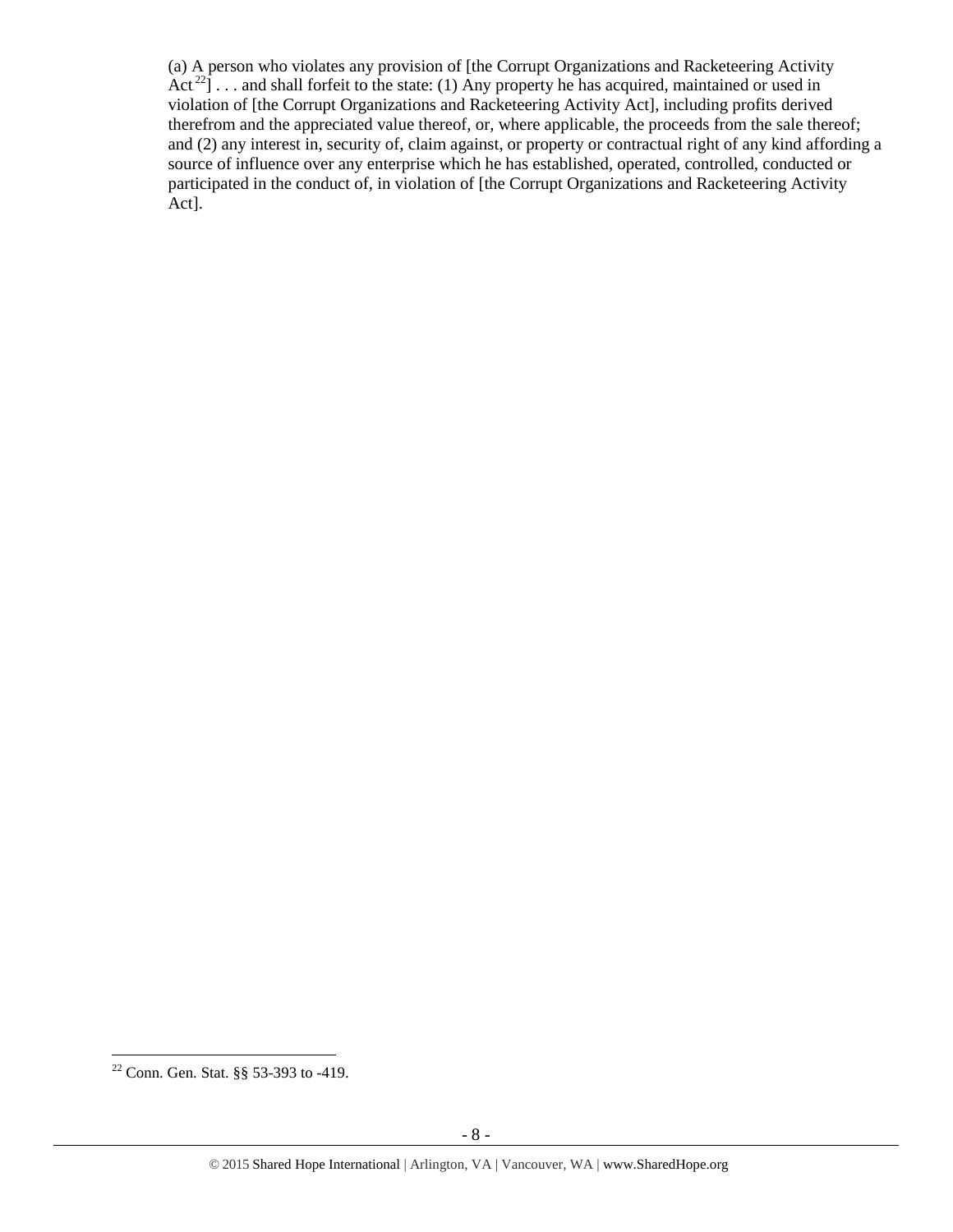#### **FRAMEWORK ISSUE 2: CRIMINAL PROVISIONS FOR DEMAND**

#### *Legal Components:*

- *2.1 The state sex trafficking law can be applied to the buyers of commercial sex acts with a victim of domestic minor sex trafficking.*
- *2.2 Buyers of commercial sex acts with a minor can be prosecuted under commercial sexual exploitation of children (CSEC) laws.*
- *2.3 Solicitation laws differentiate buying sex acts with an adult and buying sex acts with a minor under 18.*
- *2.4 Penalties for buyers of commercial sex acts with minors are as high as federal penalties.*
- *2.5 Using the Internet or other electronic communication to lure, entice, or purchase, or attempt to lure, entice, or purchase commercial sex acts with a minor is a separate crime or results in an enhanced penalty for buyers.*
- *2.6 No age mistake defense is permitted for a buyer of commercial sex acts with any minor under 18.*
- *2.7 Base penalties for buying sex acts with a minor under 18 are sufficiently high and not reduced for older minors.*
- *2.8 Financial penalties for buyers of commercial sex acts with minors are sufficiently high to make it difficult for buyers to hide the crime.*
- *2.9 Buying and possessing child pornography carries penalties as high as similar federal offenses.*
- *2.10 Convicted buyers of commercial sex acts with minors and child pornography are required to register as sex offenders.*

\_\_\_\_\_\_\_\_\_\_\_\_\_\_\_\_\_\_\_\_\_\_\_\_\_\_\_\_\_\_\_\_\_\_\_\_\_\_\_\_\_\_\_\_\_\_\_\_\_\_\_\_\_\_\_\_\_\_\_\_\_\_\_\_\_\_\_\_\_\_\_\_\_\_\_\_\_\_\_\_\_\_\_\_\_\_\_\_\_\_\_\_\_\_

# *Legal Analysis:*

*2.1 The state sex trafficking law can be applied to the buyers of commercial sex acts with a victim of domestic minor sex trafficking.*

Conn. Gen. Stat. § 53a-192a (Trafficking in persons) does not apply to buyers of sex with minors. Pursuant to Conn. Gen. Stat. § 53a-192a(a),

A person is guilty of trafficking in persons when such person . . . compels or induces another person who is under eighteen years of age to engage in conduct involving more than one occurrence of sexual contact with one or more third persons that constitute (A) prostitution, or (B) sexual contact for which such third person may be charged with a criminal offense.

Since Conn. Gen. Stat. § 53a-192a(a) requires compelling or inducing another person to either engage in more than one instance of sexual contact with "one or more third persons," it is inapplicable to buyers of sex with minors.

2.1.1 Recommendation: Amend Conn. Gen. Stat. § 53a-192a (Trafficking in persons) to make the statute applicable to the actions of buyers of commercial sex with minors.<sup>23</sup>

<sup>&</sup>lt;sup>23</sup> See generally Shared Hope International, "Eliminating the Third Party Control Barrier to Identifying Juvenile Sex Trafficking Victims," JuST Response Policy Paper (2015), [http://sharedhope.org/wp](http://sharedhope.org/wp-content/uploads/2015/08/Policy-Paper_Eliminating-Third-Party-Control_Final1.pdf)[content/uploads/2015/08/Policy-Paper\\_Eliminating-Third-Party-Control\\_Final1.pdf](http://sharedhope.org/wp-content/uploads/2015/08/Policy-Paper_Eliminating-Third-Party-Control_Final1.pdf) (discussing need to include buyer conduct in core sex trafficking offense regardless of whether victim is under control of a third party and explaining negative impact on victims and victim-identification when buyers are excluded as sex trafficking offenders).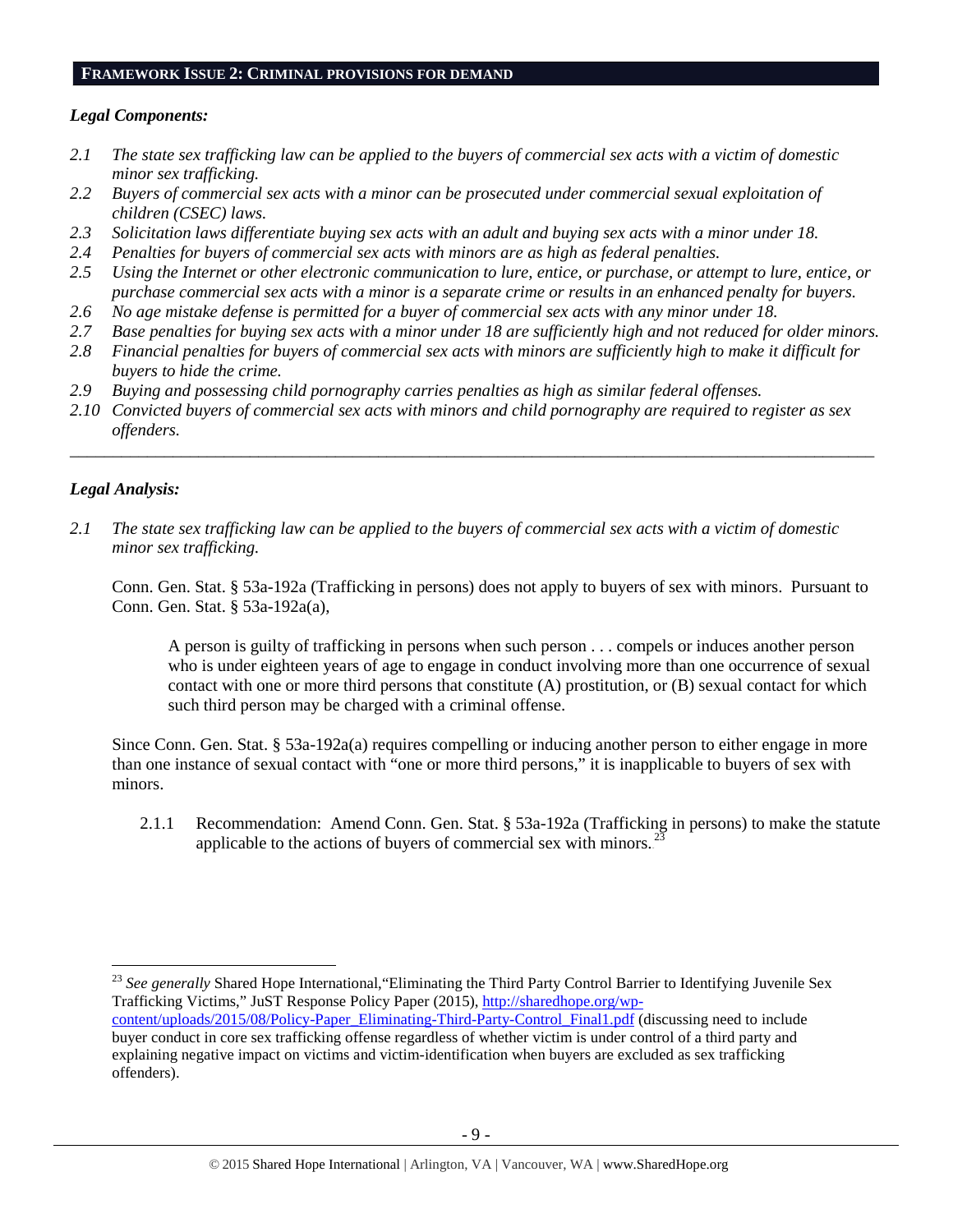*2.2 Buyers of commercial sex acts with a minor can be prosecuted under commercial sexual exploitation of children (CSEC) laws.*

Connecticut's patronizing a prostitute statute, Conn. Gen. Stat. § 53a-83, makes buying commercial sex with a minor a class C felony, but only if the buyer knew or should have known at the time of the purchase that the minor was either under the age of 18 or a victim of human trafficking. Conn. Gen. Stat. § 53a-83 (Patronizing a prostitute) states,

(a) A person is guilty of patronizing a prostitute when: (1) Pursuant to a prior understanding, he pays a fee to another person as compensation for such person or a third person having engaged in sexual conduct with him; or (2) he pays or agrees to pay a fee to another person pursuant to an understanding that in return therefor such person or a third person will engage in sexual conduct with him; or (3) he solicits or requests another person to engage in sexual conduct with him in return for a fee. (b) Except as provided in subsection (c) of this section, patronizing a prostitute is a class A misdemeanor. (c) Patronizing a prostitute is a class C felony if such person knew or reasonably should have known at the time of the offense that such other person (1) had not attained eighteen years of age, or (2) was the victim of conduct of another person that constitutes (A) trafficking in persons in violation of section  $53a-192a^{24}$ [Trafficking in persons], as amended by this act, or (B) a criminal violation of 18 USC Chapter 77 [Peonage, slavery, and trafficking in persons], as amended from time to time.

Furthermore, Conn. Gen. Stat § 53a-90a(a) allows buyers to be prosecuted for enticing a minor via a computer, but only where the crime of purchasing sex is with a minor under the age of 16. Conn. Gen. Stat § 53a-90a(a) (Enticing a minor. Penalties) states,

(a) A person is guilty of enticing a minor when such person uses an interactive computer service to knowingly persuade, induce, entice or coerce any person under sixteen years of age to engage in prostitution or sexual activity for which the actor may be charged with a criminal offense. For purposes of this section, "interactive computer service" means any information service, system or access software provider that provides or enables computer access by multiple users to a computer server, including specifically a service or system that provides access to the Internet and such systems operated or services offered by libraries or educational institutions.

(b) (1) Except as provided in subdivision (2) of this subsection, enticing a minor is a class D felony for a first offense, a class C felony for a second offense and a class B felony for any subsequent offense.

(2) Enticing a minor is a class B felony if the victim of the offense is under thirteen years of age and any person found guilty of such class B felony shall, for a first offense, be sentenced to a term of imprisonment of which five years of the sentence imposed may not be suspended or reduced by the court and, for any subsequent offense, be sentenced to a term of imprisonment of which ten years of the sentence imposed may not be suspended or reduced by the court.

*2.3 Solicitation laws differentiate buying sex acts with an adult and buying sex acts with a minor under 18.*

Connecticut's primary solicitation law, Conn. Gen. Stat. § 53a-83 (Patronizing a prostitute) differentiates between buying sex acts with an adult from buying sex acts with a minor.<sup>25</sup> Conn. Gen. Stat. § 53a-83 states:

(a) A person is guilty of patronizing a prostitute when: (1) Pursuant to a prior understanding, he pays a fee to another person as compensation for such person or a third person having engaged in sexual conduct with him; or (2) he pays or agrees to pay a fee to another person pursuant to an understanding

<sup>&</sup>lt;sup>24</sup> *See supra Section 1.1* for the substantive provisions of Conn. Gen. Stat. § 53a-192a.<br><sup>25</sup> However, Conn. Gen. Stat. § 53a-83a (Patronizing a prostitute from a motor vehicle) does not differentiate between buying sex acts with an adult from buying sex acts with a minor.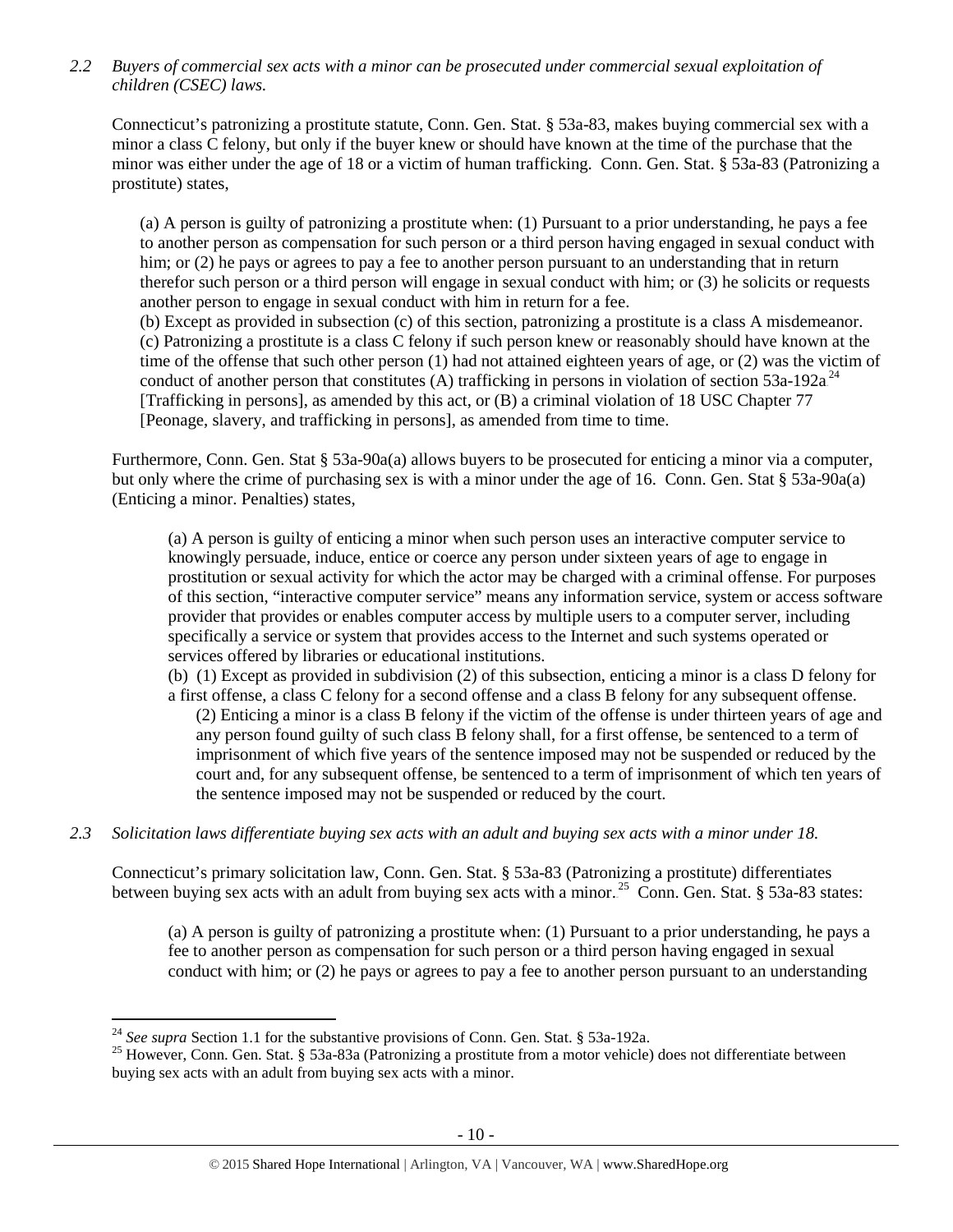that in return therefor such person or a third person will engage in sexual conduct with him; or (3) he solicits or requests another person to engage in sexual conduct with him in return for a fee. (b) Except as provided in subsection (c) of this section, patronizing a prostitute is a class A misdemeanor.

(c) Patronizing a prostitute is a class C felony if such person knew or reasonably should have known at the time of the offense that such other person (1) had not attained eighteen years of age, or (2) was the victim of conduct of another person that constitutes (A) trafficking in persons in violation of section 53a-192a<sup>26</sup> [Trafficking in persons], as amended by this act, or  $(B)$  a criminal violation of 18 USC Chapter 77 [Peonage, slavery, and trafficking in persons], as amended from time to time.

In addition, Conn. Gen. Stat § 53a-90a(a) (Enticing a minor. Penalties) specifically makes it a crime if a person "uses an interactive computer service.<sup>27</sup> to knowingly persuade, induce, entice or coerce any person under sixteen years of age to engage in prostitution or sexual activity for which the actor may be charged with a criminal offense."

## *2.4 Penalties for buyers of commercial sex acts with minors are as high as federal penalties.*

Pursuant to a conviction under Conn. Gen. Stat. § 53a-83(c) (Patronizing a prostitute), a person who knowingly buys sex with a minor is subject to a Class C felony by imprisonment for 1-10 years, a fine not to exceed \$10,000, or both. Conn. Gen. Stat. §§ 53a-35a(7), 53a-41(3), 53a-28(b)(4), 53a-28(b)(4).

Additionally, a buyer's first conviction under Conn. Gen. Stat. § 53a-90a (Enticing a minor. Penalties) is punishable as a Class D felony by imprisonment for 1–5 years, a fine not to exceed \$5,000, or both, a second conviction is punishable as a Class C felony by imprisonment for 1–10 years, a fine not to exceed \$10,000, or both, while third and subsequent convictions are punishable as Class B felonies by imprisonment for 1–20 years, a fine not to exceed \$15,000, or both. Conn. Gen. Stat. §§ 53a-90a(b)(1), 53a-41(2)–(4), 53a-35a(6)–(8), 53a-28(b)(4), (6). If the victim is under the age of 13, however, a first conviction is punishable as a Class B felony by imprisonment for 5–20 years, of which all but 5 years may be suspended, and a possible fine not to exceed \$15,000, while subsequent convictions are punishable as a Class B felony by imprisonment for 10–20 years, of which all but 10 years may be suspended, and a possible fine not to exceed \$15,000. Conn. Gen. Stat. §§ 53a-90a(b)(2), 53a-41(2), 53a-35a(6), 53a-28(b)(4).

In contrast, if the victim is under the age of 14, a conviction under the Trafficking Victims Protection Act  $(TVPA)<sup>28</sup>$  for child sex trafficking is punishable by 15 years to life imprisonment and a fine not to exceed \$250,000. 18 U.S.C. §§ 1591(b)(1), 3559(a)(1), 3571(b)(3). If the victim is between the ages of 14–17, a conviction is punishable by 10 years to life imprisonment and a fine not to exceed \$250,000. 18 U.S.C. §§ 1591(b)(2), 3559(a)(1), 3571(b)(3). A conviction is punishable by mandatory life imprisonment, however, if the buyer has a prior conviction for a federal sex offense.<sup>29</sup> against a minor. 18 U.S.C. §

<sup>26</sup> See supra Section 1.1 for the substantive provisions of Conn. Gen. Stat. § 53a-192a.<br><sup>27</sup> See supra note 14.<br><sup>28</sup> Trafficking Victims Protection Act (TVPA) of 2000, Pub. L. No. 106-386, 114 Stat. 1464, 1466 (codified scattered sections of 18 and 22 U.S.C.).

<sup>&</sup>lt;sup>29</sup> Pursuant to 18 U.S.C. § 3559 $(e)(2)$ , "federal sex offense" is defined as,

<span id="page-10-0"></span>an offense under section 1591 [18 USCS § 1591] (relating to sex trafficking of children), 2241 [18 USCS § 2241] (relating to aggravated sexual abuse), 2242 [18 USCS § 2242] (relating to sexual abuse),  $2244(a)(1)$  [18 USCS § 2244(a)(1)] (relating to abusive sexual contact), 2245 [18 USCS § 2245] (relating to sexual abuse resulting in death), 2251 [18 USCS § 2251] (relating to sexual exploitation of children), 2251A [18 USCS § 2251A] (relating to selling or buying of children), 2422(b) [18 USCS § 2422(b)] (relating to coercion and enticement of a minor into prostitution), or 2423(a) [18 USCS § 2423(a)] (relating to transportation of minors).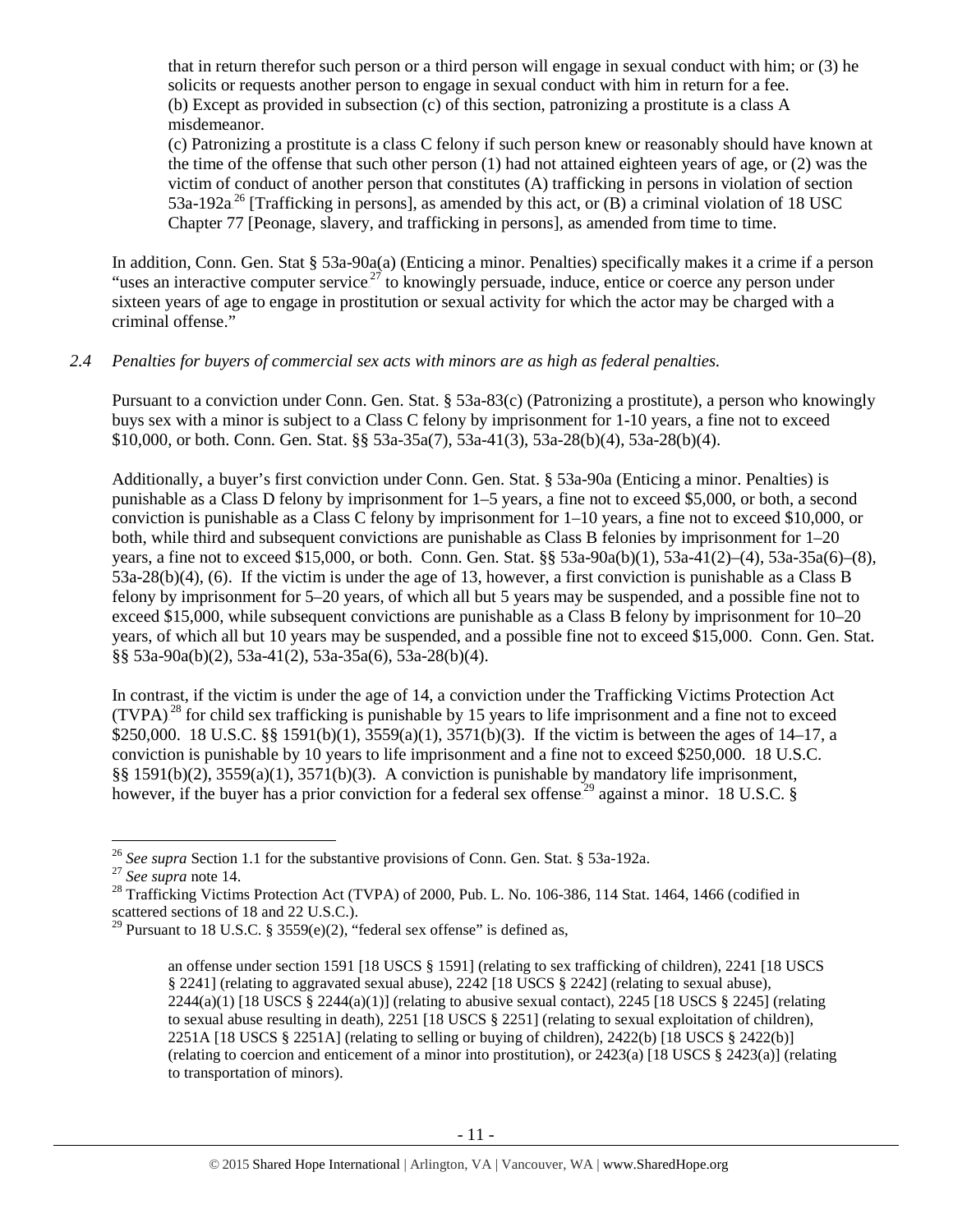$3559(e)(1)$ . To the extent buyers can be prosecuted under other federal CSEC laws,  $30^3$  a conviction is punishable by penalties ranging from a fine not to exceed \$250,000 to life imprisonment and a fine not to exceed  $$250,000.<sup>31</sup>$ 

#### *2.5 Using the Internet or other electronic communication to lure, entice, or purchase, or attempt to lure, entice, or purchase commercial sex acts with a minor is a separate crime or results in an enhanced penalty for buyers.*

Using the Internet to entice a minor to commit unlawful sexual activity is prohibited under Conn. Gen. Stat. § 53a-90a(a) (Enticing a minor), which prohibits a person from using "an interactive computer service.<sup>32</sup> to knowingly persuade, induce, entice or coerce any person under sixteen years of age to engage in prostitution or sexual activity for which the actor may be charged with a criminal offense."

A buyer's first conviction under Conn. Gen. Stat. § 53a-90a (Enticing a minor. Penalties) is punishable as a Class D felony by imprisonment for 1–5 years, a fine not to exceed \$5,000, or both, a second conviction is punishable as a Class C felony by imprisonment for 1–10 years, a fine not to exceed \$10,000, or both, while third and subsequent convictions are punishable as Class B felonies by imprisonment for 1–20 years, a fine not to exceed \$15,000, or both. Conn. Gen. Stat. §§ 53a-90a(b)(1), 53a-41(2)–(4), 53a-35a(6)–(8), 53a-28(b)(4), (6). If the victim is under the age of 13, however, a first conviction is punishable as a Class B felony by imprisonment for 5–20 years, of which all but 5 years may be suspended, and a possible fine not to exceed \$15,000, while subsequent convictions are punishable as a Class B felony by imprisonment for 10–20 years, of which all but 10 years may be suspended, and a possible fine not to exceed \$15,000. Conn. Gen. Stat. §§ 53a-90a(b)(2), 53a-41(2), 53a-35a(6), 53a-28(b)(4).

*2.6 No age mistake defense is permitted for a buyer of commercial sex acts with any minor under 18.*

A conviction under Conn. Gen. Stat. § 53a-83(c) (Patronizing a prostitute) requires that at the time of the offense the "person knew or reasonably should have known" either a minor's age or the minor's status as a victim of human trafficking. Conn. Gen. Stat § 53a-90a (Enticing a minor. Penalties) does not expressly prohibit a mistake of age defense.

- 2.6.1 Recommendation: Amend Conn. Gen. Stat. § 53a-83(c) (Patronizing a prostitute) to remove the knowledge requirement and expressly prohibit a mistake of age defense.
- 2.6.2 Amend Conn. Gen. Stat. § 53a-90a (Enticing a minor. Penalties) to expressly prohibit a mistake of age defense.
- *2.7 Base penalties for buying sex acts with a minor under 18 are sufficiently high and not reduced for older minors.*

Conn. Gen. Stat. § 53a-90a (Enticing a minor. Penalties) only applies if the minor victim is under the age of 16 and the penalties are staggered to provide a heightened penalty if the victim is under the age of 13. A buyer's first conviction under Conn. Gen. Stat. § 53a-90a is punishable as a Class D felony by imprisonment for 1–5

<sup>32</sup> *See supra* note [14.](#page-3-0) 

 <sup>30</sup> 18 U.S.C. §§ 2251A(b) (Selling or buying of children), 2251(a) (Sexual exploitation of children), 2423(a) (Transportation of a minor with intent for minor to engage in criminal sexual activity),  $2422(a)$  (Coercion and enticement),  $2252(a)(2)$ ,  $(a)(4)$  (Certain activities relating to material involving the sexual exploitation of  $^{31}$  18 U.S.C. §§ 2251A(b) (conviction punishable by imprisonment for 30 years to life and a fine), 2251(e) (conviction punishable by imprisonment for 15–30 years and a fine), 2423(a) (conviction punishable by imprisonment for 10 years to life and a fine), 2422(a) (conviction punishable by a fine, imprisonment up to 20 years, or both),  $2252(a)(2)$ , (4) (stating that a conviction under subsection (a)(2) is punishable by imprisonment for 5–20 years and a fine, while a conviction under subsection (a)(4) is punishable by imprisonment up to 10 years, a fine, or both); *see also* 18 U.S.C. §§ 3559(a)(1) (classifying all of the above listed offenses as felonies), 3571(b)(3) (providing a fine up to \$250,000 for any felony conviction).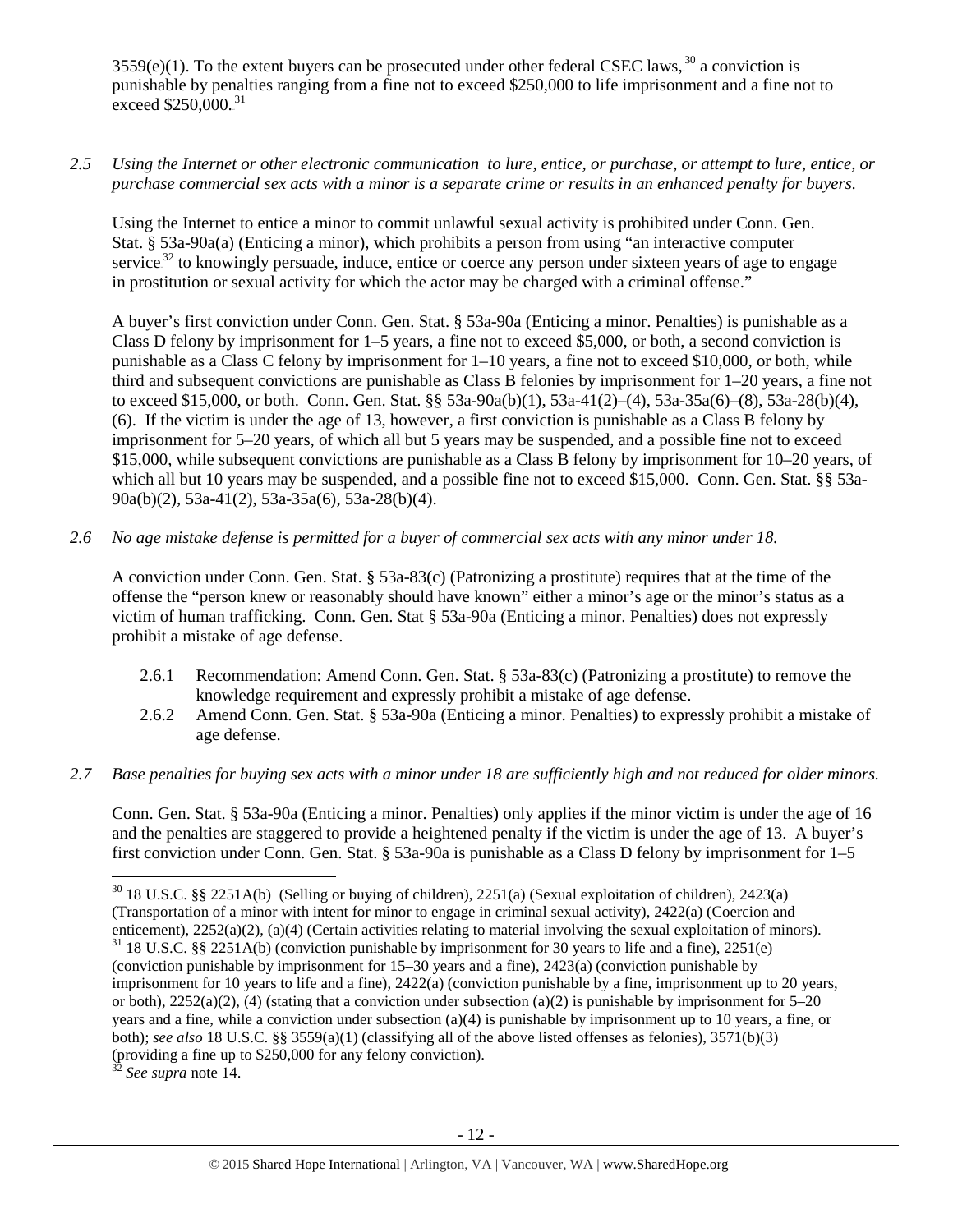years, a fine not to exceed \$5,000, or both, a second conviction is punishable as a Class C felony by imprisonment for 1–10 years, a fine not to exceed \$10,000, or both, while third and subsequent convictions are punishable as Class B felonies by imprisonment for 1–20 years, a fine not to exceed \$15,000, or both. Conn. Gen. Stat. §§ 53a-90a(b)(1), 53a-41(2)–(4), 53a-35a(6)–(8), 53a-28(b)(4), (6). If the victim is under the age of 13, however, a first conviction is punishable as a Class B felony by imprisonment for 5–20 years, of which all but 5 years may be suspended, and a possible fine not to exceed \$15,000, while subsequent convictions are punishable as a Class B felony by imprisonment for 10–20 years, of which all but 10 years may be suspended, and a possible fine not to exceed \$15,000. Conn. Gen. Stat. §§ 53a-90a(b)(2), 53a-41(2), 53a-35a(6), 53a- $28(b)(4)$ .

2.7.1 Amend Conn. Gen. Stat. § 53a-90a (Enticing a minor. Penalties) to raise the age of a minor victim to under 18 and raise the base penalty to provide sufficiently high penalties for all offenses involving a minor under the age of 18.

#### *2.8 Financial penalties for buyers of commercial sex acts with minors are sufficiently high to make it difficult for buyers to hide the crime.*

Buyers are subject to possible fines up to \$15,000. If the victim is under the age of 16, a buyer convicted under Conn. Gen. Stat. § 53a-90a (Enticing a minor: Penalties) is subject to a possible fine not to exceed \$5,000 for a first violation, \$10,000 for a second violation, and \$15,000 for subsequent violations; if the victim is under the age of 13, however, a buyer is subject to a possible fine not to exceed \$15,000. Conn. Gen. Stat. §§ 53a-90a(b)(1), (2), 53a-41(2), (3), (4), 53a-35a(6). Buyers convicted under Conn. Gen. Stat. § 53a-83(c) (Patronizing a prostitute) are subject to a possible fine up to \$10,000, while buyers convicted under Conn. Gen. Stat. § 53a-83a (Patronizing a prostitute from a motor vehicle) are subject to a possible fine not to exceed \$2,000. Conn. Gen. Stat. §§ 53a-41(3). 53a-83a(b), 53a-42(1), 53a-28(b)(3).

Additionally, a convicted buyer is subject to mandatory restitution orders where the victim suffers injury and requests restitution. Conn. Gen. Stat. § 53a-28(c) states,

In addition to any sentence imposed pursuant to subsection (b) of this section, if (1) a person is convicted of an offense that resulted in injury to another person or damage to or loss of property, (2) the victim requests financial restitution, and (3) the court finds that the victim has suffered injury or damage to or loss of property as a result of such offense, the court shall order the offender to make financial restitution under terms that it determines are appropriate. . . . Restitution ordered by the court pursuant to this subsection shall be based on easily ascertainable damages for injury or loss of property, actual expenses incurred for treatment for injury to persons and lost wages resulting from injury. Restitution shall not include reimbursement for damages for mental anguish, pain and suffering or other intangible losses, but may include the costs of counseling reasonably related to the offense.  $\dots$ <sup>33</sup>

A violation of Conn. Gen. Stat. § 53a-83(c) (Patronizing a prostitute) is not included in Connecticut's asset forfeiture law, Conn. Gen. Stat. § 54-36p (Forfeiture of moneys and property related to sexual exploitation and human trafficking). However, pursuant to Conn. Gen. Stat. § 54-36p(a), a violation of Conn. Gen. Stat. § 53a-90a (Enticing a minor) subjects a buyer to discretionary, civil asset forfeiture as follows:

(a) The following property shall be subject to forfeiture to the state  $\dots$ . (1) All moneys used, or intended for use, in a violation of . . . 53a-90a [Enticing a minor.

<span id="page-12-0"></span>Penalties] . . . . . . . .

(4) All property used or intended for use, in any manner or part, to commit or facilitate the commission of a violation for pecuniary gain of . . . 53a-90a . . . .

 <sup>33</sup> *See infra* Section 5.10 for a more detailed discussion of this restitution provision.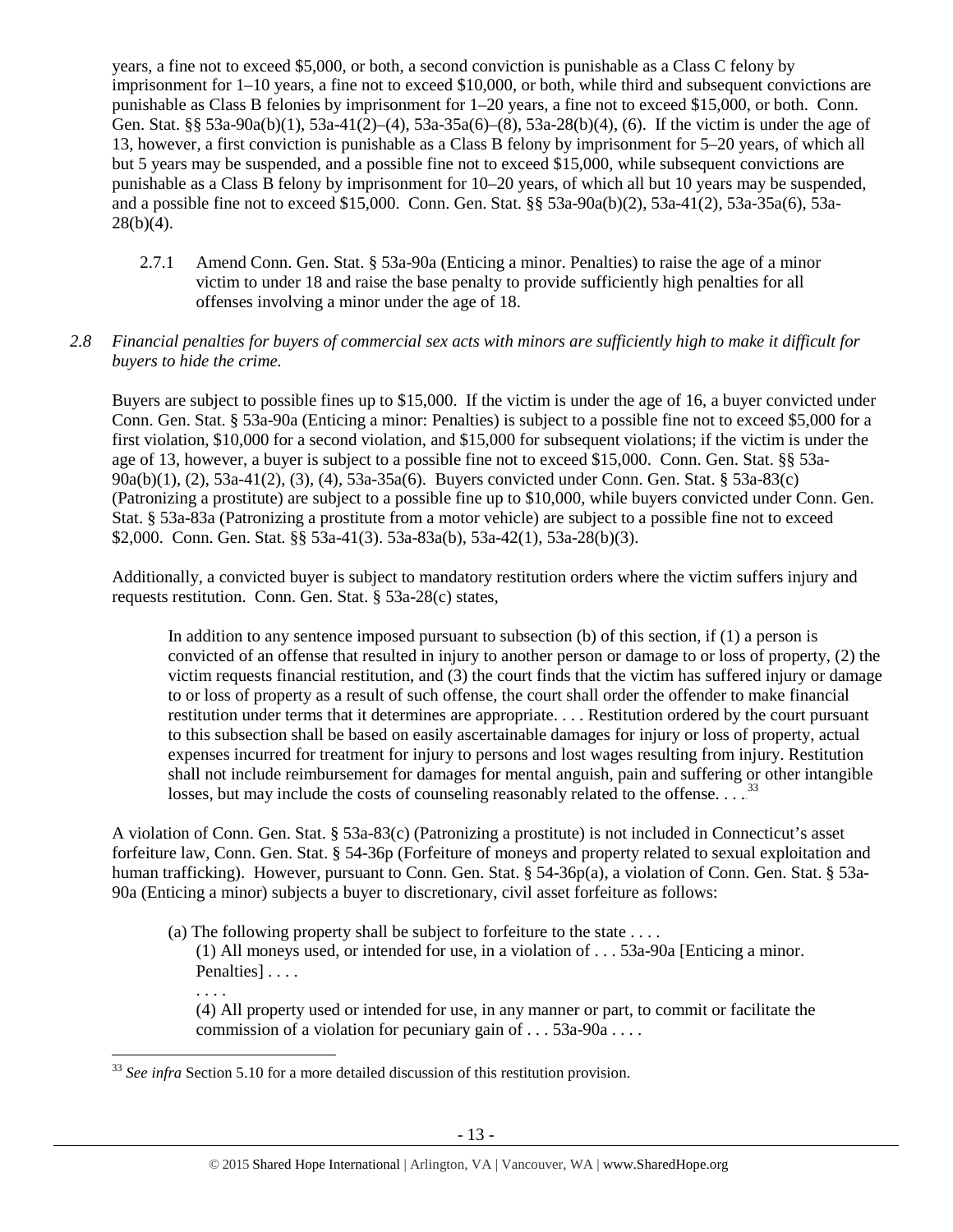Additionally, property may be seized pursuant to Conn. Gen. Stat. § 54-33 (Summons to owner on seizure of property), "[w]hen any property [is] believed to be possessed, controlled, designed or intended for use or which is or has been used or which may be used as a means of committing any criminal offense, or which constitutes the proceeds of the commission of any criminal offense."

No specific seizure provisions are provided. Disposition of the forfeited property is governed by Conn. Gen. Stat. §54-36p and shall be disbursed as follows:

(e) Any property ordered forfeited pursuant to subsection (b) of this section shall be sold at public auction

. . .

(f) The proceeds from any sale of property under subsection (e) of this section and any moneys forfeited under this section shall be applied: (1) To payment of the balance due on any lien preserved by the court in the forfeiture proceedings; (2) to payment of any costs incurred for the storage, maintenance, security and forfeiture of any such property; and (3) to payment of court costs. The balance, if any, shall be deposited in the Criminal Injuries Compensation Fund established in section 54-215.

# *2.9 Buying and possessing child pornography carries penalties as high as similar federal offenses.*

Connecticut punishes the possession of child pornography in three degrees. Conn. Gen. Stat. § 53a-196d(a) (Possessing child pornography in the first degree) makes it a crime if a person "knowingly possesses (1) fifty or more visual depictions of child pornography,  $34$  or (2) one or more visual depictions.<sup>35</sup> of child pornography that depict the infliction or threatened infliction of serious physical injury, or  $(3)$  (A) a series of images in electronic, digital or other format, which is intended to be displayed continuously, consisting of two or more frames, or a film or videotape, consisting of two or more frames, that depicts (i) more than one child engaging in sexually explicit conduct, or (ii) more than one act of sexually explicit conduct by one or more children, or (B) any combination of a (i) series of images in electronic, digital or other format, which is intended to be displayed continuously, (ii) film, or (iii) videotape, which series, film or videotape each consists of two or more frames and depicts a single act of sexually explicit conduct by one child." A conviction under this statue is punishable as a Class B felony by imprisonment for 5–20 years, of which all but 5 years may be suspended, and a possible fine not to exceed \$15,000. Conn. Gen. Stat. §§ 53a-196d(c), 53a-35a (6), 53a-41(2), 53a-28(b)(4).

Conn. Gen. Stat. § 53a-196e(a) (Possessing child pornography in the second degree) makes it a crime if a person "knowingly possesses (1) twenty or more but fewer than fifty visual depictions of child pornography, or (2) a series of images in electronic, digital or other format, which is intended to be displayed continuously, consisting of twenty or more frames, or a film or videotape, consisting of twenty or more frames, that depicts a single act of sexually explicit conduct by one child." A conviction under this statute is punishable as a Class C

 $34$  Pursuant to Conn. Gen. Stat. § 53a-193(13).

<sup>&</sup>quot;Child pornography" means any visual depiction including any photograph, film, videotape, picture or computer-generated image or picture, whether made or produced by electronic, digital, mechanical or other means, of sexually explicit conduct, where the production of such visual depiction involves the use of a person under sixteen years of age engaging in sexually explicit conduct, provided whether the subject of a visual depiction was a person under sixteen years of age at the time the visual depiction was created is a question to be decided by the trier of fact.

<sup>&</sup>lt;sup>35</sup> "Visual depiction' includes undeveloped film and videotape and data, as defined in subdivision (8) of section 53a-250, that is capable of conversion into a visual image and includes encrypted data." Conn. Gen. Stat. § 53a-193(15).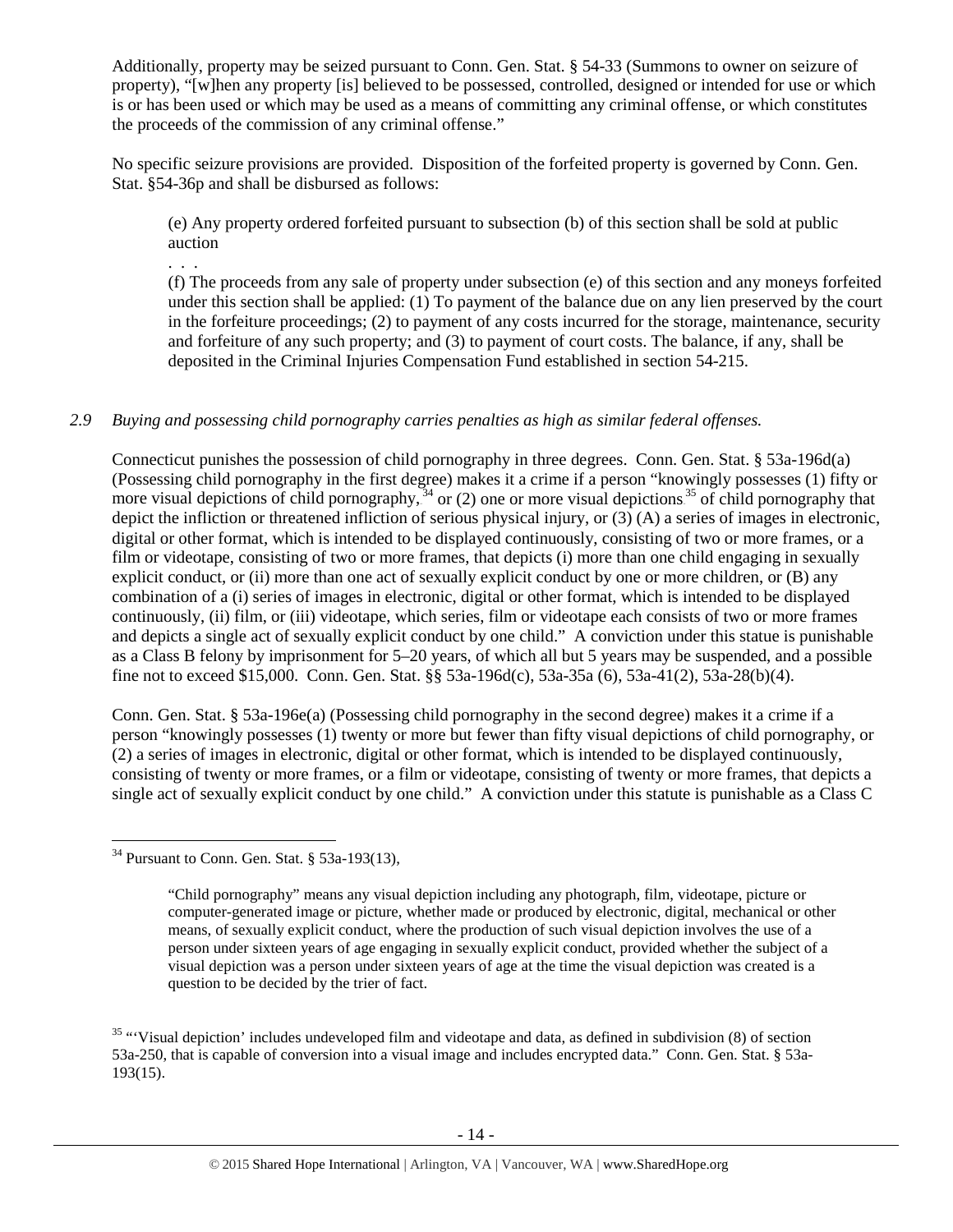felony by imprisonment for 2–10 years, of which all but 2 years may be suspended, and a possible fine not to exceed \$10,000. Conn. Gen. Stat. §§ 53a-196e(c), 53a-35a(7), 53a-41(3), 53a-28(b)(4).

Lastly, Conn. Gen. Stat. § 53a-196f(a) (Possessing child pornography in the third degree) makes it a crime if a person "knowingly possesses (1) fewer than twenty visual depictions of child pornography , or (2) a series of images in electronic, digital or other format, which is intended to be displayed continuously, consisting of fewer than twenty frames, or a film or videotape, consisting of fewer than twenty frames, that depicts a single act of sexually explicit conduct by one child." A conviction under this statute is punishable as a Class D felony by imprisonment for 1–5 years, of which all but 1 year may be suspended, and a possible fine not to exceed \$5,000. Conn. Gen. Stat. §§ 53a-196f(c), 53a-35a(8), 53a-41(4), 53a-28(b)(4).

In comparison, a federal conviction for possession of child pornography<sup>36</sup> is generally punishable by imprisonment for 5–20 years and a fine not to exceed  $$250,000$ .<sup>37</sup> Subsequent convictions, however, are punishable by imprisonment up to 40 years and a fine not to exceed \$250,000.<sup>38</sup>

2.9.1 Recommendation: Amend Conn. Gen. Stat. § 53a-196d(a) (Possessing child pornography in the first degree), Conn. Gen. Stat. § 53a-196e(a) (Possessing child pornography in the second degree), and Conn. Gen. Stat. § 53a-196f(a) (Possessing child pornography in the third degree) to enhance the penalties for these offenses and align them closer to federal penalties.

#### *2.10 Convicted buyers of commercial sex acts with minors and child pornography are required to register as sex offenders.*

Conn. Gen. Stat. § 54-251(a).<sup>39</sup> (Registration of person who has committed a criminal offense against a victim who is a minor or a nonviolent sexual offense) states in part,

Any person who has been convicted or found not guilty by reason of mental disease or defect of a criminal offense against a victim who is a minor or a nonviolent sexual offense, and is released into the community on or after October 1, 1998, shall, within three days following such release or, if such person is in the custody of the Commissioner of Correction, at such time prior to release as the commissioner shall direct, and whether or not such person's place of residence is in this state, register such person's name, identifying factors, criminal history record, residence address and electronic mail address, instant message address or other similar Internet communication identifier, if any, with the Commissioner of Emergency Services and Public Protection . . . and shall maintain such registration for

<sup>39</sup> *See supra* note [16.](#page-4-0)

 $36$  18 U.S.C. §§ 2252(a)(2), (a)(4) (Certain activities relating to material involving the sexual exploitation of minors),  $2252A(a)(2)$ –(3) (Certain activities relating to material constituting or containing child pornography), 1466A(a), (b) (Obscene visual representations of the sexual abuse of children).<br><sup>37</sup> 18 U.S.C. §§ 2252(b) (stating that a conviction under subsection (a)(2) is punishable by imprisonment for 5–20

years and a fine, while a conviction under subsection (a)(4) is punishable by imprisonment up to 10 years, a fine, or both), 2252A(b)(1) (a conviction is punishable by imprisonment for 5–20 years and a fine), 1466A(a), (b) (stating that a conviction under subsection (a) is "subject to the penalties provided in section  $2252A(b)(1)$ ," imprisonment for 5–20 years and a fine, while a conviction under subsection (b) is "subject to the penalties provided in section 2252A(b)(2)," imprisonment up to 10 years, a fine, or both); *see also* 18 U.S.C. §§ 3559(a)(1) (classifying all of the

<sup>&</sup>lt;sup>38</sup> 18 U.S.C. §§ 2252(b) (stating if a person has a prior conviction under subsection (a)(2), or a list of other statutes, a conviction is punishable by a fine and imprisonment for 15–40 years, but if a person has a prior conviction under subsection (a)(4), or a list of other statutes, a conviction is punishable by a fine and imprisonment for  $10-20$  years),  $2252A(b)(1)$  (stating if a person has a prior conviction under subsection (a)(2), (a)(3), or a list of other statutes, a conviction is punishable by a fine and imprisonment for  $15-40$  years),  $1466A(a)$ , (b) (stating that the penalty scheme for section 2252A(b) applies); *see also* 18 U.S.C. §§ 3559(a)(1) (classifying all of the above listed offenses as felonies), 3571(b)(3) (providing a fine up to \$250,000 for any felony conviction).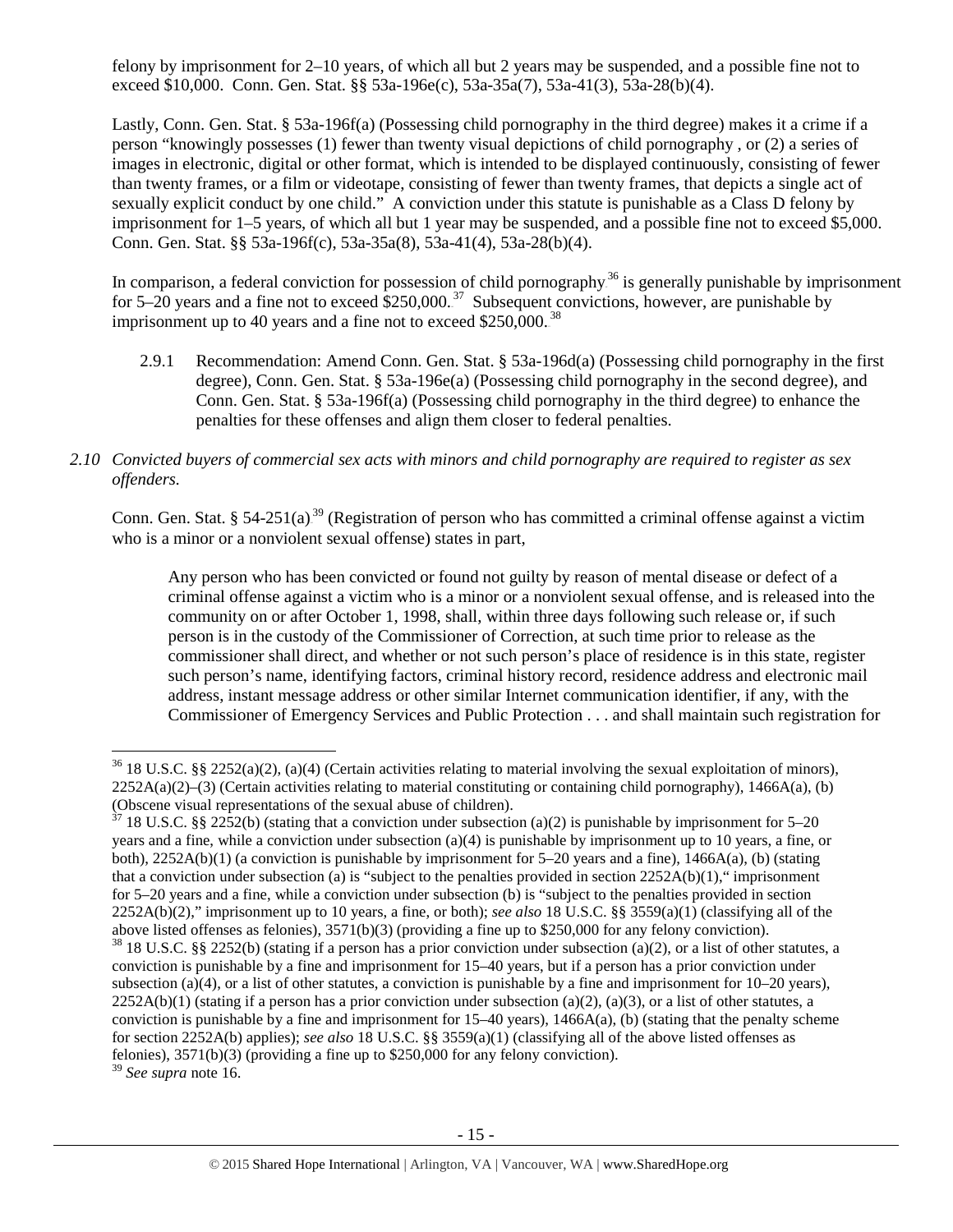ten years from the date of such person's release into the community, except that any person who has one or more prior convictions of any such offense or who is convicted of a violation of subdivision (2) of subsection (a) of section 53a-70 . . . shall maintain such registration for life.

Conn. Gen. Stat. § 54-250(2)(A) (Definitions) defines "criminal offense against a victim who is a minor" to include violations of Conn. Gen. Stat. § 53a-90a (Enticing a minor. Penalties), § 53a-196d (Possessing child pornography in the first degree), § 53a-196e (Possessing child pornography in the second degree) or § 53a-196f (Possessing child pornography in the third degree).

2.10.1 Recommendation: Amend Conn. Gen. Stat. § 54-250(2)(A) (Definitions) to include Conn. Gen. Stat. § 53a-83(c) (Patronizing a prostitute) and Conn. Gen. Stat. § 53a-83a (Patronizing a prostitute from a motor vehicle), if the person patronized is under the age of 18, as offenses that qualify as a "criminal offense against a victim who is a minor" and require registration.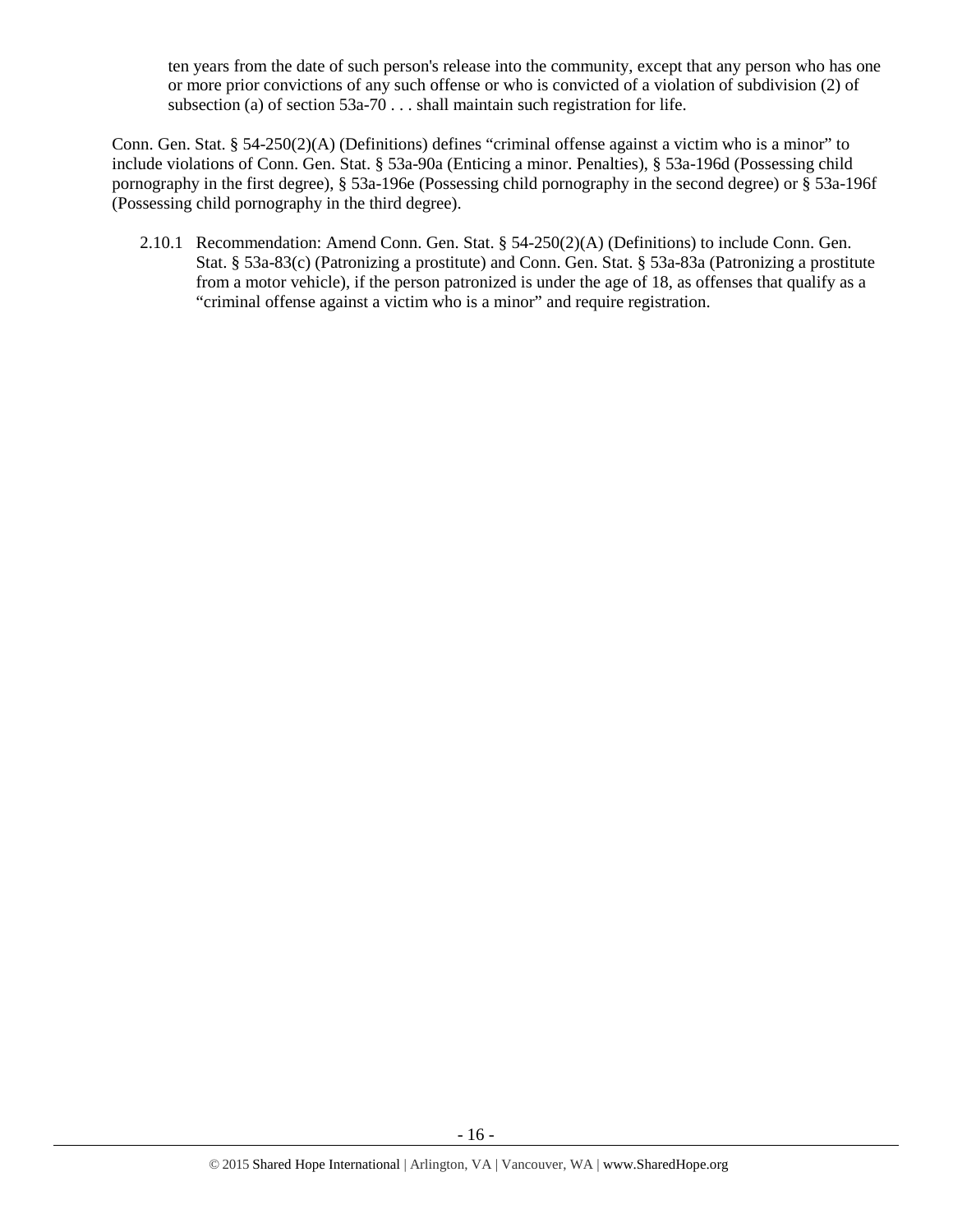## **FRAMEWORK ISSUE 3: CRIMINAL PROVISIONS FOR TRAFFICKERS**

#### *Legal Components:*

- *3.1 Penalties for trafficking a child for sexual exploitation are as high as federal penalties.*
- *3.2 Creating and distributing child pornography carries penalties as high as similar federal offenses.*
- *3.3 Using the Internet or other electronic communication to lure, entice, recruit or sell commercial sex acts with a minor is a separate crime or results in an enhanced penalty for traffickers.*
- *3.4 Financial penalties for traffickers, including asset forfeiture, are sufficiently high.*
- *3.5 Convicted traffickers are required to register as sex offenders.*
- *3.6 Laws relating to termination of parental rights for certain offenses include sex trafficking or commercial sexual exploitation of children (CSEC) offenses in order to remove the children of traffickers from their control and potential exploitation.*

*\_\_\_\_\_\_\_\_\_\_\_\_\_\_\_\_\_\_\_\_\_\_\_\_\_\_\_\_\_\_\_\_\_\_\_\_\_\_\_\_\_\_\_\_\_\_\_\_\_\_\_\_\_\_\_\_\_\_\_\_\_\_\_\_\_\_\_\_\_\_\_\_\_\_\_\_\_\_\_\_\_\_\_\_\_\_\_\_\_\_\_\_*

#### *Legal Analysis:*

*3.1 Penalties for trafficking a child for sexual exploitation are as high as federal penalties.* 

A conviction under Conn. Gen. Stat. § 53a-192a (Trafficking in persons).<sup>40</sup> is punishable as a Class B felony by imprisonment for 1–20 years, a fine not to exceed \$15,000, or both. Conn. Gen. Stat. §§ 53a-192a(b), 53a-35a(6), 53a-41(2), 53a-28(b)(4), (6). Conn. Gen. Stat. § 53a-86(a)(2) (Promoting prostitution in the first degree).<sup>41</sup> is punishable as a Class B felony by imprisonment for  $1-20$  years, of which all but 9 months may be suspended, and a possible fine not to exceed \$15,000. Conn. Gen. Stat. §§ 53a-86(b), 53a-35a(6), 53a-41(2), 53a-28(b)(4).

A conviction under Conn. Gen. Stat. § 53a-196i (Commercial sexual exploitation of a minor) is punishable as a Class C felony by imprisonment for 1–10 years, a fine not to exceed \$10,000, or both. Conn. Gen. §§ 53a-35a(7), 53a-41(3).

A conviction under Conn. Gen. Stat. § 53a-196a (Employing a minor in an obscene performance).<sup>42</sup> is punishable as a Class A felony by imprisonment for 10–25 years, of which all but 10 years may be suspended, and a possible fine not to exceed \$20,000. Conn. Gen. Stat. §§ 53a-196a(b), 53a-35a(4), 53a-41(1), 53a- $28(b)(4)$ .

A first conviction under Conn. Gen. Stat. § 53a-90a (Enticing a minor. Penalties) is punishable as a Class D felony by imprisonment for 1–5 years, a fine not to exceed \$5,000, or both; a second conviction is punishable as a Class C felony by imprisonment for 1–10 years, a fine not to exceed \$10,000, or both, while third and subsequent convictions are punishable as Class B felonies by imprisonment for  $1-20$ years, a fine not to exceed \$15,000, or both. Conn. Gen. Stat. §§ 53a-90a(b)(1), 53a-41(2)–(4), 53a-35a(6)–(8), 53a-28(b)(4), (6). If the victim is under the age of 13, however, a first conviction is punishable as a Class B felony by imprisonment for 5–20 years, of which all but 5 years may be suspended, and a possible fine not to exceed \$15,000, while subsequent convictions are punishable as Class B felonies by imprisonment for 10–20 years, of which all but 10 years may be suspended, and a possible fine not to exceed \$15,000. Conn. Gen. Stat. §§ 53a-90a(b)(2), 53a-41(2), 53a-35a(6), 53a- $28(b)(4)$ .

<sup>&</sup>lt;sup>40</sup> See supra Section 1.1 for the substantive provisions of Conn. Gen. Stat. § 53a-192a.<br><sup>41</sup> See supra Section 1.2 for the substantive provisions of Conn. Gen. Stat. § 53a-86(a)(2).<br><sup>42</sup> See supra Section 1.2 for the su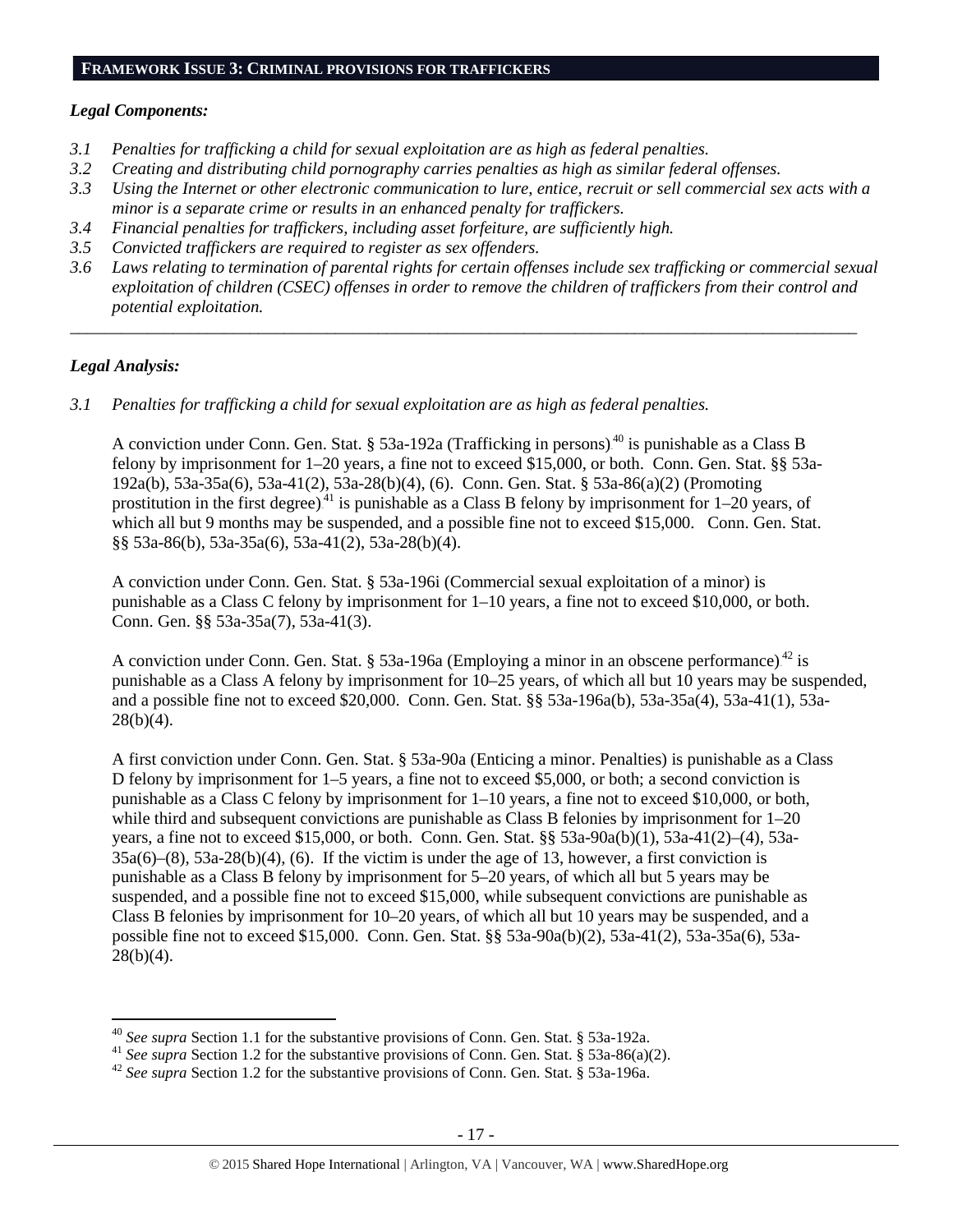Additionally, a trafficker's first conviction under Conn. Gen. Stat. § 53a-70c (Aggravated sexual assault of a minor) $^{43}$  is punishable as a Class A felony by imprisonment for 25–50 years, of which all but 25 years may be suspended, and a possible fine not to exceed \$20,000. Conn. Gen. Stat. §§ 53a-70c(b), 53a-35a(3), 53a-41(1), 53a-28(b)(4). Subsequent convictions, however, are punishable by imprisonment for 50 years, none of which may be suspended, and a possible fine not to exceed \$20,000. Conn. Gen. Stat. §§ 53a-70c(b), 53a-35a(3), 53a-41(1), 53a-28(b)(4).

In comparison, if the victim is under the age of 14, a conviction under the TVPA for child sex trafficking is punishable by 15 years to life imprisonment and a fine not to exceed \$250,000. 18 U.S.C. §§ 1591(b)(1),  $3559(a)(1)$ ,  $3571(b)(3)$ . If the victim is between the ages of  $14-17$ , a conviction is punishable by 10 years to life imprisonment and a fine not to exceed \$250,000. 18 U.S.C. §§ 1591(b)(2), 3559(a)(1), 3571(b)(3). A conviction is punishable by mandatory life imprisonment, however, if the trafficker has a prior conviction for a federal sex offense.<sup>44</sup> against a minor. Additionally, a federal conviction for distribution of child pornography.<sup>45</sup> is generally punishable by imprisonment for  $5-20$  years and a fine not to exceed \$250,000.<sup>46</sup> Subsequent convictions, however, are punishable by imprisonment up to 40 years and a fine not to exceed \$250,000.<sup>47</sup>

## *3.2 Creating and distributing child pornography carries penalties as high as similar federal offenses.*

Conn. Gen. Stat. § 53a-196a (Employing a minor in an obscene performance).<sup>48</sup> is a Class A felony punishable by imprisonment for 10–25 years, of which all but 10 years may be suspended, and a possible fine not to exceed \$20,000. Conn. Gen. Stat. §§ 53a-196a(b), 53a-35a(4), 53a-41(1), 53a-28(b)(4).

<span id="page-17-0"></span>Conn. Gen. Stat. § 53a-196b(a), (c) (Promoting a minor in an obscene performance) makes it a crime if a person "knowingly.<sup>49</sup> promotes.<sup>50</sup> any material.<sup>51</sup> or performance in which a minor is employed, whether or not such minor receives any consideration, and such material or performance is obscene as to minors notwithstanding that such material or performance is intended for an adult audience." A conviction under this statute is punishable as a Class B felony by imprisonment for 1–20 years, a fine not to exceed \$15,000, or both. Conn. Gen. Stat. §§ 53a-35a(6), 53a-41(2), 53a-28(b)(4), (6).

<sup>&</sup>lt;sup>43</sup> See supra Section 1.2 for the substantive provisions of Conn. Gen. Stat. § 53a-70c.<br><sup>44</sup> See supra note [29.](#page-10-0)<br><sup>45</sup> 18 U.S.C. §§ 2252(a)(1), (a)(2), (a)(3) (Certain activities relating to material involving the sexual e minors),  $2252A(a)(2)$ ,  $(a)(3)$  (Certain activities relating to material constituting or containing child pornography), 1466A(a) (Obscene visual representations of the sexual abuse of children).

<sup>&</sup>lt;sup>46</sup> 18 U.S.C. §§ 2252(b) (stating that a conviction under subsection (a)(1), (a)(2), or (a)(3) is punishable by imprisonment for 5–20 years and a fine), 2252A(b)(1) (a conviction is punishable by imprisonment for 5–20 years and a fine), 1466A(a), (b) (stating that a conviction under subsection (a) is "subject to the penalties provided in section 2252A(b)(1)," imprisonment for 5–20 years and a fine, while a conviction under subsection (b) is "subject to the penalties provided in section 2252A(b)(2)," imprisonment up to 10 years, a fine, or both); *see also* 18 U.S.C. §§  $3559(a)(1)$  (classifying all of the above listed offenses as felonies),  $3571(b)(3)$  (providing a fine up to \$250,000 for any felony conviction).

<sup>&</sup>lt;sup>47</sup> 18 U.S.C. §§ 2252(b) (stating if a person has a prior conviction under subsection (a)(1), (a)(2), or (a)(3) or a list of other statutes, a conviction is punishable by a fine and imprisonment for 15–40 years), 2252A(b)(1) (stating if a person has a prior conviction under subsection (a)(2), (a)(3), or a list of other statutes, a conviction is punishable by a fine and imprisonment for 15–40 years),  $1466A(a)$ , (b) (stating that the penalty scheme for section 2252A(b) applies); *see also* 18 U.S.C. §§ 3559(a)(1) (classifying all of the above listed offenses as felonies), 3571(b)(3) (providing a fine up to \$250,000 for any felony conviction).

<sup>48</sup> *See supra* Section 1.2 for a full discussion of Conn. Gen. Stat. § 53a-196a.

<sup>49</sup> "Knowingly" is defined in Conn. Gen. Stat. § 53a-196b(b) as, "having general knowledge of or reason to know or any belief or ground for belief which warrants further inspection or inquiry as to (1) the character and content of any material or performance which is reasonably susceptible of examination by such person and (2) the age of the minor employed."<br> $50$  See supra note 10.

<sup>50</sup> *See supra* note [10.](#page-2-0) 51 *See supra* note [11.](#page-2-1)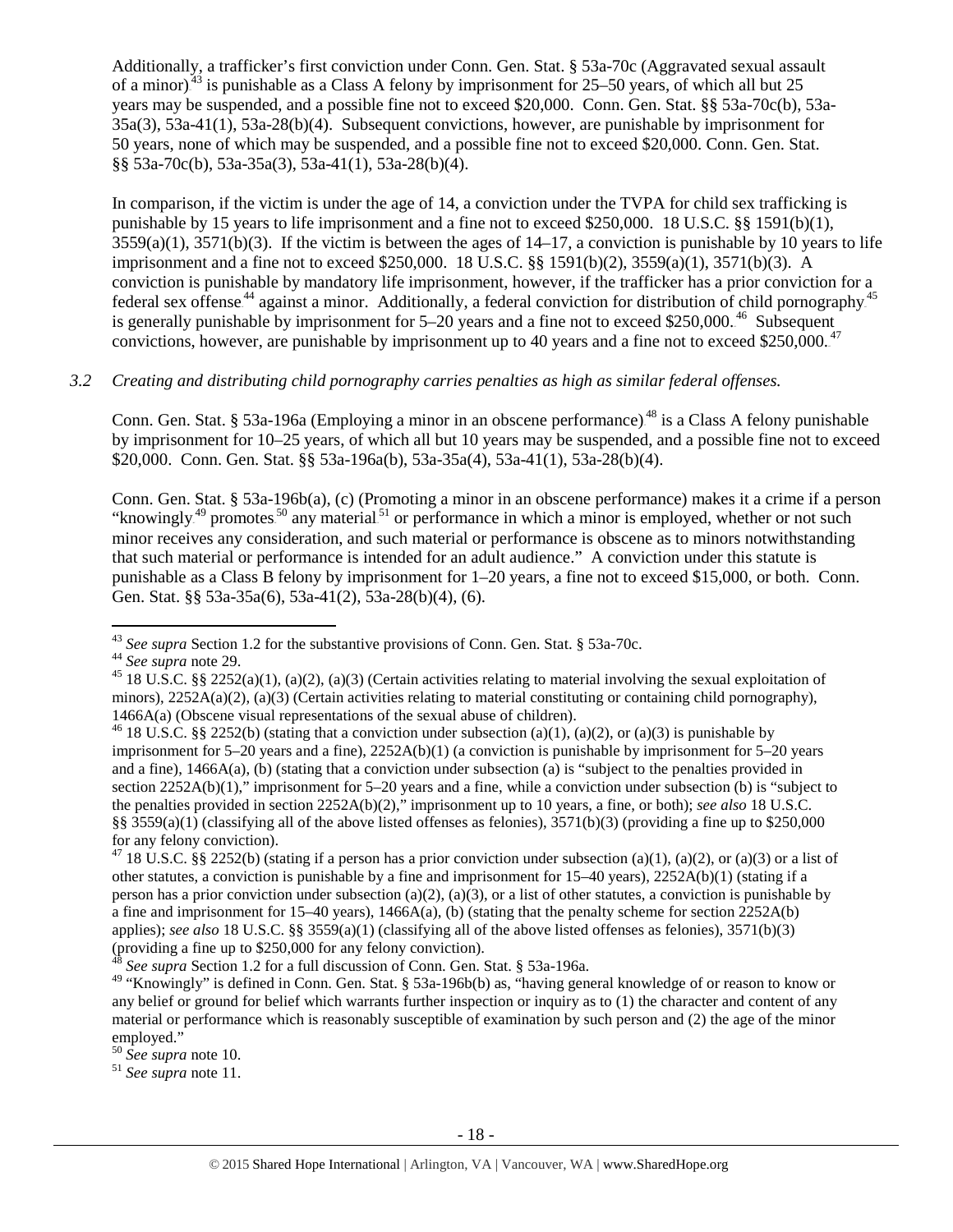Additionally, a federal conviction for distribution of child pornography.<sup>52</sup> is generally punishable by imprisonment for 5–20 years and a fine not to exceed \$250,000.<sup>53</sup> Subsequent convictions, however, are punishable by imprisonment up to 40 years and a fine not to exceed \$250,000.<sup>54</sup>

*3.3 Using the Internet or other electronic communication to lure, entice, recruit or sell commercial sex acts with a minor is a separate crime or results in an enhanced penalty for traffickers.*

Using the Internet to entice a minor to commit unlawful sexual activity is prohibited under Conn. Gen. Stat. § 53a-90a(a) (Enticing a minor), which states, "A person is guilty of enticing a minor when such person uses an interactive computer service.<sup>55</sup> to knowingly persuade, induce, entice or coerce any person under sixteen years of age to engage in prostitution or sexual activity for which the actor may be charged with a criminal offense."

A first conviction under this statute is punishable as a Class D felony by imprisonment for 1–5 years, a fine not to exceed \$5,000, or both; a second conviction is punishable as a Class C felony by imprisonment for 1–10 years, a fine not to exceed \$10,000, or both, while third and subsequent convictions are punishable as Class B felonies by imprisonment for 1–20 years, a fine not to exceed \$15,000, or both. Conn. Gen. Stat. §§ 53a-90a(b)(1), 53a-41(2)–(4), 53a-35a(6)–(8), 53a-28(b)(4), (6). If the victim is under the age of 13, however, a first conviction is punishable as a Class B felony by imprisonment for 5– 20 years, of which all but 5 years may be suspended, and a possible fine not to exceed \$15,000, while subsequent convictions are punishable as a Class B felony by imprisonment for 10–20 years, of which all but 10 years may be suspended, and a possible fine not to exceed \$15,000. Conn. Gen. Stat. §§ 53a-90a(b)(2), 53a-41(2), 53a-35a(6), 53a-28(b)(4).

A trafficker who uses the Internet to advertise commercial sexual exploitation of a minor may also be prosecuted under Conn. Gen. Stat. § 53a-196i (Commercial sexual exploitation of a minor) which states,

(b) A person is guilty of commercial sexual exploitation of a minor when such person knowingly purchases advertising space for an advertisement for a commercial sex act that includes a depiction of a minor.

(c) (1) In any prosecution for an offense under this section, it shall not be a defense that the defendant (A) did not know the age of the person depicted in the advertisement, (B) relied on an oral or written representation of the age of the person depicted in the advertisement, or (C) relied on the apparent age of the person depicted in the advertisement.

<sup>55</sup> *See supra* note [14.](#page-3-0)

 $52$  18 U.S.C. §§ 2252(a)(1), (a)(2), (a)(3) (Certain activities relating to material involving the sexual exploitation of minors), 2252A(a)(2), (a)(3) (Certain activities relating to material constituting or containing child pornography), 1466A(a) (Obscene visual representations of the sexual abuse of children).

<sup>&</sup>lt;sup>53</sup> 18 U.S.C. §§ 2252(b) (stating that a conviction under subsection (a)(1), (a)(2), or (a)(3) is punishable by imprisonment for 5–20 years and a fine), 2252A(b)(1) (a conviction is punishable by imprisonment for 5–20 years and a fine), 1466A(a), (b) (stating that a conviction under subsection (a) is "subject to the penalties provided in section 2252A(b)(1)," imprisonment for 5–20 years and a fine, while a conviction under subsection (b) is "subject to the penalties provided in section 2252A(b)(2)," imprisonment up to 10 years, a fine, or both); *see also* 18 U.S.C. §§ 3559(a)(1) (classifying all of the above listed offenses as felonies),  $3571(b)(3)$  (providing a fine up to \$250,000 for any felony conviction).

<sup>&</sup>lt;sup>54</sup> 18 U.S.C. §§ 2252(b) (stating if a person has a prior conviction under subsection (a)(1), (a)(2), or (a)(3) or a list of other statutes, a conviction is punishable by a fine and imprisonment for 15–40 years), 2252A(b)(1) (stating if a person has a prior conviction under subsection (a)(2), (a)(3), or a list of other statutes, a conviction is punishable by a fine and imprisonment for 15–40 years), 1466A(a), (b) (stating that the penalty scheme for section 2252A(b) applies); *see also* 18 U.S.C. §§ 3559(a)(1) (classifying all of the above listed offenses as felonies), 3571(b)(3) (providing a fine up to \$250,000 for any felony conviction).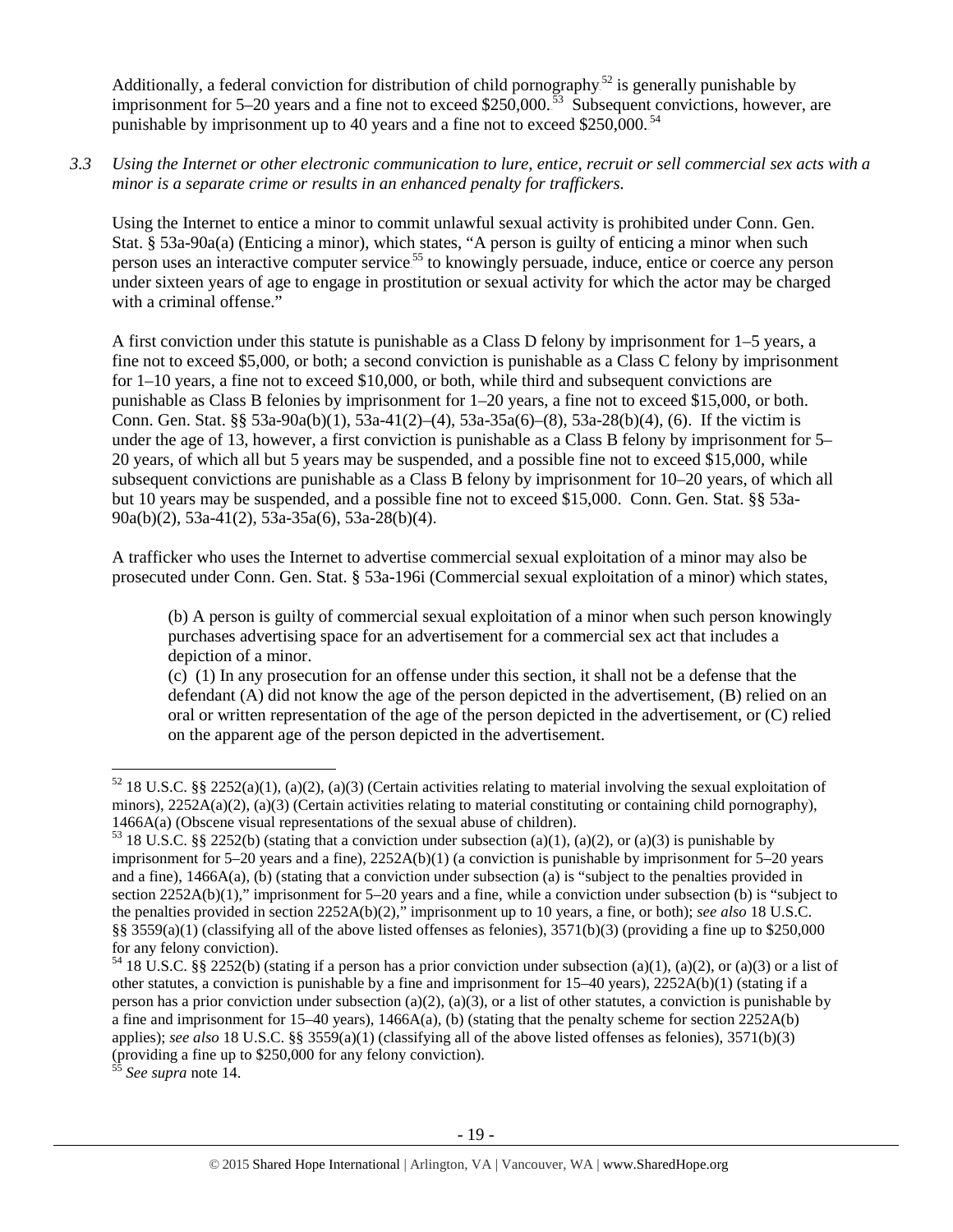(2) In any prosecution for an offense under this section, it shall be an affirmative defense that the defendant, prior to purchasing advertising space for the advertisement, made a reasonable bona fide attempt to ascertain the true age of the person depicted in the advertisement by requiring the person depicted in the advertisement to produce a driver's license, marriage license, birth certificate or other government-issued or school-issued identity card that identifies the age of the person, provided the defendant retains and produces a copy or other record of the license, certificate or identity card used to ascertain the age of the person depicted in the advertisement.

A conviction under this statute is punishable as a Class C felony by imprisonment for 1–10 years, a fine not to exceed \$10,000, or both. Conn. Gen. §§ 53a-35a(7), 53a-41(3).

#### *3.4 Financial penalties for traffickers, including asset forfeiture, are sufficiently high.*

Traffickers are subject to possible fines up to \$20,000. A trafficker convicted under Conn. Gen. Stat. § 53a-192a (Trafficking in Persons) or § 53a-86(a)(2) (Promoting prostitution in the first degree) is subject to a possible fine not to exceed \$15,000. Conn. Gen. Stat. §§ 53a-192a(b), 53a-86(b), 53a-41(2), 53a-28(3). Traffickers convicted under Conn. Gen. Stat. § 53a-196a (Employing a minor in an obscene performance) are subject to a possible fine not to exceed \$20,000. Conn. Gen. Stat. §§ 53a-196a(b), 53a-41a(4), 53a-28(3). Traffickers convicted under Conn. Gen. Stat. § 53a-196i (Commercial sexual exploitation of a minor) are subject to a fine not to exceed \$10,000. Conn. Gen. §§ 53a-35a(7), 53a-41(3).

If the victim is under the age of 16, a trafficker convicted under Conn. Gen. Stat. § 53a-90a (Enticing a minor: Penalties) is subject to a possible fine not to exceed \$5,000 for a first violation, \$10,000 for a second violation, and \$15,000 for third and subsequent violations; if the victim is under the age of 13, however, a trafficker is subject to a possible fine not to exceed \$15,000. Conn. Gen. Stat. §§ 53a-90a(b)(1), (2), 53a-41(2), (3), (4), 53a-28(3).

A trafficker is also subject to discretionary, civil asset forfeiture. Pursuant to Conn. Gen. Stat. § 54-36p(a) (Forfeiture of moneys and property related to sexual exploitation and human trafficking),

(a) The following property shall be subject to forfeiture to the state pursuant to subsection (b) of this section:

(1) All moneys used, or intended for use, in a violation of . . . section 53a-86 [Promoting prostitution in the first degree], 53a-87 [Promoting prostitution in the second degree], 53a-88 [Promoting prostitution in the third degree], 53a-90a [Enticing a minor. Penalties] . . . 53a-192a [Trafficking in persons], 53a-196a [Obscenity as to minors], 53a-196b [Promoting a minor in an obscene performance], 53a-196c [Importing child pornography] or 53a-196i [Commercial sexual exploitation of a minor];

(2) All property constituting the proceeds obtained, directly or indirectly, from a violation of . . . section 53a-86, 53a-87, 53a-88, 53a-90a . . . 53a-192a, 53a-196a, 53a-196b, 53a-196c or 53a-196i; (3) All property derived from the proceeds obtained, directly or indirectly, from any sale or exchange for pecuniary gain from a violation of . . . 53a-86, 53a-87, 53a-88, 53a-90a . . . 53a-192a, 53a-196a, 53a-196b, 53a-196c or 53a-196i;

(4) All property used or intended for use, in any manner or part, to commit or facilitate the commission of a violation for pecuniary gain of ... section  $53a-86$ ,  $53a-87$ ,  $53a-88$ ,  $53a-90a$ ... 53a-192a, 53a-196a, 53a-196b, 53a-196c or 53a-196i.

No specific seizure provisions are provided. Disposition of the forfeited property is governed by Conn. Gen. Stat. §54-36p and shall be disbursed as follows:

(e) Any property ordered forfeited pursuant to subsection (b) of this section shall be sold at public auction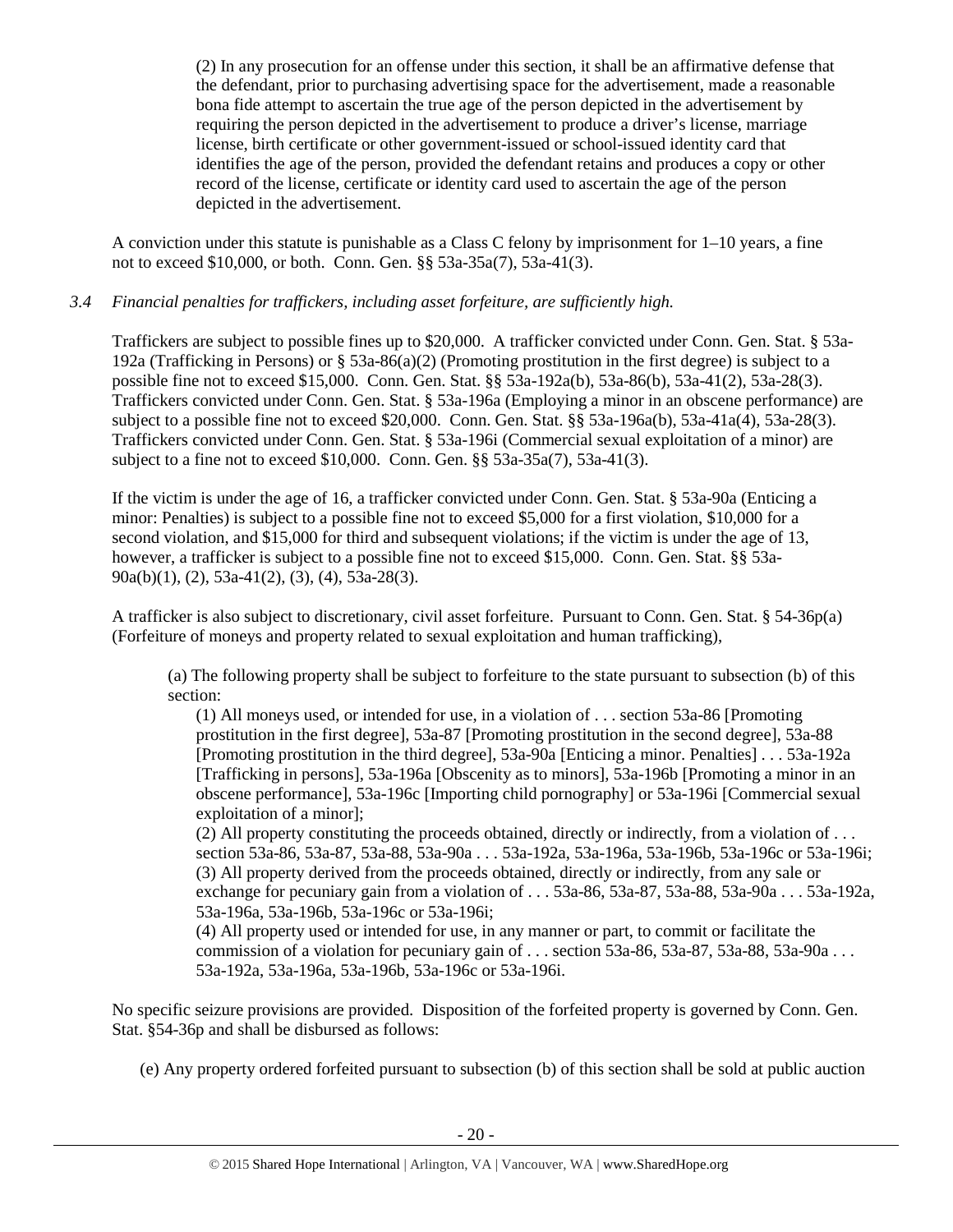. . . (f) The proceeds from any sale of property under subsection (e) of this section and any moneys forfeited under this section shall be applied: (1) To payment of the balance due on any lien preserved by the court in the forfeiture proceedings; (2) to payment of any costs incurred for the storage, maintenance, security and forfeiture of any such property; and (3) to payment of court costs. The balance, if any, shall be deposited in the General Fund.

Additionally, property may be seized pursuant to Conn. Gen. Stat. § 54-33 (Summons to owner on seizure of property), "[w]hen any property [is] believed to be possessed, controlled, designed or intended for use or which is or has been used or which may be used as a means of committing any criminal offense, or which constitutes the proceeds of the commission of any criminal offense."

Additionally, convicted traffickers are subject to mandatory restitution orders where their crimes cause injury and the victim requests restitution. Pursuant to Conn. Gen. Stat. § 53a-28(c) (Authorized sentences),

In addition to any sentence imposed pursuant to subsection (b) of this section, if (1) a person is convicted of an offense that resulted in injury to another person or damage to or loss of property, (2) the victim requests financial restitution, and (3) the court finds that the victim has suffered injury or damage to or loss of property as a result of such offense, the court shall order the offender to make financial restitution under terms that it determines are appropriate. . . . Restitution ordered by the court pursuant to this subsection shall be based on easily ascertainable damages for injury or loss of property, actual expenses incurred for treatment for injury to persons and lost wages resulting from injury. Restitution shall not include reimbursement for damages for mental anguish, pain and suffering or other intangible losses, but may include the costs of counseling reasonably related to the offense....

*3.5 Convicted traffickers are required to register as sex offenders.*

Conn. Gen. Stat. § 54-251(a) (Registration of person who has committed a criminal offense against a victim who is a minor or a nonviolent sexual offense) states in part,

Any person who has been convicted or found not guilty by reason of mental disease or defect of a criminal offense against a victim who is a minor or a nonviolent sexual offense, and is released into the community on or after October 1, 1998, shall, within three days following such release or, if such person is in the custody of the Commissioner of Correction, at such time prior to release as the commissioner shall direct, and whether or not such person's place of residence is in this state, register such person's name, identifying factors, criminal history record, residence address and electronic mail address, instant message address or other similar Internet communication identifier, if any, with the Commissioner of Emergency Services and Public Protection . . . .

Conn. Gen. Stat. § 54-250(2)(A) (Definitions) defines "criminal offense against a victim who is a minor" to include violations of Conn. Gen. Stat. § 53a-86 (Promoting prostitution in the first degree), § 53a-90a (Enticing a minor. Penalties), § 53a-196a (Employing a minor in an obscene performance), § 53a-196b (Promoting a minor in an obscene performance), and § 53a-196c (Importing child pornography).

3.5.1 Recommendation: Amend Conn. Gen. Stat. § 54-250(2)(A) (Definitions) to include Conn. Gen. Stat. § 53-192a (Trafficking in persons), if the person trafficked is under the age of 18, as an offense that qualifies as a "criminal offense against a victim who is a minor."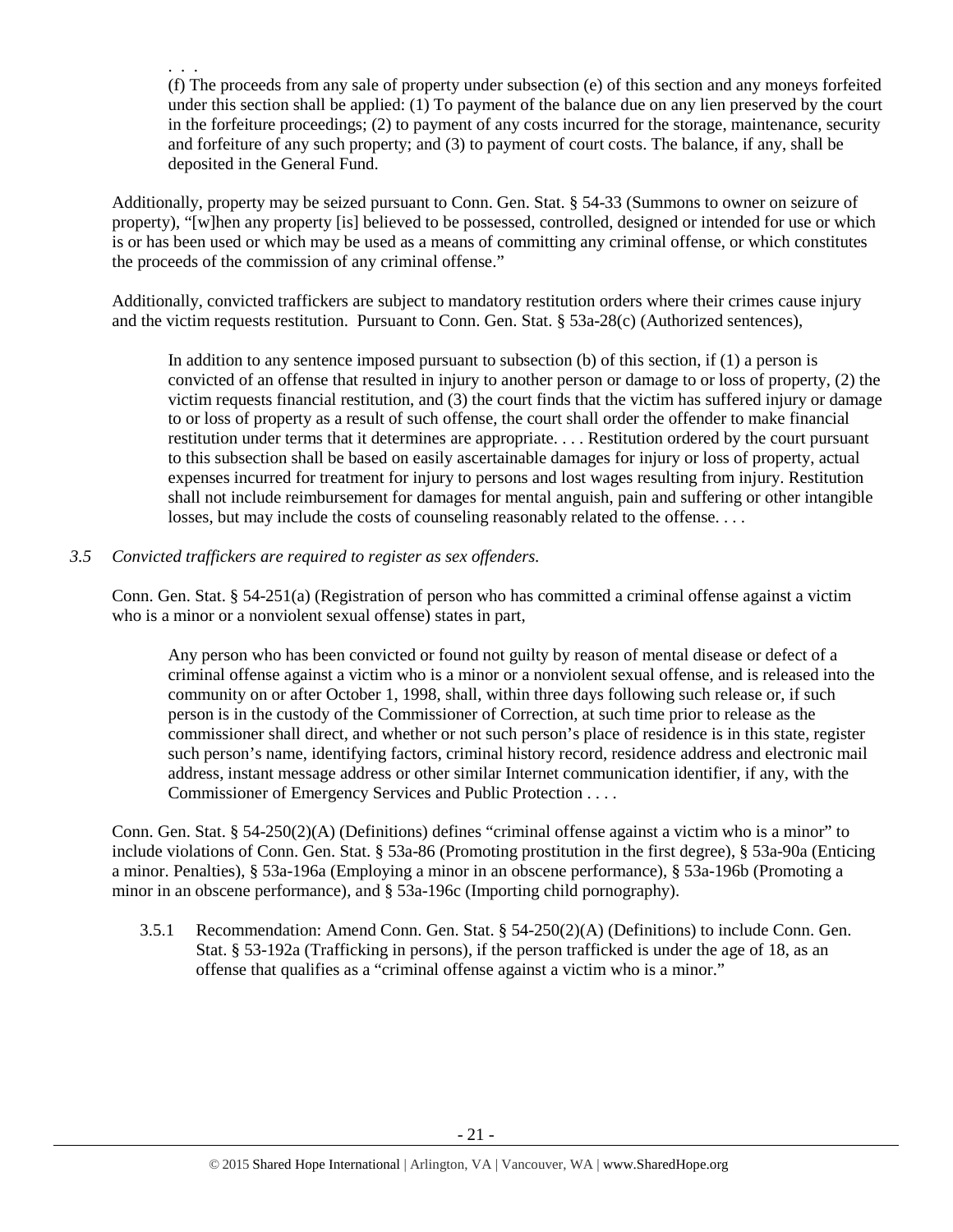*3.6 Laws relating to termination of parental rights for certain offenses include sex trafficking or commercial sexual exploitation of children (CSEC) offenses in order to remove the children of traffickers from their control and potential exploitation.* 

Conn. Gen. Stat. §  $45a-717(g)$ <sup>56</sup> (Termination of parental rights. Conduct of hearing. Investigation and report. Grounds for termination) states that parental rights can be terminated if a court determines by clear and convincing evidence that the termination is in the best interest of the child and the child has, among other things, been sexually molested or exploited. In addition, parental rights may be terminated when the child is determined to be "uncared for" which is defined to include children identified as a victim of trafficking. Pursuant to Conn. Gen. Stat.  $\frac{1}{2}$  45a-717(g).

At the adjourned hearing or at the initial hearing where no investigation and report has been requested, the court may approve a petition terminating the parental rights and may appoint a guardian of the person of the child, or, if the petitioner requests, the court may appoint a statutory parent, if it finds, upon clear and convincing evidence that  $(1)$  the termination is in the best interest of the child, and  $(2)$ . . (B) the child has been denied, by reason of an act or acts of parental commission or omission, including, but not limited to sexual molestation and exploitation, severe physical abuse or a pattern of abuse, the care, guidance or control necessary for the child's physical, educational, moral or emotional well-being [or]  $\dots$  (D) a child of the parent (i) was found by the Superior Court or the Probate Court to have been neglected, abused or uncared for, as those terms are defined in section  $46b-120^{57}$ ... or (G) the parent was convicted as an adult or a delinquent by a court of competent jurisdiction of sexual assault resulting in the conception of a child except for a violation of section 53a-71 or 53a-73a provided the court may terminate such parent's parental rights to such child at any time after such conviction.

<sup>&</sup>lt;sup>56</sup> The text of Conn. Gen. Stat. § 45a-717 included here and elsewhere in this report includes amendments made by the passage of House Bill 6723 during the 2015 Connecticut General Assembly. 2015 Public Act No. 15-159 (effective June 15, 2015).

 $57$  Pursuant to Conn. Gen. Stat. § 46b-120 (8)(C) (Definitions), "A child or youth may be found 'uncared for' who has been identified as a victim of trafficking, as defined in section 46a-170 . . . ." See infra Section 5.5 for further discussion of the definition of an "uncared for" child.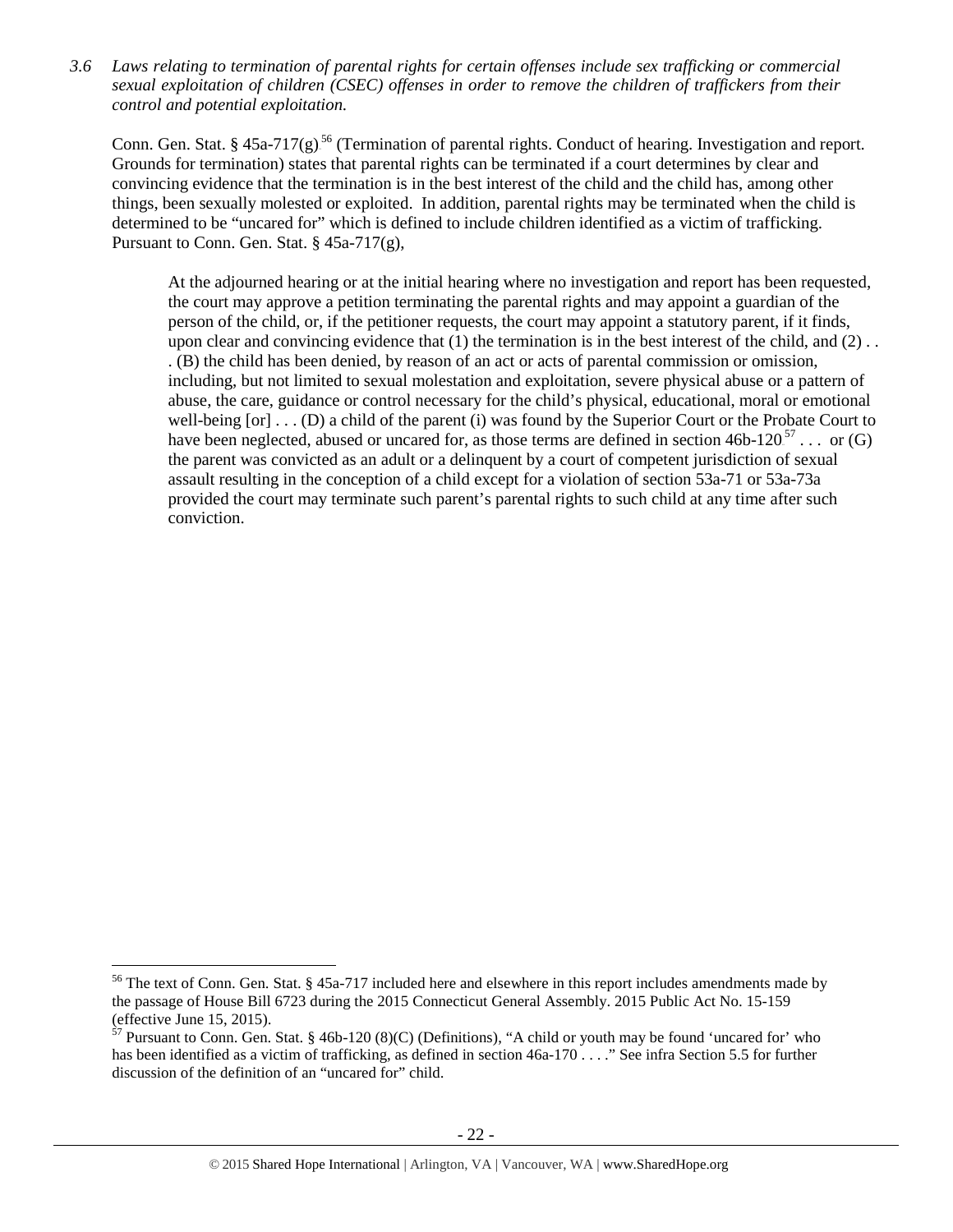#### **FRAMEWORK ISSUE 4: CRIMINAL PROVISIONS FOR FACILITATORS**

#### *Legal Components:*

- *4.1 The acts of assisting, enabling, or financially benefitting from child sex trafficking are included as criminal offenses in the state sex trafficking statute.*
- *4.2 Financial penalties, including asset forfeiture laws, are in place for those who benefit financially from or aid and assist in committing domestic minor sex trafficking.*

*\_\_\_\_\_\_\_\_\_\_\_\_\_\_\_\_\_\_\_\_\_\_\_\_\_\_\_\_\_\_\_\_\_\_\_\_\_\_\_\_\_\_\_\_\_\_\_\_\_\_\_\_\_\_\_\_\_\_\_\_\_\_\_\_\_\_\_\_\_\_\_\_\_\_\_\_\_\_\_\_\_\_\_\_\_\_\_\_\_\_\_\_\_\_*

- *4.3 Promoting and selling child sex tourism is illegal.*
- *4.4 Promoting and selling child pornography is illegal.*

#### *Legal Analysis:*

*4.1 The acts of assisting, enabling, or financially benefitting from child sex trafficking are included as criminal offenses in the state sex trafficking statute.*

Conn. Gen. Stat. § 53a-192a (Trafficking in persons).<sup>58</sup> does not expressly make it a crime for a person to assist, enable, or financially benefit from domestic minor sex trafficking.

A facilitator may be convicted under Conn. Gen. Stat § 53a-86(a)(2) (Promoting prostitution in the first degree) if the facilitator knowingly "advances.<sup>59</sup> or profits from prostitution.<sup>60</sup> of a person less than eighteen years old." A conviction under this statute is punishable as a Class B felony by imprisonment for 1–20 years, of which all but 9 months may be suspended, and a possible fine not to exceed \$15,000. Conn. Gen. Stat. §§ 53a-86(b), 53a-35a(6), 53a-41(2), 53a-28(b)(4).

Additionally, a facilitator may be convicted under Conn. Gen. Stat. § 53a-70c(a) (Aggravated sexual assault of a minor).<sup>61</sup> A first conviction under this statute is punishable as a Class A felony by imprisonment for  $25-50$ years, of which all but 25 years may be suspended, and a possible fine not to exceed \$20,000. Conn. Gen. Stat. §§ 53a-70c(b), 53a-35a(3), 53a-41(1), 53a-28(b)(4). Subsequent convictions, however, are punishable by imprisonment for 50 years, none of which may be suspended, and a possible fine not to exceed \$20,000. Conn. Gen. Stat. §§ 53a-70c(b), 53a-35a(3), 53a-41(1), 53a-28(b)(4).

- 4.1.1. Recommendation: Amend Conn. Gen. Stat. § 53a-192a (Trafficking in persons) to include those who have knowingly assisted, enabled, or financially benefited from domestic minor sex trafficking.
- *4.2 Financial penalties, including asset forfeiture laws, are in place for those who benefit financially from or aid and assist in committing domestic minor sex trafficking.*

A person who facilitates the commercial sexual exploitation of a minor is subject to possible fines not to exceed \$20,000. A facilitator convicted under Conn. Gen. Stat. § 53a-86 (Promoting prostitution in the first degree) is subject to a possible fine not to exceed \$15,000. Conn. Gen. Stat. §§ 53a-86(b), 53a-41(2), 53a-28(b)(3). A facilitator convicted under Conn. Gen. Stat. § 53a-70c (Aggravated sexual assault of a minor), however, is subject to a possible fine not to exceed \$20,000. Conn. Gen. Stat. §§ 53a-70c(b), 53a-41(b), 53a-28(b)(3).

<sup>&</sup>lt;sup>58</sup> *See supra* Section 1.1 for the substantive provisions of Conn. Gen. Stat. § 53a-192a.<br><sup>59</sup> *See supra* note 8.

<sup>59</sup> *See supra* note [8.](#page-2-2) <sup>60</sup> *See supra* note [9.](#page-2-3) <sup>61</sup> *See supra* Section 1.2 for the substantive provisions of Conn. Gen. Stat. § 53a-70c(a).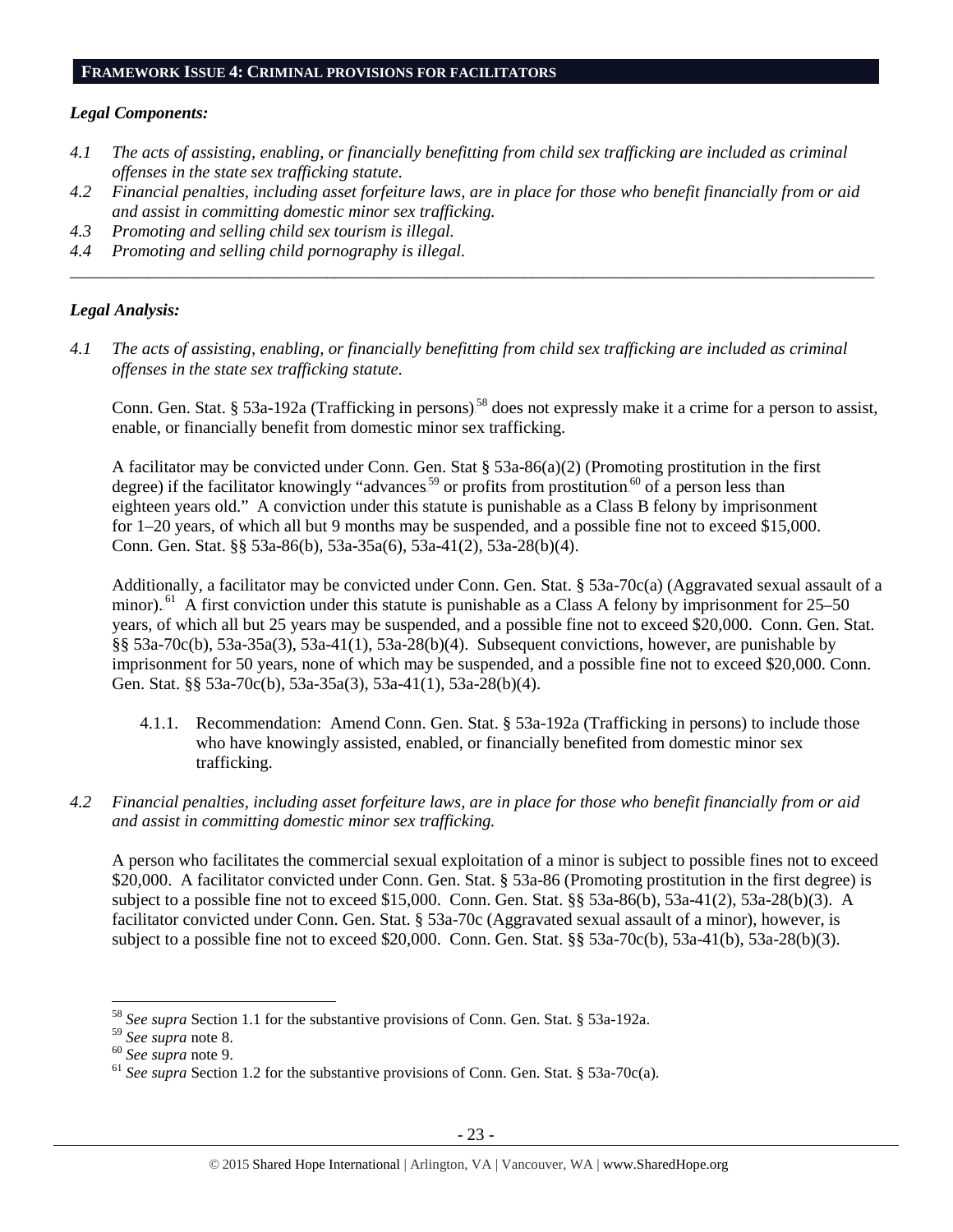A convicted facilitator is subject to mandatory restitution orders where the victim suffers injury and requests restitution. Conn. Gen. Stat. § 53a-28(c) states,

In addition to any sentence imposed pursuant to subsection (b) of this section, if (1) a person is convicted of an offense that resulted in injury to another person or damage to or loss of property, (2) the victim requests financial restitution, and (3) the court finds that the victim has suffered injury or damage to or loss of property as a result of such offense, the court shall order the offender to make financial restitution under terms that it determines are appropriate. . . . Restitution ordered by the court pursuant to this subsection shall be based on easily ascertainable damages for injury or loss of property, actual expenses incurred for treatment for injury to persons and lost wages resulting from injury. Restitution shall not include reimbursement for damages for mental anguish, pain and suffering or other intangible losses, but may include the costs of counseling reasonably related to the offense.  $\ldots$ <sup>62</sup>

Additionally, a facilitator may be subject to asset forfeiture under Conn. Gen. Stat. § 54-36p(a).<sup>63</sup> (Forfeiture of moneys and property related to sexual exploitation and human trafficking) and § 53-397 (Penalty. Forfeiture of property. Disposition of seized property. Appointment of receiver), and may be required to pay restitution pursuant Conn. Gen. Stat. § 53a-28(c) (Authorized sentences).

Additionally, property may be seized pursuant to Conn. Gen. Stat. § 54-33 (Summons to owner on seizure of property), "[w]hen any property [is] believed to be possessed, controlled, designed or intended for use or which is or has been used or which may be used as a means of committing any criminal offense, or which constitutes the proceeds of the commission of any criminal offense."

Conn. Gen. Stat. § 54-36p(a) (Forfeiture of moneys and property related to sexual exploitation and human trafficking) subjects a facilitator to discretionary civil asset forfeiture and states,

(a) The following property shall be subject to forfeiture to the state pursuant to subsection (b) of this section:

(1) All moneys used, or intended for use, in a violation of . . . section 53a-86 [Promoting prostitution in the first degree], 53a-87 [Promoting prostitution in the second degree], 53a-88 [Promoting prostitution in the third degree], . . . or 53a-196i [Commercial sexual exploitation of a minor];

(2) All property constituting the proceeds obtained, directly or indirectly, from a violation of . . . section 53a-86, 53a-87, 53a-88, . . . or 53a-196i;

(3) All property derived from the proceeds obtained, directly or indirectly, from any sale or exchange for pecuniary gain from a violation of . . . 53a-86, 53a-87, 53a-88, . . . or 53a-196i; (4) All property used or intended for use, in any manner or part, to commit or facilitate the commission of a violation for pecuniary gain of . . . section 53a-86, 53a-87, 53a-88, . . . or 53a-196i.

No specific seizure provisions are provided. Disposition of the forfeited property is governed by Conn. Gen. Stat. §54-36p and shall be disbursed as follows:

(e) Any property ordered forfeited pursuant to subsection (b) of this section shall be sold at public auction

. . .

(f) The proceeds from any sale of property under subsection (e) of this section and any moneys forfeited under this section shall be applied: (1) To payment of the balance due on any lien preserved by the court in the forfeiture proceedings; (2) to payment of any costs incurred for the storage, maintenance, security

<sup>62</sup> *See infra* Section 5.10 for a more detailed discussion of this restitution provision. <sup>63</sup> *See supra* note [33.](#page-12-0)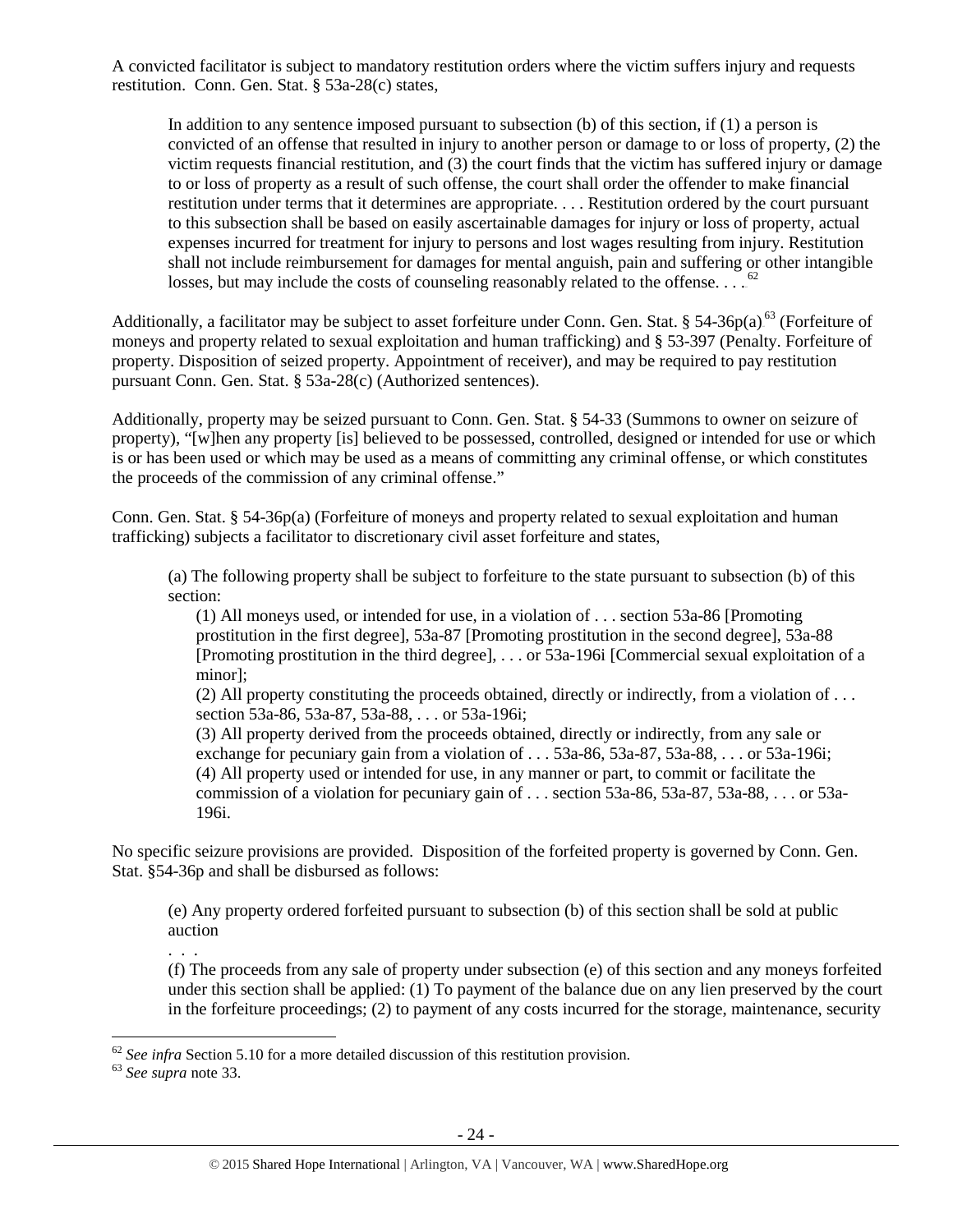and forfeiture of any such property; and (3) to payment of court costs. The balance, if any, shall be deposited in the General Fund.

## *4.3 Promoting and selling child sex tourism is illegal.*

There is no provision in the Connecticut code prohibiting child sex tourism.

4.3.1 Recommendation: Enact a law that prohibits selling or offering to sell travel services in Connecticut that include or facilitate travel for the purpose of engaging in commercial sexual exploitation of a minor or prostitution of a minor.

## *4.4 Promoting and selling child pornography is illegal.*

Connecticut expressly prohibits the promotion of child pornography. Conn. Gen. Stat. § 53a-196b(a) (Promoting a minor in an obscene performance) states,

(a) A person is guilty of promoting a minor in an obscene performance when he knowingly.<sup>64</sup> promotes.<sup>65</sup> any material.<sup>66</sup> or performance.<sup>67</sup> in which a minor is employed, whether or not such minor receives any consideration, and such material or performance is obscene as to minors.<sup>68</sup> notwithstanding that such material or performance is intended for an adult audience.

A conviction under Conn. Gen. Stat. § 53a-196b(a) is punishable as a Class B felony by imprisonment for 1–20 years, a fine not to exceed \$15,000, or both. Conn. Gen. Stat. §§ 53a-35a(6), 53a-41(2), 53a-28(b)(4), (6).

Pursuant to Conn. Gen. Stat. § 53a-196c(a) (Importing child pornography), "A person is guilty of importing child pornography when, with intent to promote child pornography, such person knowingly imports or causes to be imported into the state three or more visual depictions of child pornography of known content and character." A conviction under this statute is punishable as a Class B felony by 5–20 years, of which all but 5 years may be suspended, and a possible fine not to exceed \$15,000. Conn. Gen. Stat. §§ 53a-196c(b), 53a-35a(6), 53a-41(2), 53a-28(b)(4).

<sup>64</sup> *See supra* note [49.](#page-17-0) 65 *See supra* note [10.](#page-2-0) 66 *See supra* note [11.](#page-2-1) <sup>67</sup> *See supra* note [12.](#page-2-4) <sup>68</sup> *See supra* note [13.](#page-2-5)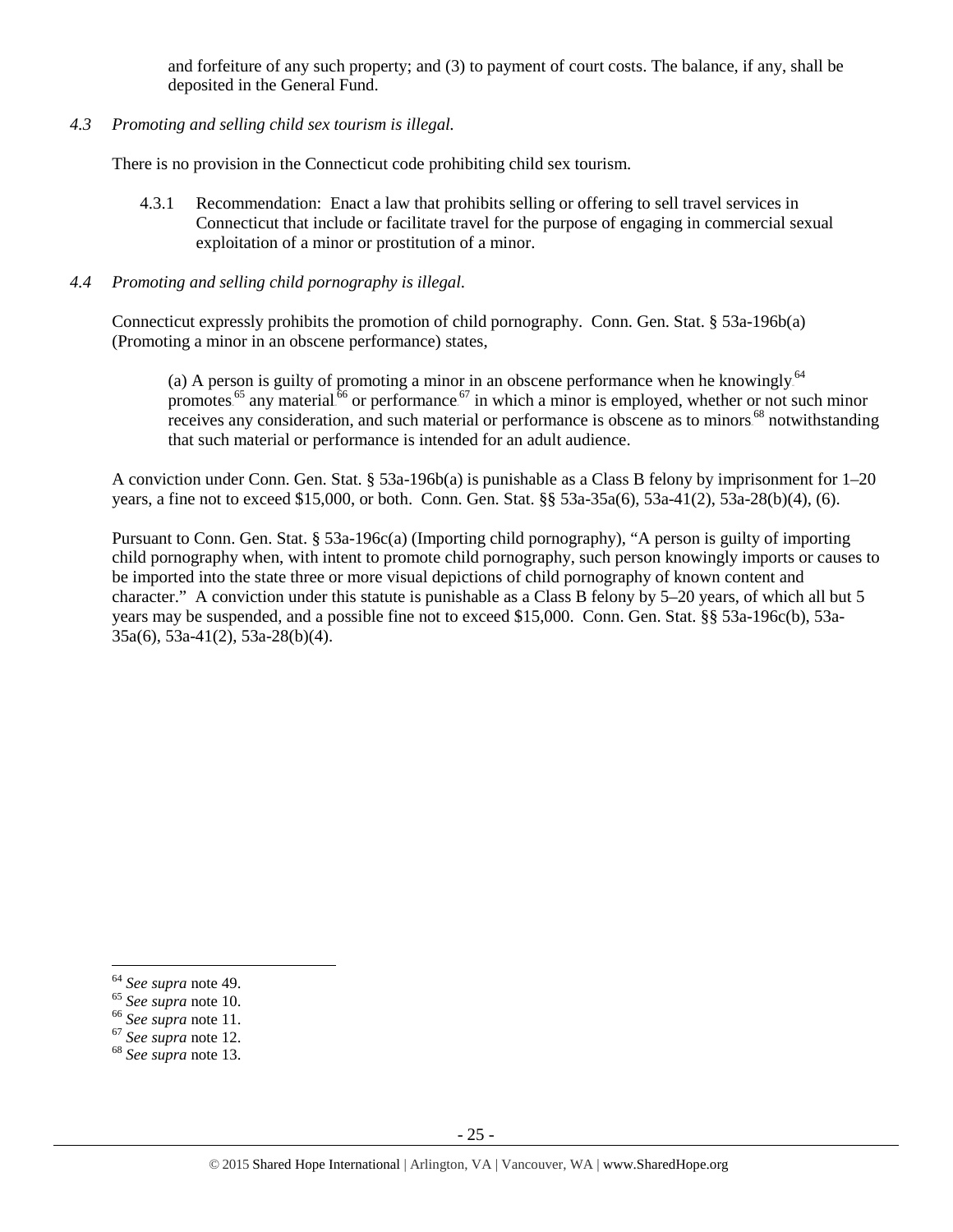#### **FRAMEWORK ISSUE 5: PROTECTIVE PROVISIONS FOR THE CHILD VICTIMS**

#### *Legal Components:*

- *5.1 Statutorily-mandated victim services define "victim" to specifically include victims of domestic minor sex trafficking or commercial sexual exploitation of children (CSEC) to ensure prompt identification and access to victims' rights and services.*
- *5.2 The state sex trafficking statute expressly prohibits a defendant from raising consent of the minor to the commercial sex acts as a defense.*
- *5.3 Prostitution laws apply only to adults, preventing criminalization of minors under 18 for prostitution offenses.*
- *5.4 State law provides a non-punitive avenue to specialized services through one or more points of entry.*
- *5.5 Commercial sexual exploitation is identified as a type of abuse and neglect within child protection statutes.*
- *5.6 The definition of "caregiver" or another related term in the child welfare statutes is not a barrier to a sex trafficked child accessing the protection of child welfare.*
- *5.7 Crime victims' compensation is specifically available to a child victim of sex trafficking or commercial sexual exploitation of children (CSEC) without regard to ineligibility factors.*
- *5.8 Victim-friendly procedures and protections are provided in the trial process for minors under 18.*
- *5.9 Expungement or sealing of juvenile delinquency records resulting from arrests or adjudications for prostitutionrelated offenses committed as a result of, or in the course of, the commercial sexual exploitation of a minor is available within a reasonable time after turning 18.*
- *5.10 Victim restitution and civil remedies for victims of domestic minor sex trafficking or commercial sexual exploitation of children (CSEC) are authorized by law.*
- *5.11 Statutes of limitations for civil and criminal actions for child sex trafficking or commercial sexual exploitation of children (CSEC) offenses are eliminated or lengthened sufficiently to allow prosecutors and victims a realistic opportunity to pursue criminal action and legal remedies.*

*\_\_\_\_\_\_\_\_\_\_\_\_\_\_\_\_\_\_\_\_\_\_\_\_\_\_\_\_\_\_\_\_\_\_\_\_\_\_\_\_\_\_\_\_\_\_\_\_\_\_\_\_\_\_\_\_\_\_\_\_\_\_\_\_\_\_\_\_\_\_\_\_\_\_\_\_\_\_\_\_\_\_\_\_\_\_\_\_\_\_\_\_\_\_*

## *Legal Analysis:*

*5.1 Statutorily-mandated victim services define "victim" to specifically include victims of domestic minor sex trafficking or commercial sexual exploitation of children (CSEC) to ensure prompt identification and access to victims' rights and services.* 

Under Conn. Const., Art XXIX(b), victims are guaranteed a number of constitutional rights but the definition of "victim" is left to the discretion of the general assembly. The general assembly defined "victim" under Conn. Gen. Stat. § 1-1k ("Victim of crime", "crime victim", defined):

Except as otherwise provided by the general statutes, "victim of crime" or "crime victim" means an individual who suffers direct or threatened physical, emotional or financial harm as a result of a crime and includes immediate family members of a minor, incompetent individual or homicide victim and a person designated by a homicide victim in accordance with section 1-56r [Designation of person for decision-making and certain rights and obligations].

For the purposes of victim services, Conn. Gen. Stat. § 54-201(1) (Definitions) defines "victim" as "a person who is injured or killed as provided in [section 54-209](https://www.lexis.com/research/buttonTFLink?_m=8b18f590ff53732c9db250a40b78b252&_xfercite=%3ccite%20cc%3d%22USA%22%3e%3c%21%5bCDATA%5bConn.%20Gen.%20Stat.%20%a7%2054-201%5d%5d%3e%3c%2fcite%3e&_butType=4&_butStat=0&_butNum=4&_butInline=1&_butinfo=CTCODE%2054-209&_fmtstr=FULL&docnum=1&_startdoc=1&wchp=dGLbVzk-zSkAz&_md5=2c6cfce5aa2356fa9f15bb65bdb27b13) [Compensation ordered, when]." Conn. Gen. Stat. § 54- $209(a)$  states,

The Office of Victim Services or, on review, a victim compensation commissioner may order the payment of compensation in accordance with the provisions of sections 54-201 to 54-233 [Chapter 968 Victim Services], inclusive, for personal injury or death which resulted from: . . . (2) the commission or attempt to commit by another of any crime as provided in section 53a-24 [Offense defined. Application of sentencing provisions to motor vehicle and drug selling violators] . . . . Pursuant to Conn. Gen. Stat. § 53a-24(a), "The term 'crime'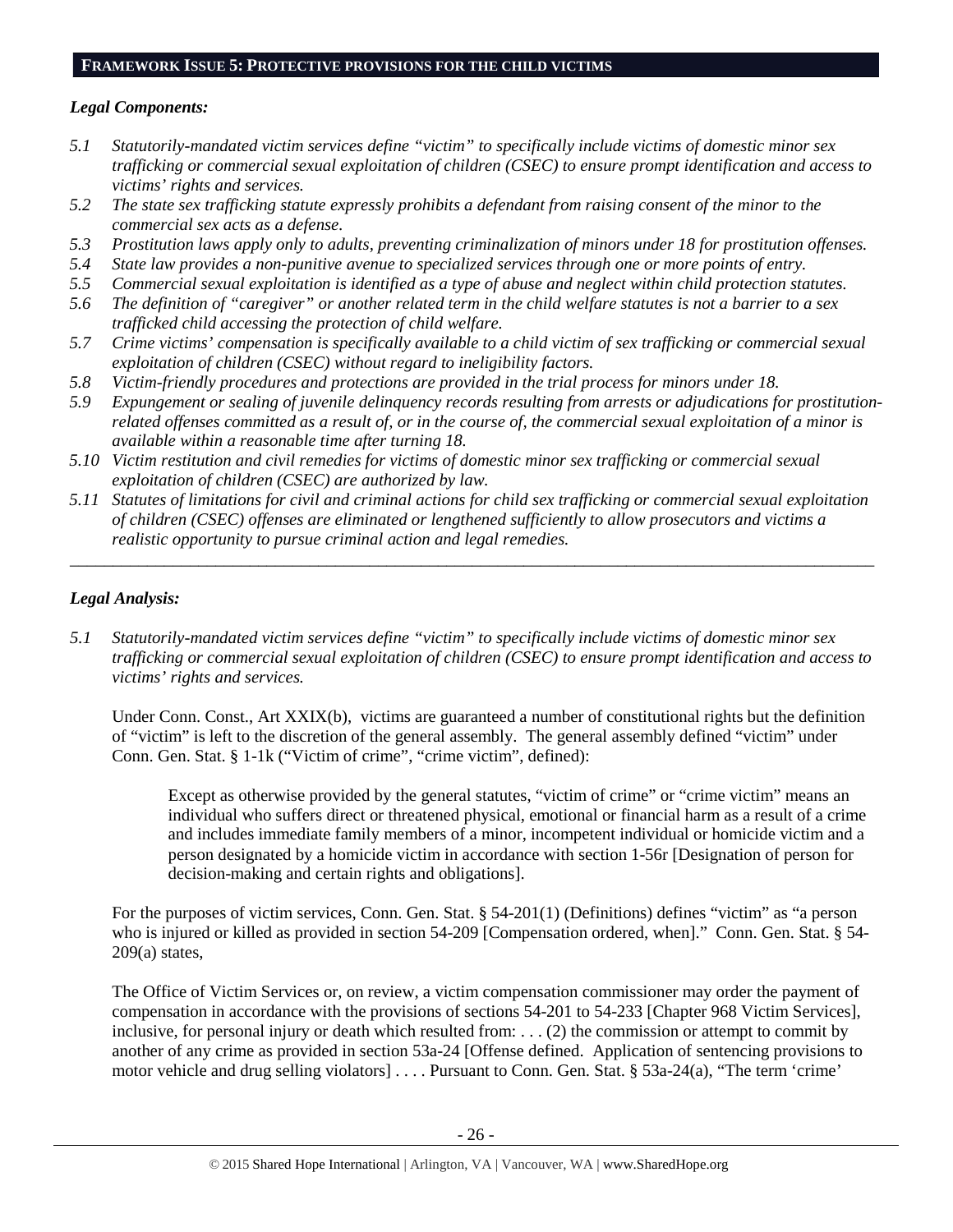comprises felonies and misdemeanors." Therefore, commercially sexually exploited children are included as victims for purposes of compensation. These definitions of "victim" and "crime" apply also to victim restitution under Conn. Gen. Stat. § Sec. 54-216 (Restitution services), which incorporates § 54-209 in its eligibility criteria.

Conn. Gen. Stat. § 19a-112b.<sup>69</sup> (Services to victims of sexual acts) requires the Department of Public Health to provide certain benefits.<sup>70</sup> for victims of Conn. Gen. Stats. § 53-21 (Injury or risk of injury to, or impairing morals of, children. Sale of children), § 53a-70 (Sexual assault in the first degree), § 53a-70a (Aggravated sexual assault in the first degree), § 53a-70b (Sexual assault in spousal or cohabiting relationship), § 53a-71 (Sexual assault in the second degree), § 53a-72a (Sexual assault in the third degree), § 53a-72b (Sexual assault in the third degree with a firearm), and § 53a-73a (Sexual assault in the fourth degree) or § 53a-192a (Trafficking in persons) "regardless of whether any person is convicted or adjudicated delinquent for such violation."

Furthermore, Conn. Gen. Stat. § 46a-170 establishes the Council for Trafficking in Persons and subsection (d) assigns the Council the responsibility to " identify criteria for providing services to adult trafficking victims [and] identify criteria for providing services to children of trafficking victims," but does not task it with identifying criteria for providing services to child victims independent of a trafficked adult.

*5.2 The state sex trafficking statute expressly prohibits a defendant from raising consent of the minor to the commercial sex acts as a defense.*

Conn. Gen. Stat. § 53a-192a (Trafficking in persons), § 53a-86 (Promoting prostitution in the first degree), § 53a-196a (Employing a minor in an obscene performance), § 53a-90a (Enticing a minor. Penalties), and § 53a-70c (Aggravated sexual assault of a minor) do not expressly prohibit or allow a defense based on a minor's consent to the commercial sex act.

- 5.2.1 Recommendation: Enact a statute that expressly prohibits a consent defense to any commercial sex act against a minor under the age of 18.
- *5.3 Prostitution laws apply only to adults, preventing criminalization of minors under 18 for prostitution offenses.*

Under Connecticut law, minors under the age of 16 may not be prosecuted for prostitution and older minors benefit from the presumption that they are victims of human trafficking for violations of Conn. Gen. Stat. § 53a-82 (Prostitution). Pursuant to Conn. Gen. Stat. § 53a-82(a)–(d),

(a) A person sixteen years of age or older is guilty of prostitution when such person engages or agrees or offers to engage in sexual conduct with another person in return for a fee.

(b) In any prosecution for an offense under this section, it shall be an affirmative defense that the actor was a victim of conduct by another person that constitutes (1) a violation of section  $53a-192a$ <sup>71</sup> [Trafficking in persons], as amended by this act, or (2) a criminal violation of 18 USC Chapter 77 [Peonage, slavery, and trafficking in persons], as amended from time to time.

<sup>&</sup>lt;sup>69</sup> The text of Conn. Gen. Stat. § 19a-112b included here and elsewhere in this report includes amendments made by the passage of House Bill 6849 during the 2015 Connecticut General Assembly. (effective October 1, 2015).

<sup>&</sup>lt;sup>70</sup> Pursuant to Conn. Gen. Stat. § 19a-112b, these benefits are "(1) Counseling regarding human immunodeficiency virus and acquired immune deficiency syndrome; (2) HIV-related testing; and (3) referral service for appropriate health care and support services. Such services shall be provided through counseling and testing sites funded by the Department of Public Health."

<sup>71</sup> *See supra* Section 1.1 for the substantive provisions of Conn. Gen. Stat. § 53a-192a.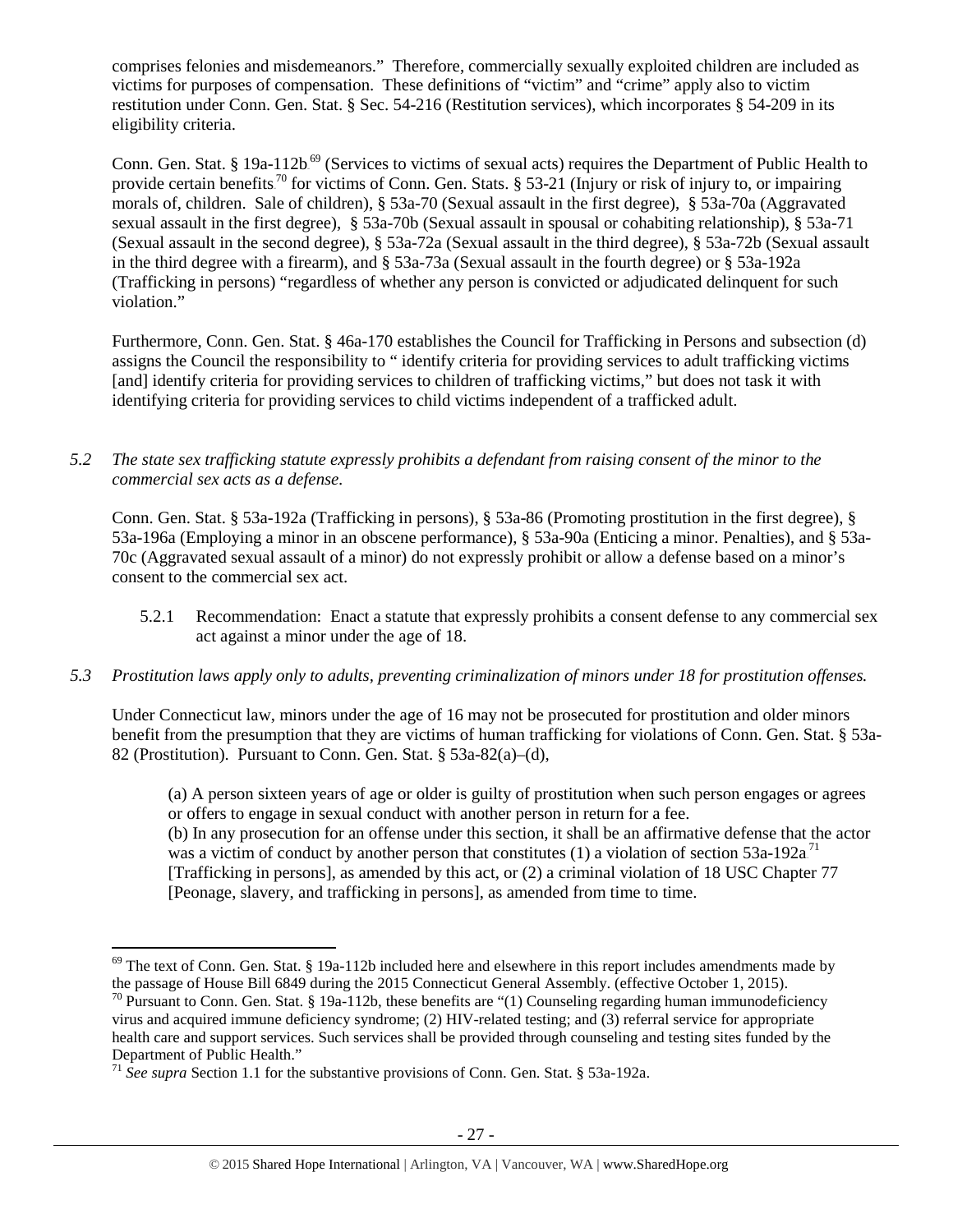(c) In any prosecution of a person sixteen or seventeen years of age for an offense under this section, there shall be a presumption that the actor was a victim of conduct by another person that constitutes (1) a violation of section 53a-192a, as amended by this act, or (2) a criminal violation of 18 USC Chapter 77, as amended from time to time.

(d) Nothing in this section shall limit a person's right to assert the defense of duress pursuant to section 53a-14 [Duress as defense] in any prosecution for an offense under this section.

5.3.1 Recommendation: Amend Conn. Gen. Stat. § 53a-82(a) (Prostitution) to eliminate liability for prostitution offenses for all minors under 18.

#### *5.4 State law provides a non-punitive avenue to specialized services through one or more points of entry.*

#### **Child Identified as Abused/Neglected**

Pursuant to Conn. Gen. Stat. § 17a-106f (Trafficking of minor children. Child welfare services. Training for law enforcement officials), a sexually exploited child may receive services through child welfare that are appropriate to that child's status as a trafficking victim.<sup>72</sup> It states,

(a) The Commissioner of Children and Families may: (1) Provide child welfare services for any minor child residing in the state who is identified by the Department of Children and Families as a victim of trafficking, as defined in section 46a-170 of the general statutes; and (2) provide appropriate services to a minor child residing in the state who the Department of Children and Families reasonably believes may be a victim of trafficking in order to safeguard the welfare of such minor child. For purposes of this section and section 17a-106a of the general statutes, "minor child" means any person under eighteen years of age.

In addition, law enforcement must report a commercially sexually exploited child to child welfare. Conn. Gen. Stat. § 46b-133(d)(2) (Arrest of child. Release or detention of arrested child) states, "Upon the arrest of any youth by an officer for a violation of section 53a-82 [Prostitution], such officer shall report suspected abuse or neglect to the Department of Children and Families . . . ."Therefore, a commercially sexually exploited child is likely to be identified as abused or neglected and receive services through the Commissioner of Children and Families.

A domestic minor sex trafficking victim may be classified as an "abused" or "neglected" child. Conn. Gen. Stat.  $§$  46b-120(6) – (8) (Definitions) defines an "abused" or "neglected" child as follows:

(6) A child<sup>73</sup> or youth may be found "neglected" who, for reasons other than being impoverished, (A) has been abandoned, (B) is being denied proper care and attention, physically, educationally, emotionally or morally, or (C) is being permitted to live under conditions, circumstances or associations injurious to the well-being of the child or youth;

<sup>&</sup>lt;sup>72</sup> See *infra* section 5.5 for a full analysis of the definition of "abuse" as it relates to identification of sexually exploited children.

 $73$  Conn. Gen. Stat. § 46b-120(1) defines "child" as,

any person under eighteen years of age who has not been legally emancipated, except that (A) for purposes of delinquency matters and proceedings, "child" means any person (i) under eighteen years of age who has not been legally emancipated, or (ii) eighteen years of age or older who, prior to attaining eighteen years of age, has committed a delinquent act or, subsequent to attaining eighteen years of age, (I) violates any order of the Superior Court or any condition of probation ordered by the Superior Court with respect to a delinquency proceeding, or (II) willfully fails to appear in response to a summons under section 46b-133or at any other court hearing in a delinquency proceeding of which the child had notice, and (B) for purposes of family with service needs matters and proceedings, child means a person under eighteen years of age.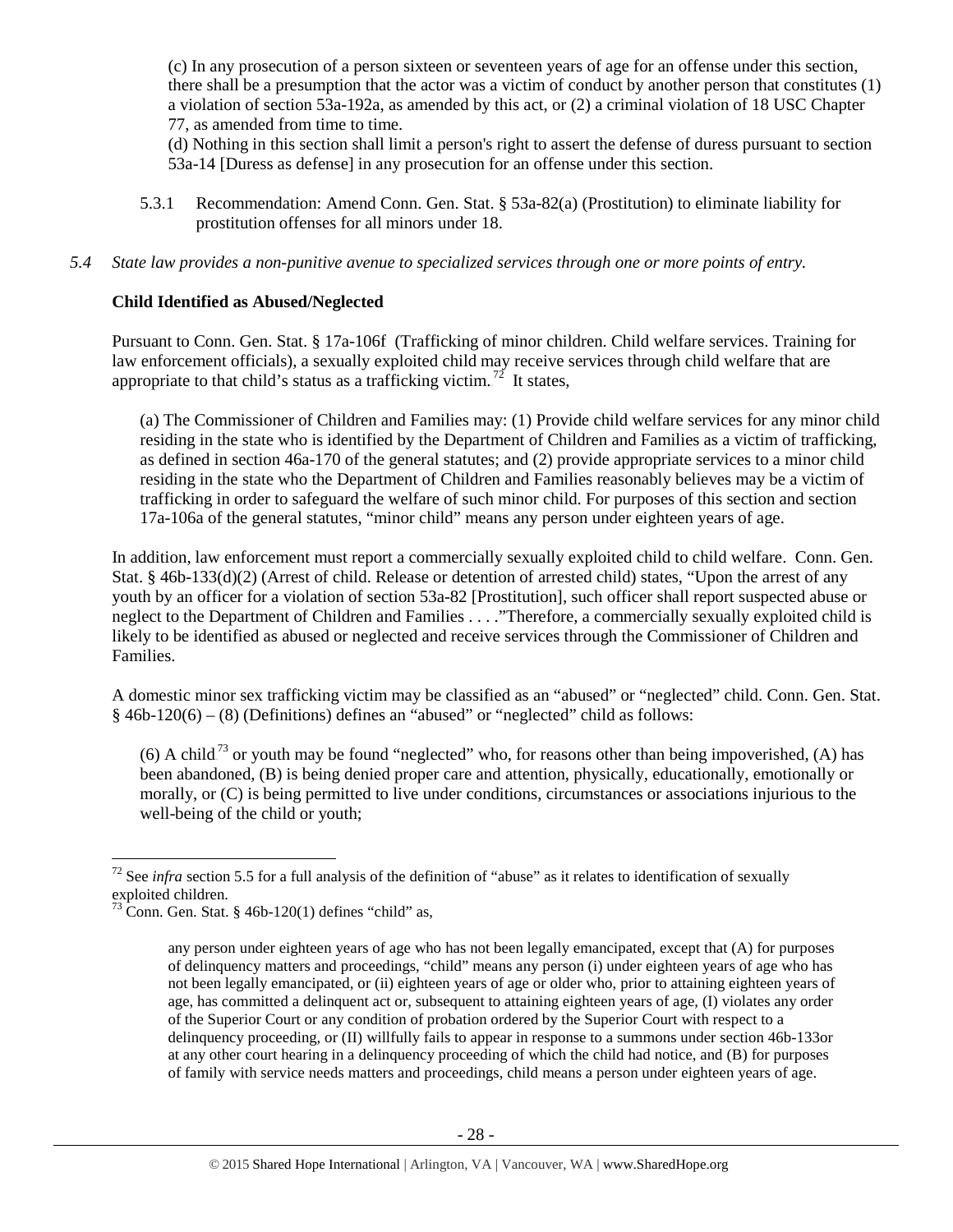(7) A child or youth may be found "abused" who (A) has been inflicted with physical injury or injuries other than by accidental means, (B) has injuries that are at variance with the history given of them, or (C) is in a condition that is the result of maltreatment, including, but not limited to, malnutrition, sexual molestation or exploitation, deprivation of necessities, emotional maltreatment or cruel punishment. (8) A child or youth may be found "uncared for" (A) who is homeless, (B) whose home cannot provide the specialized care that the physical, emotional or mental condition of the child or youth requires, or (C) who has been identified as a victim of trafficking, as defined in section  $46a-170^{74}$ ...

# *I.* Process following initial custody.<sup>75</sup>

Pursuant to Conn. Gen. Stat. § 46b-129(a) (Commitment of child or youth),

Any selectman, town manager, or town, city or borough welfare department, any probation officer, or the Commissioner of Social Services, the Commissioner of Children and Families or any child-caring institution or agency approved by the Commissioner of Children and Families, a child or such child's representative or attorney or a foster parent of a child, having information that a child or youth is neglected, uncared-for or abused may file with the Superior Court that has venue over such matter a verified petition plainly stating such facts as bring the child or youth within the jurisdiction of the court as neglected, uncared-for or abused . . . .

#### *II. Placement process pending adjudication/ investigation*

If the allegations in the petition create reasonable cause to believe that the child is seriously physically ill or injured or "is in immediate physical danger" from the child's surroundings and, as a result of those conditions, the child's "safety is endangered and immediate removal from such surroundings is necessary to ensure the child's . . . safety," the court is directed to either order a hearing on temporary care and custody of the child "pending disposition of the petition" or issue an ex parte order granting temporary care and custody to a person related to the child. Conn. Gen. Stat. § 46b-129(b).

#### *III. Outcomes*

Pursuant to Conn. Gen. Stat. § 46b-129(j),

(j) Upon finding and adjudging that any child or youth is uncared-for, neglected or abused the court may commit such child or youth to the Commissioner of Children and Families. Such commitment shall remain in effect until further order of the court, except that such commitment may be revoked or parental rights terminated at any time by the court, or the court may vest such child's or youth's legal guardianship in any

<sup>&</sup>lt;sup>74</sup> Pursuant to Conn. Gen Stat. § 46a-170, a trafficking is defined as:

<sup>. . . .</sup> all acts involved in the recruitment, abduction, transport, harboring, transfer, sale or receipt of persons, within national or across international borders, through force, coercion, fraud or deception, to place persons in situations of slavery or slavery-like conditions, forced labor or services, such as forced prostitution or sexual services, domestic servitude, bonded sweatshop labor or other debt bondage.

<sup>&</sup>lt;sup>75</sup> Pursuant to Conn. Gen. Stat. § 17a-106a(a), "The Commissioner of Children and Families, as department head of the lead agency, and the appropriate state's attorney may establish multidisciplinary teams for the purpose of reviewing particular cases or particular types of cases or to coordinate the prevention, intervention and treatment in each judicial district or to review selected cases of child abuse or neglect or cases involving the trafficking, as defined in section 46a-170, of minor children. The purpose of such multidisciplinary teams is to advance and coordinate the prompt investigation of suspected cases of child abuse or neglect, to reduce the trauma of any child victim and to ensure the protection and treatment of the child. The head of the local law enforcement agency or his designee may request the assistance of the Division of State Police within the Department of Emergency Services and Public Protection for such purposes."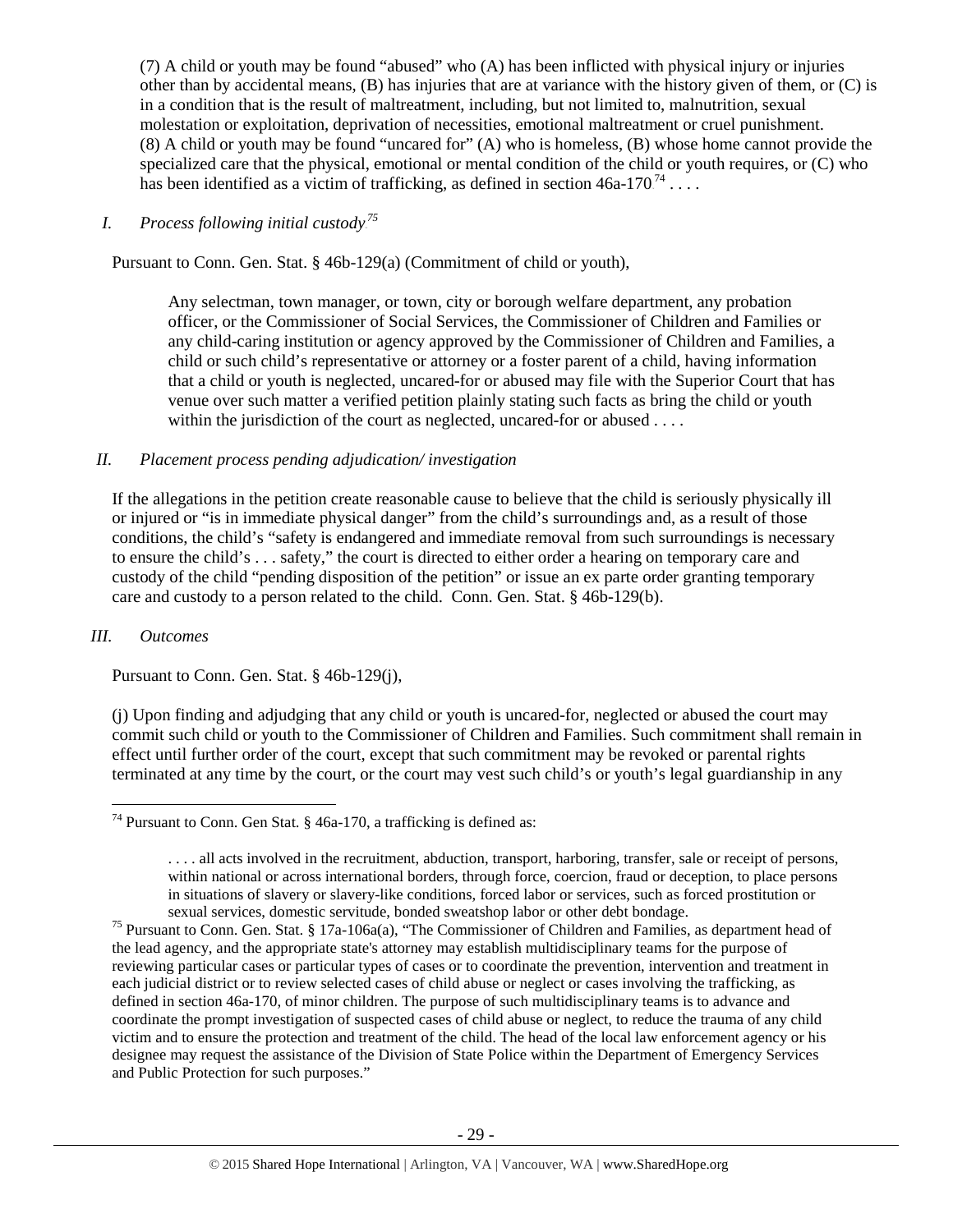private or public agency that is permitted by law to care for neglected, uncared-for or abused children or youths or with any other person or persons found to be suitable and worthy of such responsibility by the court, including, but not limited to, any relative of such child or youth by blood or marriage. . . .

# **Child Identified as Runaway**

Identification and intervention of a domestic minor sex trafficking victim could occur through Conn. Gen. Stat. § 17a-185 (Police transportation of certain minors to facility for care).

# *I. Initial Custody*

a. Authority for initial custody

Pursuant to Conn. Gen. Stat. § 17a-185,

Any officer of the state police or of an organized municipal police department may transport, with the sole written consent of the person transported, any person over sixteen years of age and less than eighteen years of age who appears to be away from home without permission of such person's parents or guardian or who appears to be suffering from lack of food, shelter or medical care to any public or private facility

*b.* Placement:

Conn. Gen. Stat. §17a-185 also provides that "…institutions of the Department of Correction, the Connecticut Juvenile Training School and local police detention facilities shall not be used…" as placement facilities for a child who is alleged to be a runaway.

*II. Outcomes (Final permanent placement)*

Conn. Gen. Stat. § 17a-201a (Commitment under sixteen restricted) states, "No court shall commit any child under sixteen years of age to any community correctional center or almshouse."

# **Child Identified as Delinquent**

Domestic minor sex trafficking victims who are 16 or 17 years old, however, may be considered delinquents if they are not able to successfully assert an affirmative defense to prostitution charge.<sup>76</sup> Conn. Gen. Stat. § 46b-133(d)(2) (Arrest of child. Release or detention of arrested child) states, "Upon the arrest of any youth by an officer for a violation of section 53a-82 [Prostitution], such officer shall report suspected abuse or neglect to the Department of Children and Families . . . ." This report, however, does not prevent these minors from being adjudicated as delinquents.

# *I. Initial Custody*

# a. Authority for initial custody

According to Conn. Gen. Stat. § 46b-133(a), "Nothing in this part shall be construed as preventing the arrest of a child, with or without a warrant, as may be provided by law, or as preventing the issuance of warrants by judges in the manner provided by section 54-2a, except that no child shall be taken into custody on such process except on apprehension in the act, or on speedy information, or in other cases when the use of such process appears imperative."

 <sup>76</sup> *See supra* Section 5.3 discussing the applicability of Conn. Gen. Stat. § 53a-82 to minors.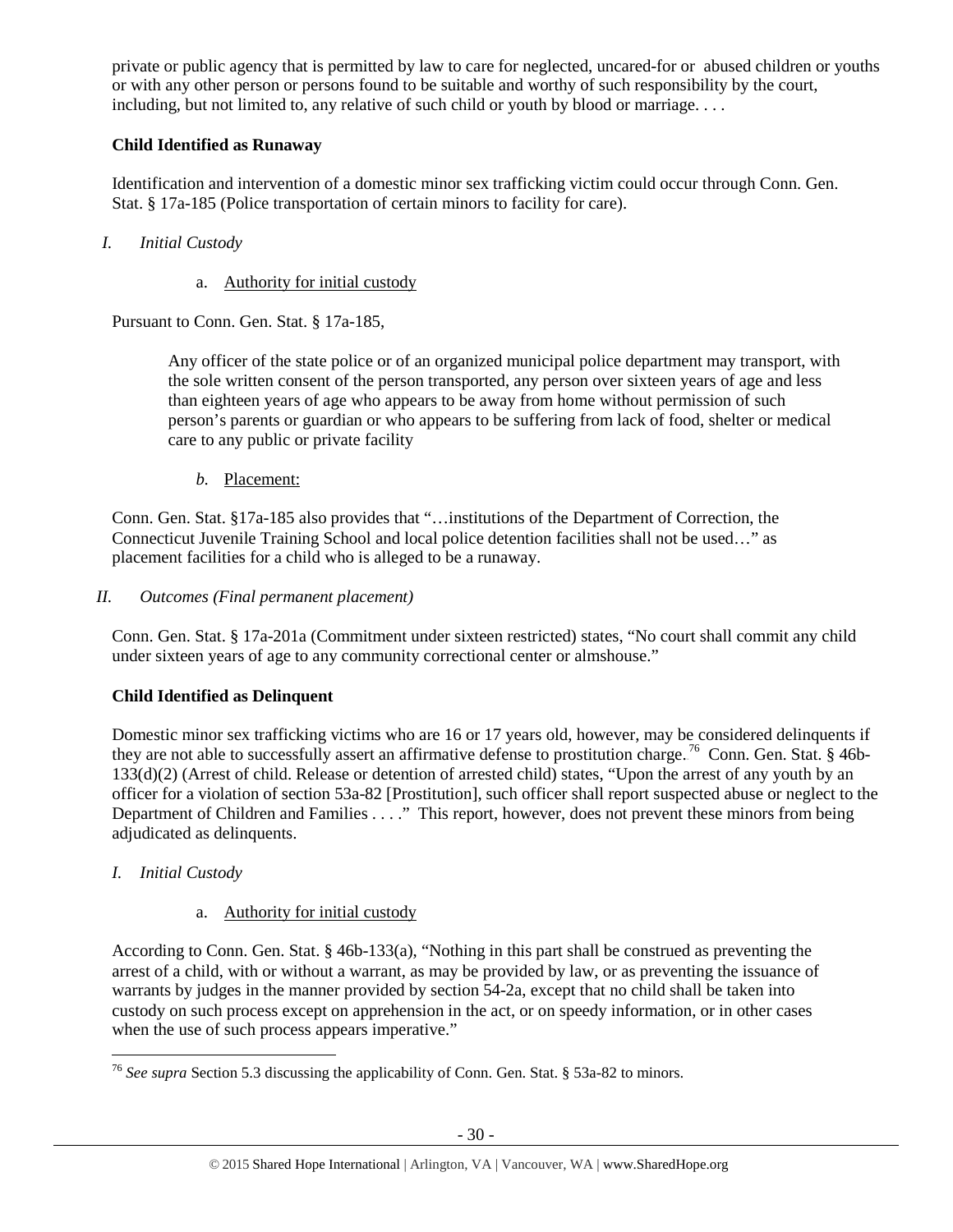## b. Placement

Conn. Gen. Stat. § 46b-133(c)(1) states,

(c) (1) Upon the arrest of any child by an officer, such officer may (A) release the child to the custody of the child's parent or parents, guardian or some other suitable person or agency, (B) at the discretion of the officer, release the child to the child's own custody, or (C) immediately turn the child over to a juvenile detention center. No child shall be placed in detention unless it appears from the available facts that there is probable cause to believe that the child has committed the acts alleged, there is no less restrictive alternative available and there is (A) a strong probability that the child will run away prior to the court hearing or disposition, (B) a strong probability that the child will commit or attempt to commit other offenses injurious to the child or to the community prior to the court disposition, . . . (E) a need to hold the child to assure the child's appearance before the court, in view of the child's previous failure to respond to the court process, or (F) a finding by the court that the child has violated one or more of the conditions of a suspended detention order. No child shall be held in any detention center unless an order to detain is issued by a judge of the Superior Court.

. . . .

## *II. Process following initial custody*

Once a child has been taken into custody, Conn. Gen. Stat. § 46b-133(e) provides,

The court or detention supervisor may turn such child over to a youth service program created for such purpose, if such course is practicable, or such child may be detained pending a hearing which shall be held on the business day next following the child's arrest...

## *III. Placement process pending adjudication*

Pursuant to Conn. Gen. Stat. § 46b-133(e), prior to a final dispositional hearing, the child must be released

unless it appears from the available facts there is probable cause to believe that the child has committed the acts alleged, there is no less restrictive alternative available and that there is (1) a strong probability that the child will run away prior to the court hearing or disposition, (2) a strong probability that the child will commit or attempt to commit other offenses injurious to the child or to the community prior to the court disposition, (3) probable cause to believe that the child's continued residence in the child's home pending disposition poses a risk to the child or the community because of the serious and dangerous nature of the act or acts the child is alleged to have committed, (4) a need to hold the child for another jurisdiction, (5) a need to hold the child to assure the child's appearance before the court, in view of the child's previous failure to respond to the court process, or (6) a finding by the court that the child has violated one or more of the conditions of a suspended detention order. Such probable cause may be shown by sworn affidavit in lieu of testimony. . . .

#### *IV. Outcomes (Final permanent placement)*

After conviction a child may be routed into an alternative program pursuant to Conn. Gen. Stat. § 46b-141a(a) (Placement of delinquent child in alternative incarceration program), which states in part, when "a child is convicted as delinquent, the court, in lieu of committing such child to the Department of Children and Families or to a juvenile detention center, may, in its discretion, order an assessment for placement in an alternative incarceration program" and, should the court decide "that the child shall participate in such program, the court shall suspend any commitment to the Department of Children and Families or to a juvenile detention center and shall make participation in the alternative incarceration program a condition of probation." These alternative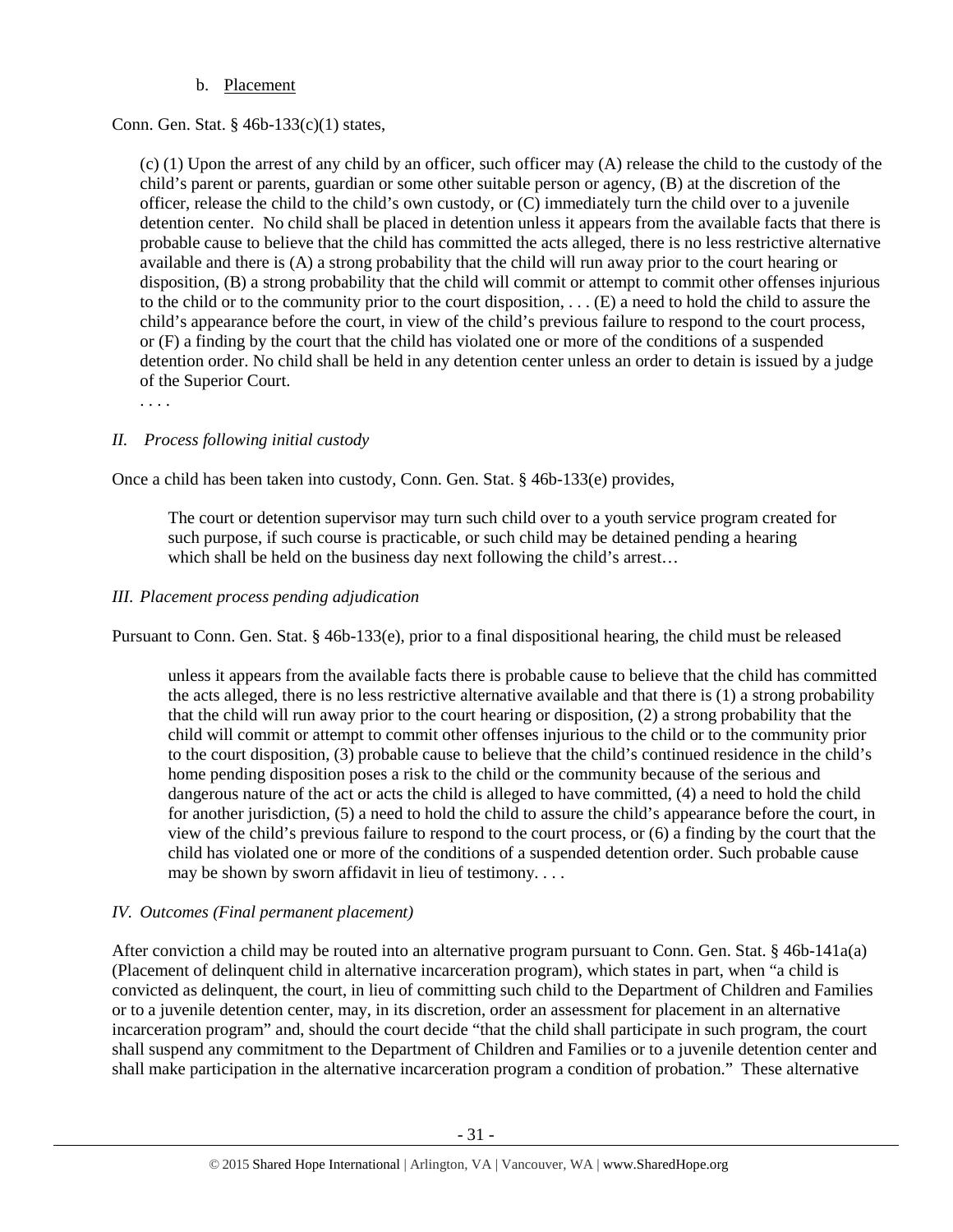programs include "fines, restitution, community service, halfway houses, alternative incarceration centers, day incarceration centers, drug, alcohol and mental health programs, electronic monitoring, intensive probation, vocational probation, boot camps, structured wilderness programs, pretrial diversion options aimed at creating alternatives to unnecessary detention, and school and job training programs." Conn. Gen. Stat. § 46b-141a(b). The statutory language relating to these programs is not specifically geared toward treatment or counseling for victims of domestic minor sex trafficking.

#### *5.5 Commercial sexual exploitation is identified as a type of abuse and neglect within child protection statutes.*

Pursuant to Conn. Gen. Stat.  $\frac{6}{5}$  46b-120(6) – (8) (Definitions)

(6) A child or youth may be found "neglected" who, for reasons other than being impoverished, (A) has been abandoned, (B) is being denied proper care and attention, physically, educationally, emotionally or morally, or (C) is being permitted to live under conditions, circumstances or associations injurious to the well-being of the child or youth;

(7) A child or youth may be found "abused" who (A) has been inflicted with physical injury or injuries other than by accidental means, (B) has injuries that are at variance with the history given of them, or (C) is in a condition that is the result of maltreatment, including, but not limited to, malnutrition, sexual molestation or exploitation, deprivation of necessities, emotional maltreatment or cruel punishment; (8) A child or youth may be found "uncared for" (A) who is homeless, (B) whose home cannot provide the specialized care that the physical, emotional or mental condition of the child or youth requires, or (C) who has been identified as a victim of trafficking, as defined in section 46a-170 . . . .

In addition, Conn. Gen. Stat. § 17a-106f(a) (Trafficking of minor children. Child welfare services. Training for law enforcement officials) states,

(a) The Commissioner of Children and Families may: (1) Provide child welfare services for any minor child residing in the state who is identified by the Department of Children and Families as a victim of trafficking, as defined in section 46a-170 of the general statutes; and (2) provide appropriate services to a minor child residing in the state who the Department of Children and Families reasonably believes may be a victim of trafficking in order to safeguard the welfare of such minor child. For purposes of this section and section 17a-106a of the general statutes, "minor child" means any person under eighteen years of age.

*5.6 The definition of "caregiver" or another related term in the child welfare statutes is not a barrier to a sex trafficked child accessing the protection of child welfare.*

Chapter 815t (Juvenile Matters), which addresses abused and neglected children, does not define terms related to caregiver. Throughout the chapter "person having responsibility for the care of the child or youth" is utilized, but undefined. However, pursuant to Conn. Gen. Stat. § 17a-106f(a) (Trafficking of minor children. Child welfare services. Training for law enforcement officials), the Department of Children and Families is authorized to provide services to any minor who is a victim of trafficking. It states,

(a) The Commissioner of Children and Families may: (1) Provide child welfare services.<sup>77</sup> for any minor child residing in the state who is identified by the Department of Children and Families as

 $^{77}$  Pursuant to Conn. Gen. Stat. § 17a-106a(a) (Multidisciplinary teams. Purpose. Composition. Confidentiality. Records of meetings.),

The Commissioner of Children and Families, as department head of the lead agency, and the appropriate state's attorney may establish multidisciplinary teams for the purpose of reviewing particular cases or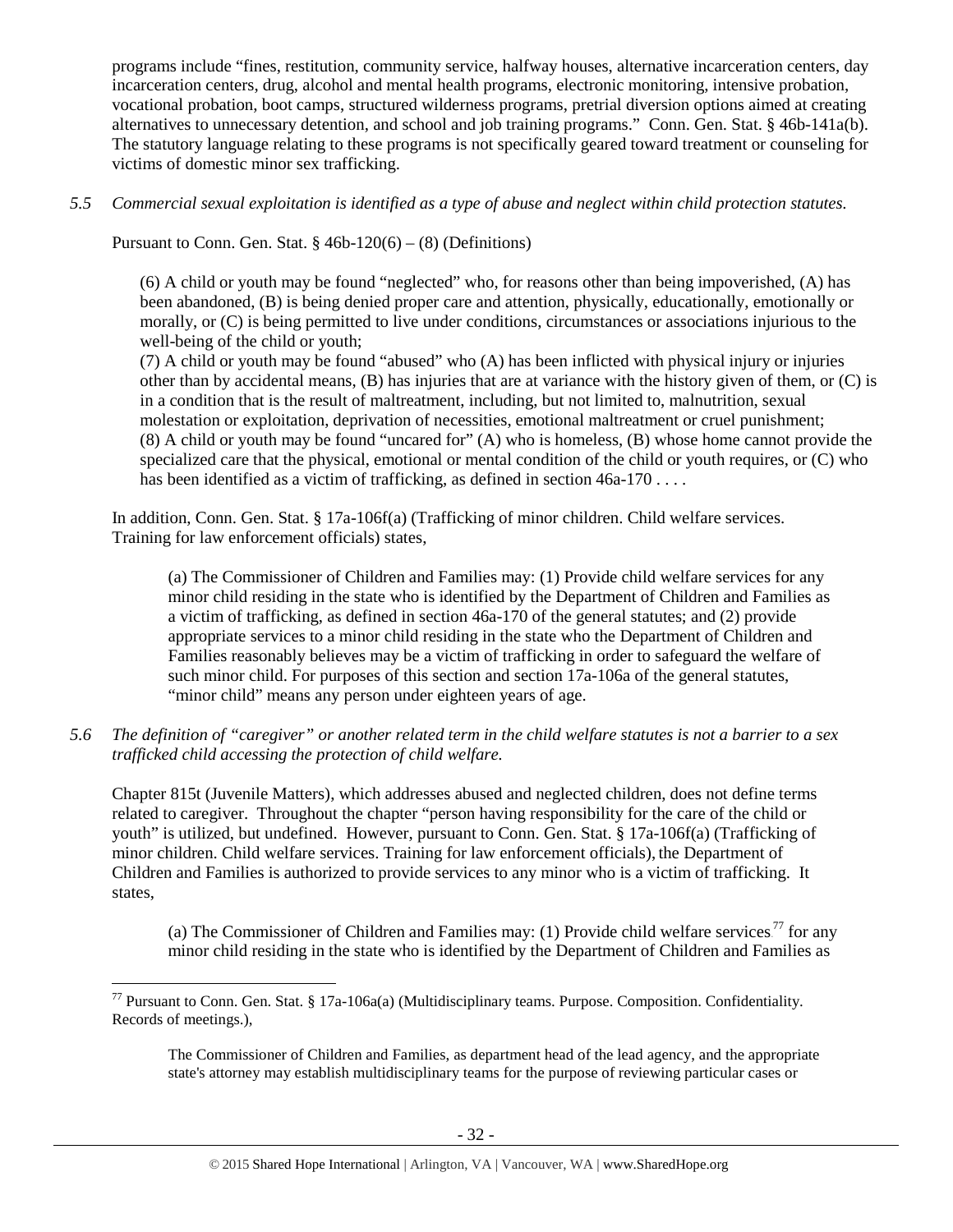a victim of trafficking, as defined in section 46a-170 of the general statutes; and (2) provide appropriate services to a minor child residing in the state who the Department of Children and Families reasonably believes may be a victim of trafficking in order to safeguard the welfare of such minor child. For purposes of this section and section 17a-106a of the general statutes, "minor child" means any person under eighteen years of age.

*5.7 Crime victims' compensation is specifically available to a child victim of sex trafficking or commercial sexual exploitation of children (CSEC) without regard to ineligibility factors.*

For the purposes of victim services, Conn. Gen. Stat. § 54-201(1) (Definitions) defines "victim" as "a person who is injured or killed as provided in section 54-209." Conn. Gen. Stat. § 54-209(a) (Compensation ordered, when) states,

The Office of Victim Services or, on review, a victim compensation commissioner may order the payment of compensation in accordance with the provisions of sections 54-201 to 54-233 [Chapter 968 Victim Services], inclusive, for personal injury or death which resulted from: . . . (2) the commission or attempt to commit by another of any crime as provided in section 53a-24 [Offense defined] . . . .

Pursuant to Conn. Gen. Stat. § 53a-24(a), "The term 'crime' comprises felonies and misdemeanors." Therefore, commercially sexually exploited children are included as victims.

Due to several victim compensation eligibility factors, commercially sexually exploited children may not be eligible for victim compensation. Conn. Gen. Stat. § 54-211(b)(2) (Time limitation on filing application for compensation—restrictions on award of compensation—amount of compensation.) states that no compensation will be given if "the victim violated a penal law of this state, which violation caused or contributed to his injuries or death." Another possible limitation for domestic minor sex trafficking victims can be found in Conn. Gen. Stat. § 54-208(c) (Order of payment of compensation), which states,

In determining whether to make an order under this section, the Office of Victim Services or, on review, a victim compensation commissioner shall consider all circumstances determined to be relevant, including but not limited to provocation, consent or any other behavior of the victim which directly or indirectly contributed to such victim's injury or death, the extent of the victim's cooperation in investigating the application and the extent of the victim's cooperation with law enforcement agencies in their efforts to apprehend and prosecute the offender, and any other relevant matters.

However, Conn. Gen. Stat. § 54-211(a).<sup>78</sup> (Time limitation on filing application for compensation. Restrictions on award of compensation. Amount of compensation) provides a specific waiver to the time limitation for filing to minors who are victims of trafficking in persons. It states,

(1) No order for the payment of compensation shall be made under section 54-210 [Compensation ordered for expenses, loss of earnings, pecuniary loss and other losses] unless (A) the application has been made within two years after the date of the personal injury or death, (B) the personal injury or death was the result of an incident or offense listed in section 54-209, and (C) such incident or offense

particular types of cases or to coordinate the prevention, intervention and treatment in each judicial district or to review selected cases of child abuse or neglect or cases involving the trafficking, as defined in section 46a-170, of minor children. The purpose of such multidisciplinary teams is to advance and coordinate the prompt investigation of suspected cases of child abuse or neglect, to reduce the trauma of any child victim

and to ensure the protection and treatment of the child.<br><sup>78</sup> The text of Conn. Gen. Stat. § 54-211 included here and elsewhere in this report includes amendments made by the passage of House Bill 6849 during the 2015 Connecticut General Assembly. 2015 Public Act No. 15-195 (effective October 1, 2015).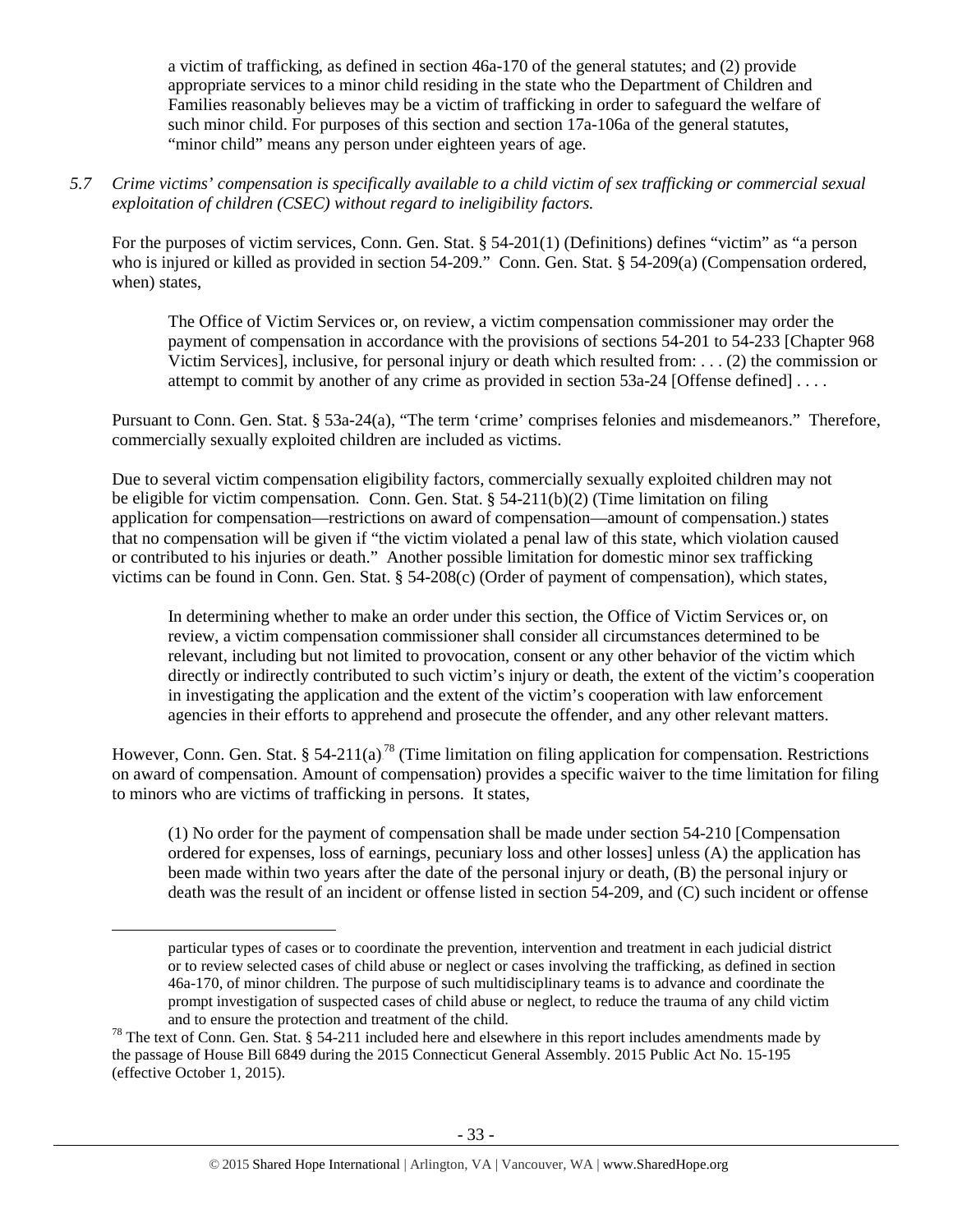has been reported to the police within five days of its occurrence or, if the incident or offense could not reasonably have been reported within such period, within five days of the time when a report could reasonably have been made, except that a victim of a sexual assault shall not be ineligible for the payment of compensation by reason of failing to make a report pursuant to this subparagraph if such victim presented himself or herself to a health care facility within seventy-two hours of such sexual assault for examination and collection of evidence of such sexual assault in accordance with the provisions of section  $19a-112a$ .  $(3)$  Notwithstanding the provisions of subdivision  $(1)$  of this subsection, any minor, including, but not limited to, a minor who is a victim of conduct by another person that constitutes a violation of section 53a-192a [Trafficking in persons], as amended by this act, or a criminal violation of 18 USC Chapter 77, who, before, on or after October 1, 2005, fails to make application for compensation within two years after the date of the personal injury or death through no fault of the minor, may apply for a waiver of such time limitation. The Office of Victim Services, upon a finding that such minor is not at fault, may grant such waiver. . . . (6) Notwithstanding the provisions of subdivision (1), (2) or (3) of this subsection, the Office of Victim Services may, for good cause shown and upon a finding of compelling equitable circumstances, waive the time limitations of subdivision (1) of this subsection.

To the extent child sex trafficking victims are able to access crime victim compensation, Conn. Gen. Stat. § 54- 210(a) (Compensation ordered for expenses, loss of earnings, pecuniary loss and other losses), provides that compensation may be paid for, among other things, medical costs beyond Medicaid or health insurance coverage and loss of earning ability due to incapacity of the victim. However, compensation for pain and suffering is not permitted. Conn. Gen. Stat. § 54-211(c).

5.7.1 Recommendation: Amend Conn. Gen. Stat. §§ 54-211(b)(2) (Time limitation on filing application for compensation—restrictions on award of compensation—amount of compensation) and 54- 208(c) (Order of payment compensation) to establish an exception to all listed ineligibility factors for child sex trafficking victims.

## *5.8 Victim-friendly procedures and protections are provided in the trial process for minors under 18.*

Most of Connecticut's victim-friendly criminal justice procedures and protections do not extend to or do not explicitly cover victims of domestic minor sex trafficking. Conn. Gen. Stat. § 54-86f (Admissibility of evidence of sexual conduct), which limits the introduction of a victim's prior sexual conduct, subject to several exceptions, does not apply to domestic minor sex trafficking victims. Conn. Gen. Stat. § 54-86f only applies "[i]n any prosecution for sexual assault under sections 53a-70 [Sexual assault in the first degree:], 53a-70a [Sexual assault in the first degree], and 53a-71 to 53a-73a, inclusive [Sexual assault in the second degree; Sexual assault in the third degree; Sexual assault in the third degree with a firearm; Sexual assault in the fourth degree]."

Children 12 years of age or younger who are victims of assault, sexual assault, or abuse are provided certain additional protections. Conn. Gen. Stat. § 54-86g(b) (Testimony of victim of child abuse. Court may order testimony taken outside courtroom. Procedure) states,

In any criminal prosecution of an offense involving assault, sexual assault or abuse of a child twelve years of age or younger, the court may, upon motion of the attorney for any party, order that the following procedures be used when the testimony of the child is taken: (1) Persons shall be prohibited from entering and leaving the courtroom during the child's testimony; (2) an adult who is known to the child and with whom the child feels comfortable shall be permitted to sit in close proximity to the child during the child's testimony, provided such person shall not obscure the child from the view of the defendant or the trier of fact; (3) the use of anatomically correct dolls by the child shall be permitted; and (4) the attorneys for the defendant and for the state shall question the child while seated at a table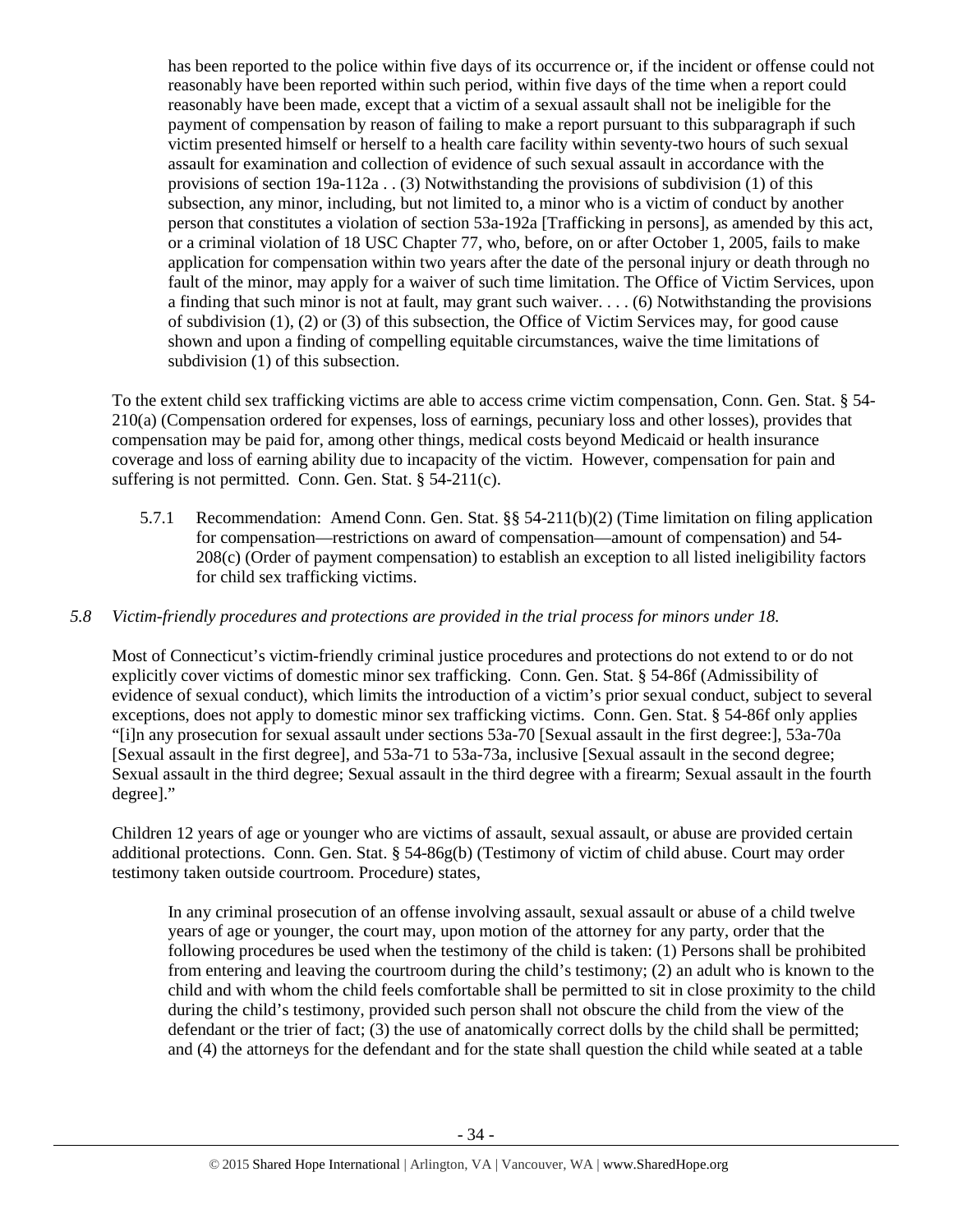<span id="page-34-1"></span><span id="page-34-0"></span>positioned in front of the child, shall remain seated while posing objections and shall ask questions and pose objections in a manner which is not intimidating to the child.

Additionally, for such victims, under Conn. Gen. Stat.  $\S$  54-86g(a), the court may order the child's testimony taken outside the courtroom and "televised by closed circuit equipment in the courtroom or recorded for later showing before the court." The defendant may be excluded from the room or screened from the child's sight when the testimony is taken, "only if the state proves, by clear and convincing evidence, that the child would be so intimidated, or otherwise inhibited, by the physical presence of the defendant that a compelling need exists to take the testimony of the child outside the physical presence of the defendant in order to insure the reliability of such testimony." If the defendant is excluded or screened, however, "the court shall ensure that the defendant is able to observe and hear the testimony of the child, but that the child cannot see or hear the defendant. The defendant shall be able to consult privately with his attorney at all times during the taking of the testimony."

Pursuant to the 2013 Connecticut Practice Book, "All oral testimony shall be given under oath."<sup>79</sup> If the person testifying in Superior Court is under the age of  $18<sup>80</sup>$  however, the court may administer a simplified ageappropriate oath or "admit the testimony of a child or youth without the imposition of a formal oath if the judicial authority finds that the oath would be meaningless to the particular child or youth, or would otherwise inhibit the child or youth from testifying freely and fully."<sup>81</sup> Additional victim-friendly procedures include allowing a trusted adult to sit with the child or youth during testimony and requiring the attorneys to remain seated and proceed in a non-threatening manner.<sup>82</sup> If the minor who is testifying is the child of the respondent, the respondent may be excluded from the hearing "upon a showing by clear and convincing evidence that the child or youth witness would be so intimidated or inhibited that trustworthiness of the child or youth witness is seriously called into question." $\frac{83}{5}$ 

*5.9 Expungement or sealing of juvenile delinquency records resulting from arrests or adjudications for prostitution-related offenses committed as a result of, or in the course of, the commercial sexual exploitation of a minor is available within a reasonable time after turning 18.*

Conn. Gen. Stat. § 46b-146 $^{84}$  (Erasure of police and court records) states,

Whenever any child has been convicted as delinquent, has been adjudicated a member of a family with service needs or has signed a statement of responsibility admitting to having committed a delinquent

 <sup>79</sup> THE COMMISSION ON OFFICIAL LEGAL PUBLICATIONS, CONNECTICUT PRACTICE BOOK (2013) § 32a-4(a), *available* 

<sup>&</sup>lt;sup>80</sup> Pursuant to THE COMMISSION ON OFFICIAL LEGAL PUBLICATIONS, CONNECTICUT PRACTICE BOOK (2011) § 26- $1(a)(1), (2),$ 

<sup>&</sup>quot;Child" means any person under sixteen years of age, except that (A) for purposes of delinquency matters and proceedings, "child" means any person (i) under seventeen years of age who has not been legally emancipated or, (ii) seventeen years of age or older who, prior to attaining seventeen years of age, has committed a delinquent act and, subsequent to attaining seventeen years of age, (i) violates any order of a judicial authority or any condition of probation ordered by a judicial authority with respect to such delinquency proceeding; or (ii) willfully fails to appear in response to a summons under General Statutes § 46b-133, with respect to such delinquency proceeding, and (B) for purposes of family with service needs matters and proceedings, child means a person under seventeen years of age; (2) "Youth" means any person

sixteen or seventeen years of age who has not been legally emancipated.<br><sup>81</sup> See supra note [79.](#page-34-0)<br><sup>82</sup> See supra note [79,](#page-34-1) § 32a-4(c).<br><sup>83</sup> See supra note 79, § 32a-4(e).<br><sup>84</sup> The text of Conn. Gen. Stat. § 46b-146 included h the passage of House Bill 6849 during the 2015 Connecticut General Assembly. 2015 Public Act No. 15-195 (effective October 1, 2015).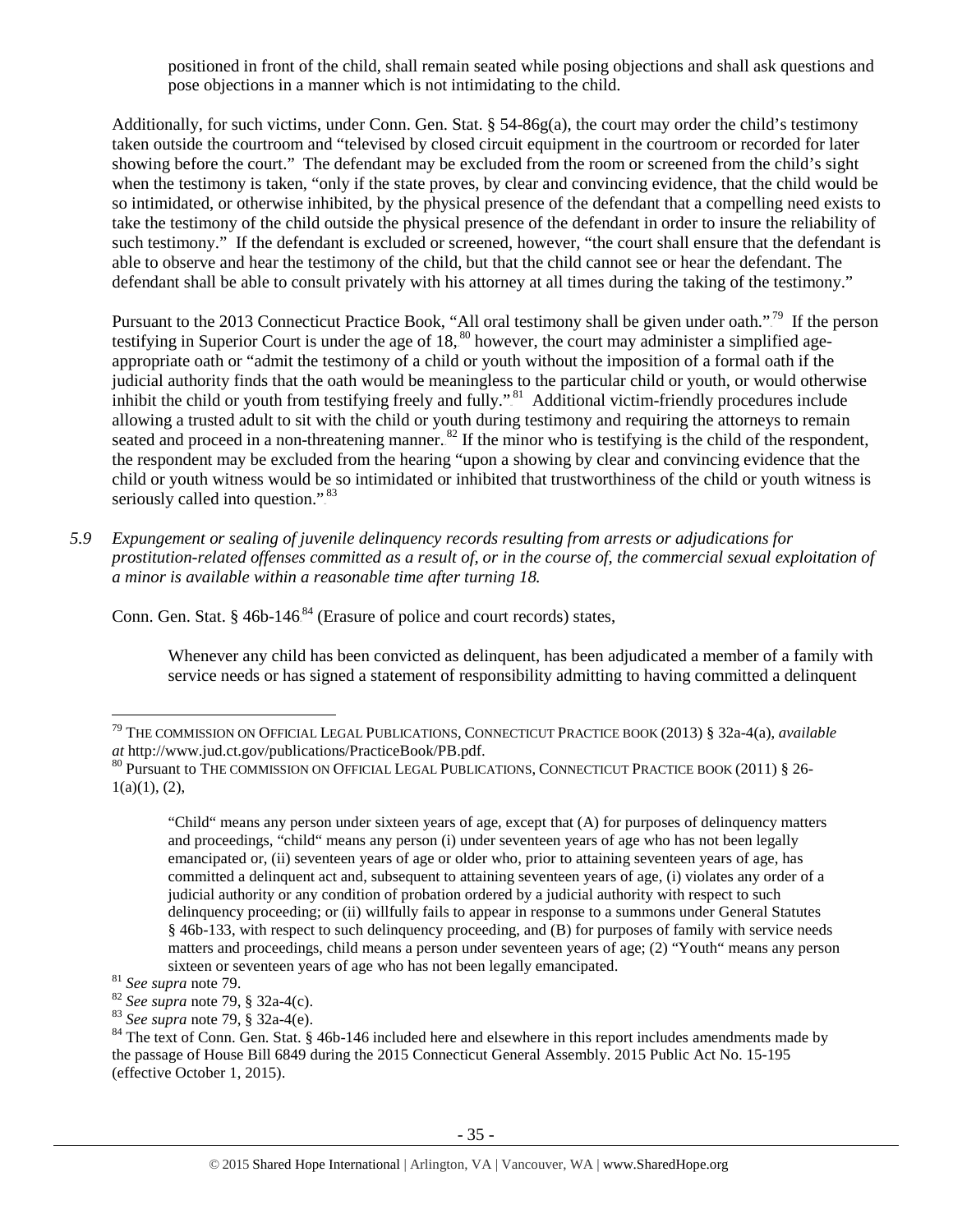act, and has subsequently been discharged from the supervision of the Superior Court or from the custody of the Department of Children and Families or from the care of any other institution or agency to whom the child has been committed by the court, such child, or the child's parent or guardian, may file a petition with the Superior Court. If such court finds (1)(A) that at least two years or, in the case of a child convicted as delinquent for the commission of a serious juvenile offense,four years have elapsed from the date of such discharge, (B) that no subsequent juvenile proceeding or adult criminal proceeding is pending against such child, (C) that such child has not been convicted of a delinquent act that would constitute a felony or misdemeanor if committed by an adult during such two-year or fouryear period, (D) that such child has not been convicted as an adult of a felony or misdemeanor during such two-year or four-year period, and (E) that such child has reached eighteen years of age, or (2) that such child has a criminal record as a result of being a victim of conduct by another person that constitutes a violation of section 53a-192a as, amended by this act, or a criminal violation of 18 USC Chapter 77, the court shall order all police and court records pertaining to such child to be erased. . . .

*5.10 Victim restitution and civil remedies for victims of domestic minor sex trafficking or commercial sexual exploitation of children (CSEC) are authorized by law.* 

Civil remedies are specifically available in cases of trafficking in persons through Conn. Gen. Stat § 52-571i (Action for damages resulting from trafficking in persons), which states.

Any person aggrieved by a violation of section 53a-192a [Trafficking in persons] may bring a civil action in the superior court for the judicial district where such person resides or the judicial district of Hartford against the person or persons who committed such violation to recover actual damages, statutory damages of not more than one thousand dollars for each day such person was coerced by another person in violation of section 53a-192a and a reasonable attorney's fee.

A domestic minor sex trafficking victim may also receive restitution under Conn. Gen. Stat. § 53a-28(c) which states,

In addition to any sentence imposed pursuant to subsection (b) of this section, if (1) a person is convicted of an offense that resulted in injury to another person or damage to or loss of property, (2) the victim requests financial restitution, and (3) the court finds that the victim has suffered injury or damage to or loss of property as a result of such offense, the court shall order the offender to make financial restitution under terms that it determines are appropriate. . . . Restitution ordered by the court pursuant to this subsection shall be based on easily ascertainable damages for injury or loss of property, actual expenses incurred for treatment for injury to persons and lost wages resulting from injury. Restitution shall not include reimbursement for damages for mental anguish, pain and suffering or other intangible losses, but may include the costs of counseling reasonably related to the offense. . . .

In deciding the amount of restitution under Conn. Gen. Stat. § 53a-28(c),

the court shall consider: (A) The financial resources of the offender and the burden restitution will place on other obligations of the offender; (B) the offender's ability to pay based on installments or other conditions; (C) the rehabilitative effect on the offender of the payment of restitution and the method of payment; and (D) other circumstances, including the financial burden and impact on the victim, that the court determines make the terms of restitution appropriate. If the court determines that the current financial resources of the offender or the offender's current ability to pay based on installments or other conditions are such that no appropriate terms of restitution can be determined, the court may forego setting such terms. The court shall articulate its findings on the record with respect to each of the factors set forth in subparagraphs (A) to (D), inclusive, of this subsection.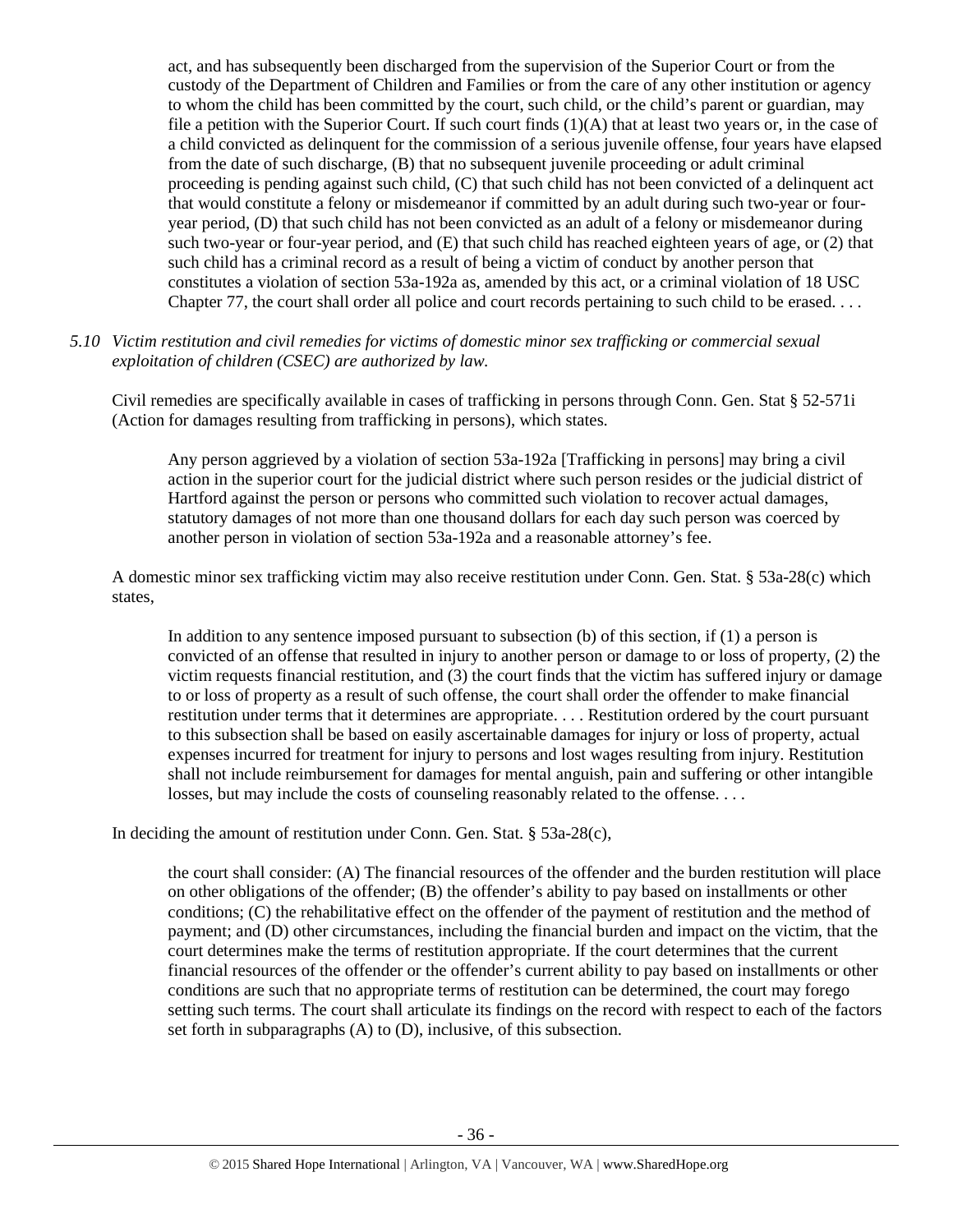*5.11 Statutes of limitations for civil and criminal actions for child sex trafficking or commercial sexual exploitation of children (CSEC) offenses are eliminated or lengthened sufficiently to allow prosecutors and victims a realistic opportunity to pursue criminal action and legal remedies.*

Pursuant to Conn. Gen. Stat. § 54-193(a) (Limitation of prosecution for certain offenses), "There shall be no limitation of time within which a person may be prosecuted for . . . a class A felony." Therefore prosecutions for Conn. Gen. Stat. § 53a-196a (Employing a minor in an obscene performance) or § 53a-70c (Aggravated sexual assault of a minor) are not subject to a statute of limitations and may be prosecuted at any time. All offenses punishable by imprisonment for more than 1 year are subject to a 5-year statute of limitations, while all other offenses are subject to a 1-year statute of limitations. Conn. Gen. Stat. § 54-193(b), (c).

Under Conn. Gen. Stat. § 54-193a (Limitation of prosecution for offenses involving sexual abuse of minor), however,

Notwithstanding the provisions of section 54-193, no person may be prosecuted for any offense, except a class A felony, involving sexual abuse, sexual exploitation or sexual assault of a minor except within thirty years from the date the victim attains the age of majority or within five years from the date the victim notifies any police officer or state's attorney acting in such police officer's or state's attorney's official capacity of the commission of the offense, whichever is earlier . . . .

Pursuant to Conn. Gen. Stat. § 52-577d (Limitation of action for damages to minor caused by sexual abuse, exploitation or assault),

Notwithstanding the provisions of section 52-577 [Action founded upon a tort], no action to recover damages for personal injury to a minor, including emotional distress, caused by sexual abuse, sexual exploitation or sexual assault may be brought by such person later than thirty years from the date such person attains the age of majority.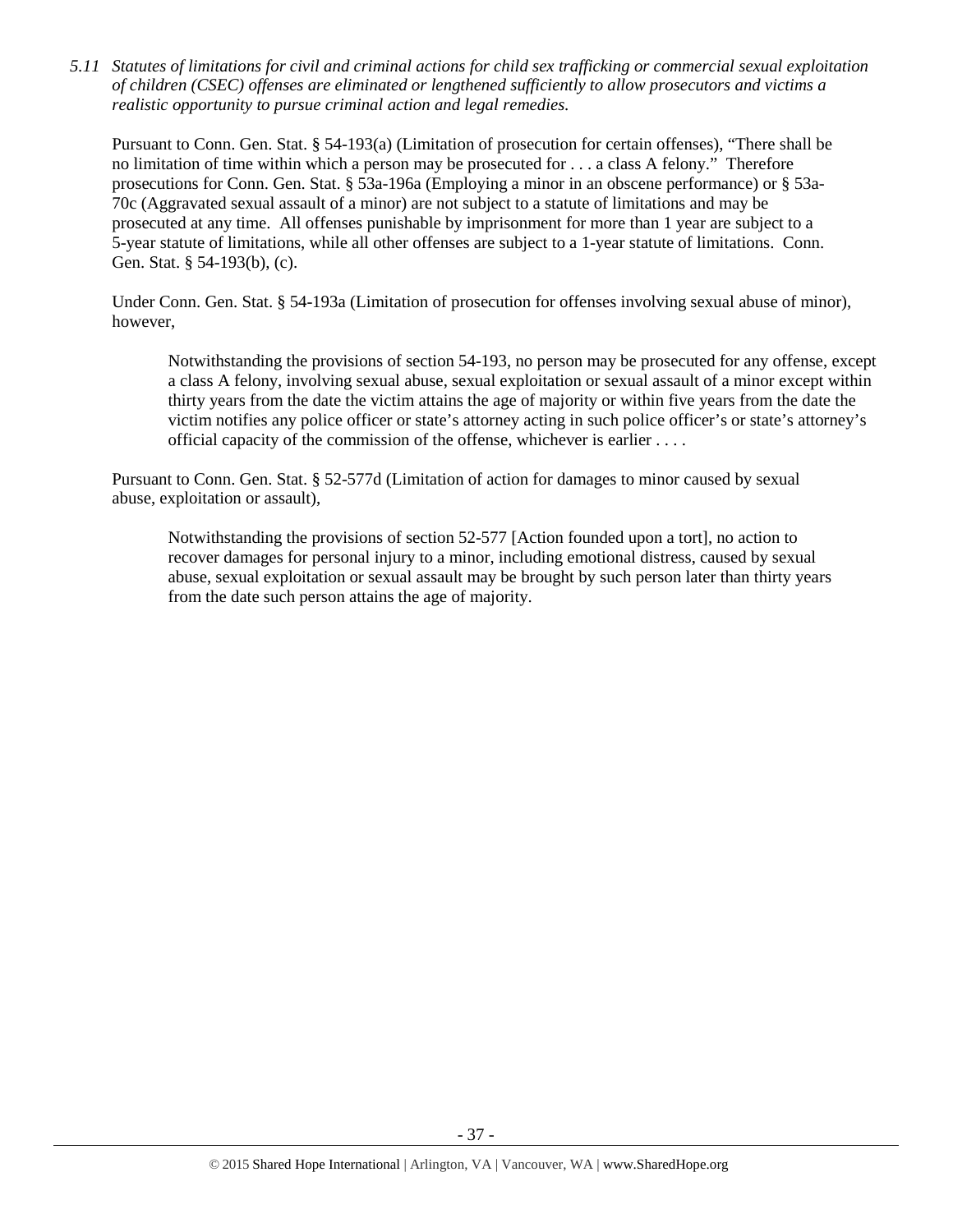#### **FRAMEWORK ISSUE 6: CRIMINAL JUSTICE TOOLS FOR INVESTIGATION AND PROSECUTIONS**

#### *Legal Components:*

- *6.1 Training on human trafficking and domestic minor sex trafficking for law enforcement is statutorily mandated or authorized.*
- *6.2 Single party consent to audiotaping is permitted in law enforcement investigations.*
- *6.3 Wiretapping is an available tool to investigate domestic minor sex trafficking.*
- *6.4 Using a law enforcement posing as a minor to investigate buying or selling of commercial sex acts is not a defense to soliciting, purchasing, or selling sex with a minor.*
- *6.5 Using the Internet or other electronic communication to investigate buyers and traffickers is a permissible investigative technique.*
- *6.6 Law enforcement and child welfare agencies are mandated to promptly report missing and recovered children. \_\_\_\_\_\_\_\_\_\_\_\_\_\_\_\_\_\_\_\_\_\_\_\_\_\_\_\_\_\_\_\_\_\_\_\_\_\_\_\_\_\_\_\_\_\_\_\_\_\_\_\_\_\_\_\_\_\_\_\_\_\_\_\_\_\_\_\_\_\_\_\_\_\_\_\_\_\_\_\_\_\_\_\_\_\_\_\_\_\_\_\_\_\_*

# *Legal Analysis:*

*6.1 Training on human trafficking and domestic minor sex trafficking for law enforcement is statutorily mandated or authorized.*

While training is not mandated, Connecticut has developed a training program on trafficking in persons pursuant to Conn. Gen. Stat. § 46a-4b (Training program on trafficking in persons) which states,

The Permanent Commission on the Status of Women, in conjunction with the Police Officer Standards and Training Council, shall develop a training program on trafficking in persons and make such training program available, upon request, to the Division of State Police within the Department of Emergency Services and Public Protection, the office of the Chief State's Attorney, local police departments and community organizations.

Additionally, Conn. Gen. Stat. § 17a-106f(b) (Trafficking of minor children. Child welfare services. Training for law enforcement officials) states,

The Commissioner of Children and Families may, within available appropriations, provide training to law enforcement officials regarding the trafficking of minor children. The training shall include, but not be limited to, (1) awareness and compliance with the laws and protocols concerning trafficking of minor children, (2) identification of, access to and provision of services for minor children who are victims of trafficking, and (3) any other services the department deems necessary to carry out the provisions of this section and section 17a-106a of the general statutes, as amended by this act.

*6.2 Single party consent to audiotaping is permitted in law enforcement investigations.*

Connecticut requires two-party consent for the recording of telephonic communications. Pursuant to Conn. Gen. Stat. § 52-570d(a) (Action for illegal recording of private telephonic communications),

No person shall use any instrument, device or equipment to record an oral private telephonic communication unless the use of such instrument, device or equipment (1) is preceded by consent of all parties to the communication and such prior consent either is obtained in writing or is part of, and obtained at the start of, the recording, or (2) is preceded by verbal notification which is recorded at the beginning and is part of the communication by the recording party, or (3) is accompanied by an automatic tone warning device which automatically produces a distinct signal that is repeated at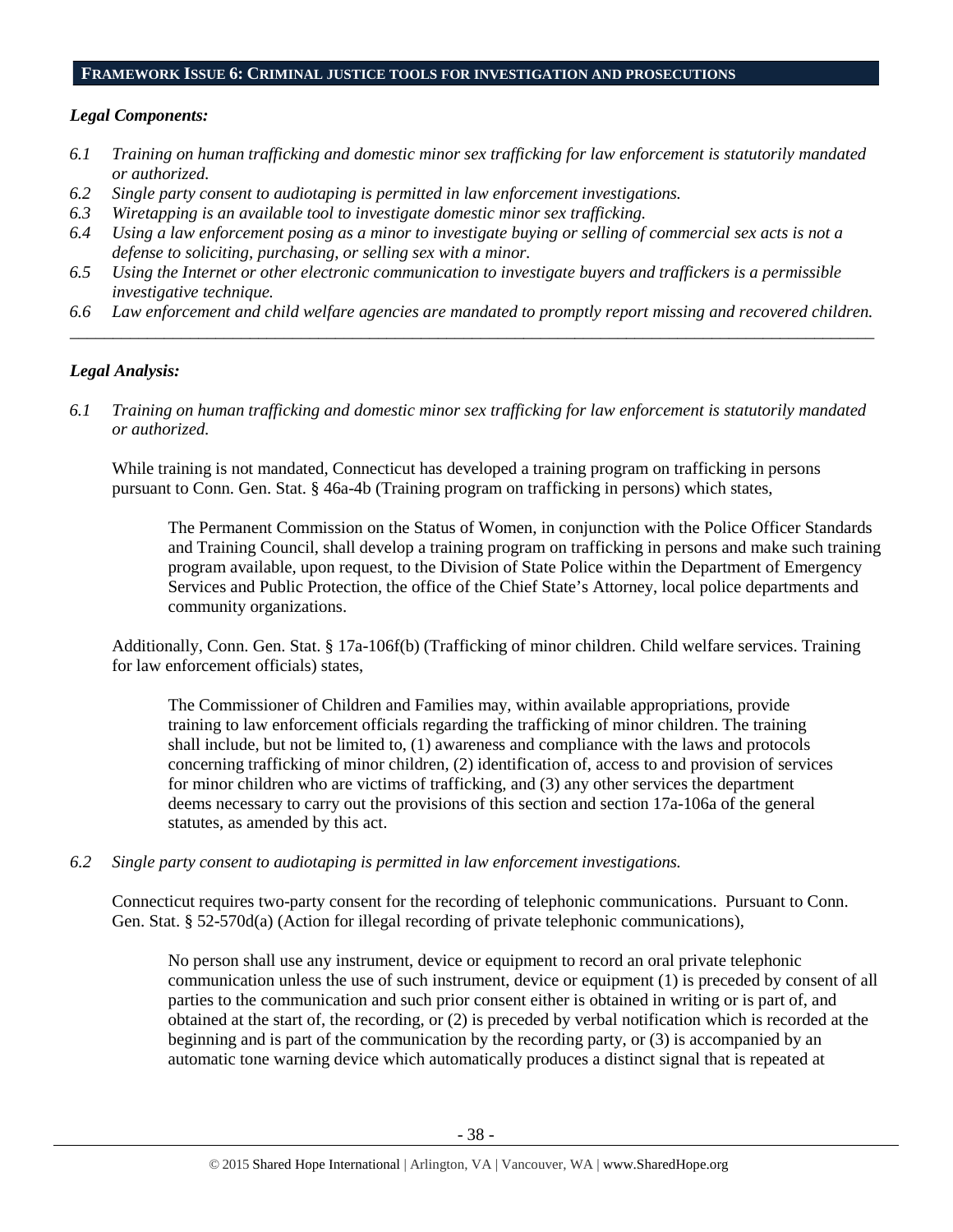intervals of approximately fifteen seconds during the communication while such instrument, device or equipment is in use.

6.2.1. Recommendation: Amend Conn. Gen. Stat. § 52-570d(a) (Action for illegal recording of private telephonic communications) to create an exception that allows for single-party consent to audiotaping if the offense being investigated is a trafficking in persons offense under Conn. Gen. Stat. § 53a-192a or a CSEC offense.

# *6.3 Wiretapping is an available tool to investigate domestic minor sex trafficking.*

Wiretapping is authorized for investigations of trafficking in persons and certain CSEC offenses. Pursuant to Conn. Gen. Stat. § 54-41d(1), (2) (Issuance of order), orders authorizing wiretapping may only be issued for crimes enumerated in Conn. Gen. Stat. § 54-41(b) (Application for order authorizing interception). Assuming the other requirements in Conn. Gen. Stat. § 54-41d and the chapter on wiretapping are met, an authorization to intercept a wire can be granted pursuant to Conn. Gen. Stat. § 54-  $41b^{85}$  in the following cases,

when such interception may provide evidence of the commission of offenses involving gambling, bribery, violations of section 53-395 [Prohibited activities in Chapter 949c Corrupt Organizations and Racketeering Activity Act], violations of section 53a-70c [Aggravated sexual assault of a minor], violations of subsection (a) of section 53a-90a [Enticing a minor; penalties], violations of section 53a-192a [Trafficking in persons], as amended by this act, violations of section 53a-196 [Obscenity as to minors], violations of section 21a-277 [Penalty for illegal manufacture, distribution, sale, prescription, dispensing], felonious crimes of violence or felonies involving the unlawful use or threatened use of physical force or violence committed with the intent to intimidate or coerce the civilian population or a unit of government.

*6.4 Using a law enforcement posing as a minor to investigate buying or selling of commercial sex acts is not a defense to soliciting, purchasing, or selling sex with a minor.*

Conn. Gen. Stat. § 53a-83 (Patronizing a prostitute) and § 53a-83a (Patronizing a prostitute from a motor vehicle) are silent with regard to the defense that the person solicited was actually an undercover officer.

Pursuant to Conn. Gen. Stat. § 53a-15 (Entrapment as defense),

In any prosecution for an offense, it shall be a defense that the defendant engaged in the proscribed conduct because he was induced to do so by a public servant, or by a person acting in cooperation with a public servant, for the purpose of institution of criminal prosecution against the defendant, and that the defendant did not contemplate and would not otherwise have engaged in such conduct.

6.4.1 Recommendation: Enact a law expressly permitting the use of a law enforcement decoy during the investigation or prohibiting a defense to prosecution based on the "minor" being in fact a person posing as a minor for purposes of the investigation of a violation under Conn. Gen. Stat. § 53a-192a (Trafficking in persons) and CSEC laws.

<sup>&</sup>lt;sup>85</sup> The text of Conn. Gen. Stat. § 54-41b included here and elsewhere in this report includes amendments made by the passage of House Bill 6849 during the 2015 Connecticut General Assembly. 2015 Public Act No. 15-195 (effective October 1, 2015).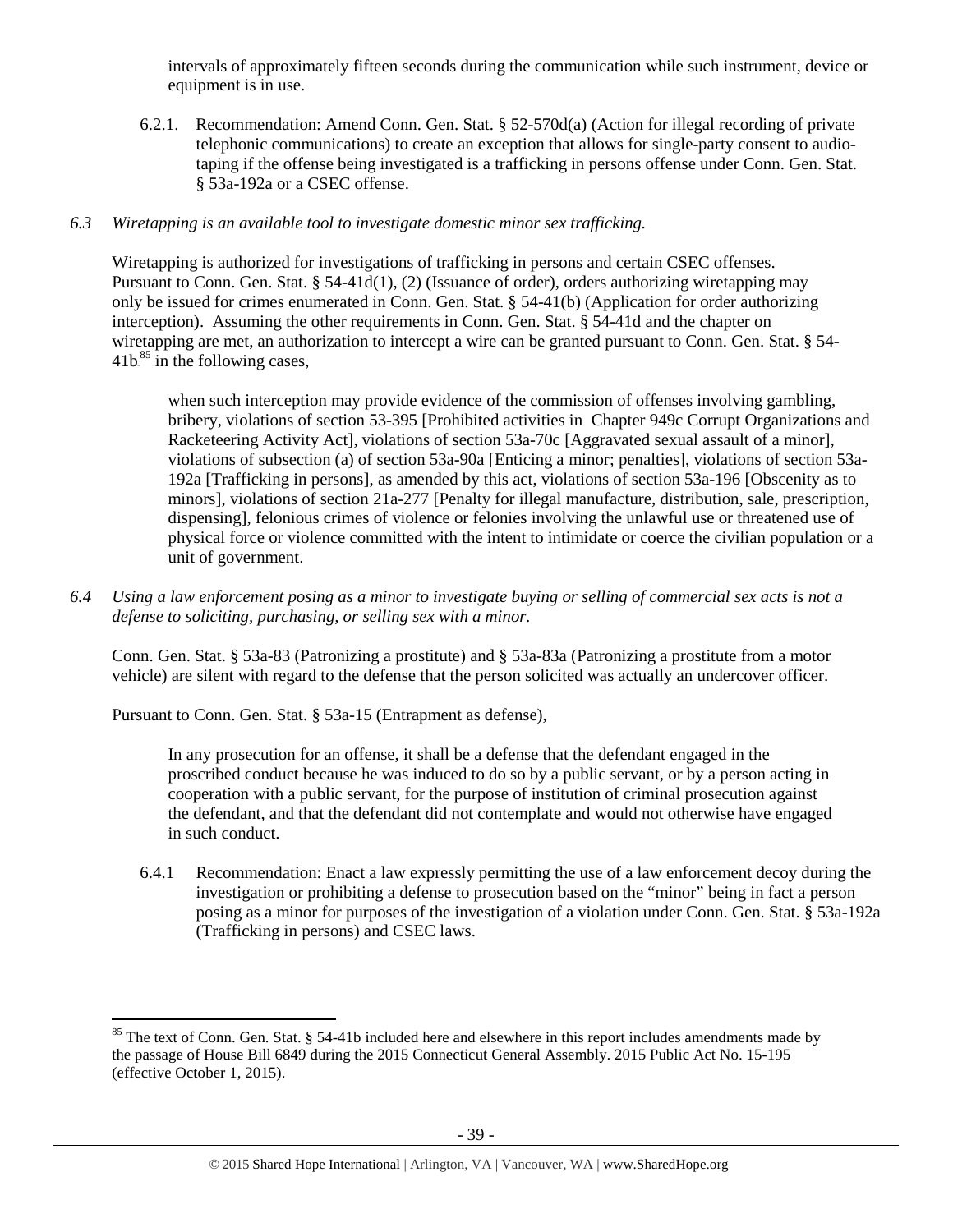*6.5 Using the Internet or other electronic communication to investigate buyers and traffickers is a permissible investigative technique.*

Conn. Gen. Stat. § 53a-90a (Enticing a minor) does not explicitly allow for conviction if the person the individual contacted was merely believed to be a minor, but was really an undercover officer.<sup>86</sup>

6.5.1 Recommendation: Amend Conn. Gen. Stat. § 53a-90a (Enticing a minor) to expressly allow for an undercover officer to investigate buyers or traffickers using the internet without regard to whether the defendant merely believed the investigator to be a minor.

#### *6.6 Law enforcement and child welfare agencies are mandated to promptly report missing and recovered children.*

Conn. Gen. Stat. § 29-1e (Missing Children Information Clearinghouse. Definitions. Duties. Missing child reports) establishes a Missing Children Information Clearinghouse within the Department of Emergency Services and Public Protection. Pursuant to Conn. Gen. Stat. § 29-1e(c)-(e),

(c) The clearinghouse is established as a central repository of information regarding missing children.<sup>87</sup> and other missing persons. Such information shall be collected and disseminated to assist in the location of missing children. The clearinghouse shall:

(1) Establish a system of intrastate communication of information relating to children determined to be missing by the parent, guardian or legal custodian of the child, or by a law enforcement agency; (2) Provide a centralized file for the exchange of information on missing children within the state; (3) Interface with the National Crime Information Center for the exchange of information on children suspected of interstate travel;

(4) Collect, process, maintain and disseminate information on missing children and shall strive to maintain or disseminate only accurate and complete information;

(5) Establish procedures to maintain the confidentiality of the medical information of any missing child or other missing person that is collected, discovered or otherwise obtained pursuant to the provisions of this section or section 29–1f, including procedures providing that no such medical information shall be disseminated to the public without the consent of the parent, guardian or legal custodian of any such missing child or, in the case of a missing person other than a missing child, the spouse, parent, sibling, child or next of kin of such person; and

(6) Conduct investigations concerning missing children in this state and cooperate with local law enforcement agencies and other state and federal agencies in investigations concerning missing children.

(d) All state, county and municipal law enforcement agencies shall submit to the clearinghouse all missing child reports received by any such agency.

(e) (1) Any parent, guardian or legal custodian may submit a missing child report to the clearinghouse on any child whose whereabouts is unknown, regardless of the circumstances, subsequent to the reporting of such to the appropriate law enforcement agency within the county in which the child became missing, which shall be included in the clearinghouse data base.

(2) The parent, guardian or legal custodian responsible for notifying the clearinghouse or a law enforcement agency of a missing child shall immediately notify such agency or the clearinghouse of any child whose location has been determined.

 <sup>86</sup> *But see State v. Nero*, 1 A.3d 184, 207 (Conn. App. Ct. 2010) (affirming the conviction of an offender who was apprehended by an undercover police officer posing online as a 15-year-old girl for attempting to entice a minor to engage in noncommercial sex acts).

 $87$  Pursuant to Conn. Gen. Stat. § 29-1e(b)(1), "Missing child' means any person who is under the age of eighteen years, whose temporary or permanent residence is in Connecticut or is believed to be in Connecticut, whose location has not been determined, and who has been reported as missing to a law enforcement agency."